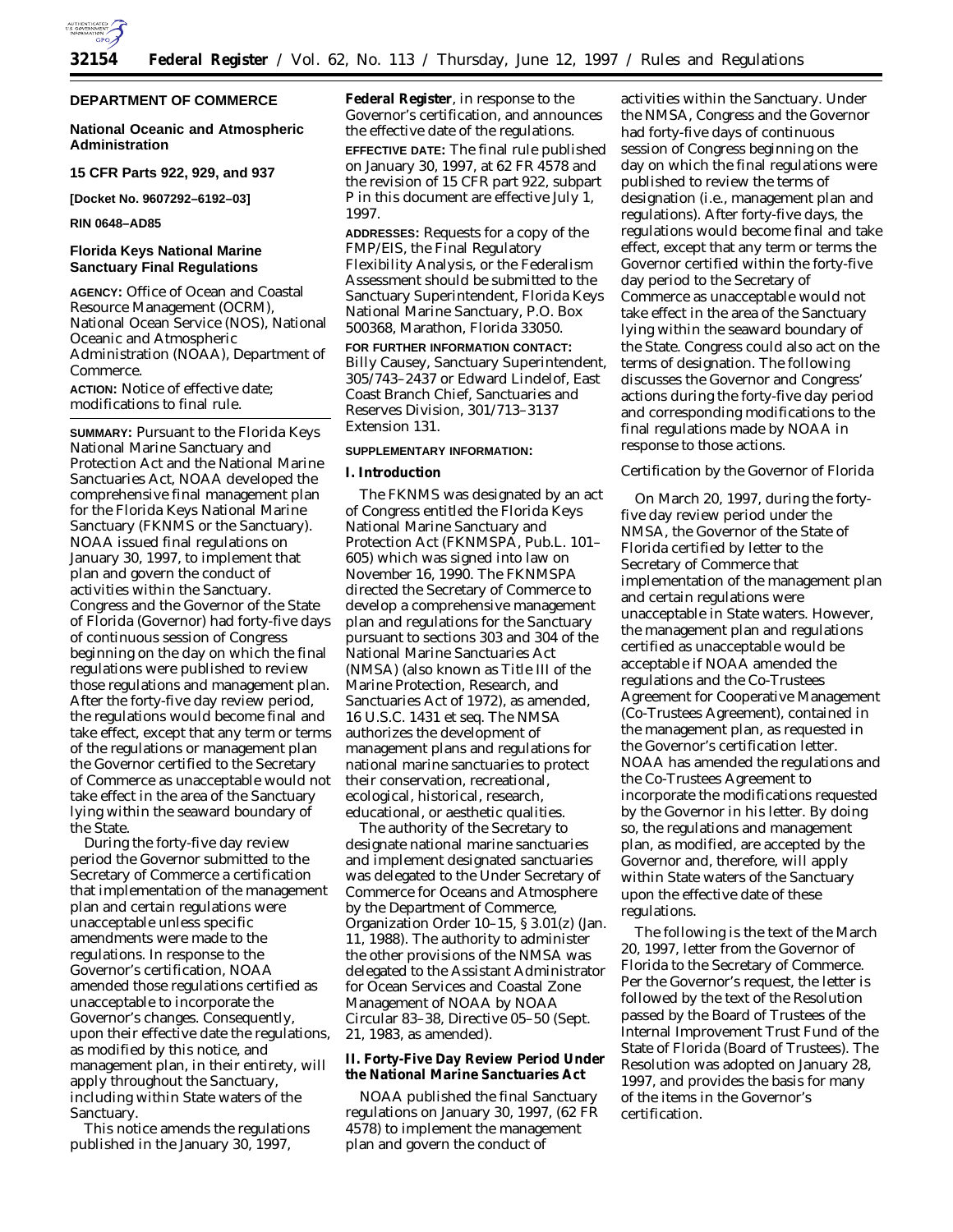Lawton Chiles

#### Governor

State of Florida

Office of the Governor

#### The Capitol

Tallahassee, Florida 32399–0001

March 20, 1997.

Honorable William M. Daley, Secretary, United States Department of Commerce, Herbert C. Hoover Building, 14 Street and Constitution Avenue Northwest, Washington, DC 20230.

Dear Mr. Secretary:

On January 28, 1997, the Florida Cabinet and I, sitting as the Board of Trustees of the Internal Improvement Trust Fund, adopted a resolution to include state sovereign submerged lands within the boundary of the Florida Keys National Marine Sanctuary (FKNMS). It is our intention to create a partnership with the National Oceanic and Atmospheric Administration (NOAA) for management under the provisions of the FKNMS Management Plan and the Memoranda of Agreement included in the management plan, with certain conditions to be applied to the portions of the sanctuary within Florida Territorial Waters. A copy of the resolution is enclosed. We request that the resolution be placed in the preamble to the final notice for the FKNMS regulations.

In accordance with subsection 304(b)(1) of the National Marine Sanctuaries Act and that resolution, the following terms are certified as unacceptable in state waters:

1. Sanctuary fees for allowed public uses unless first approved by the Board of Trustees of the Internal Improvement Trust Fund of the State of Florida.

2. Sanctuary emergency regulations unless and until first approved by the Governor. Accordingly, the following sentence shall be added to section 922.165 CFR as published January 30, 1997: ''Emergency regulations shall not take effect in Florida territorial waters until approved by the Governor of the State of Florida."

3. Requirements for governmental entities within the state, including but not limited to the State of Florida and Monroe County, to provide funding for the implementation of sanctuary regulations or other actions.

4. Sanctuary fisheries regulations unless established by the Florida Marine Fisheries Commission following promulgation under the provisions of section 370.025(2), F.S. (1995), which requires public input and final approval by the Board of Trustees of the Internal Improvement Trust Fund of the State of Florida. Accordingly, the following sentence shall be added to section 922.42 CFR as published January 30, 1997: ''Any fishery regulations in the Florida Keys National Marine Sanctuary shall not take effect in Florida Territorial Waters until established by the Florida Marine Fisheries Commission.

5. Sanctuary regulation of discharging or depositing, from beyond the boundary of the Sanctuary, any material or other matter that subsequently enters the Sanctuary and injures a Sanctuary resource or quality, if the discharging or depositing is authorized under

Monroe County land use permits or under state permits. Accordingly, 15 CFR section 922.163(a)(4)(ii), concerning prohibited activities, shall be amended to read as follows: ''Discharging or depositing, from beyond the boundary of the Sanctuary, any material or other matter that subsequently enters the Sanctuary and injures a Sanctuary resource or quality, except those listed in paragraph  $(a)(4)(I)$  (A) through  $(D)$  of this section and those authorized under Monroe County land use permits or under state permits.'

6. The implementation of any additional ecological reserves or any other type of zoning or regulation unless first approved by the Board of Trustees. Accordingly, the following provision shall be added to 15 CFR section 922.163 as published January 30, 1997: ''(h) Any amendment to these regulations shall not take effect in Florida Territorial Waters until approved by the Board of Trustees of the Internal Improvement Trust Fund of the State of Florida;'' and the following provision shall be added to 15 CFR section 962.164: ''(f) Additional wildlife management areas, ecological reserves, sanctuary preservation areas, or special use areas, and additional restrictions in such areas, shall not take effect in Florida Territorial Waters unless first approved by the Board of Trustees of the Internal Improvement Trust Fund of the State of Florida.''

7. Implementation of the management plan in its entirety unless the Co-Trustees agreement is amended to provide as follows:

a. The Florida Department of Environmental Protection (FDEP) employee who has been designated by the Secretary of FDEP and confirmed by the Board of Trustees shall represent the Board of Trustees as an equal partner to work in consultation with the Sanctuary superintendent for the oversight of Sanctuary operations.

b. The FDEP and NOAA shall manage the FKNMS through a cooperative partnership and consult on all management activities throughout the Sanctuary. The intent of this partnership is that the final resolution of any management issues resulting in policy conflicts between the state and NOAA shall be decided by the managing partners consistent with state and federal laws.

c. The state reserves the right to initiate proposed changes to the plan, and NOAA, if necessary, shall initiate the federal rule promulgation process required to make revisions to sanctuary regulations requested by the Board of Trustees.

d. Section 304(e) of the National Marine Sanctuary Act requires the Secretary of Commerce to review the management plan and regulations for the Sanctuary every five years, evaluate the substantive progress toward implementing the management plan and goals for the Sanctuary; especially the effectiveness of site-specific management techniques, and revise the management plan and regulations as necessary to fulfill the purposes and policies of the Act. When the management plan and regulations for the FKNMS are re-evaluated, the Secretary of Commerce will re-propose the management plan and regulations in their entirety and the State of Florida will have the opportunity to

review the management plan and regulations, in their entirety, and indicate if any or all of the terms are unacceptable, in which case the unacceptable terms shall not take effect in state waters.

Accordingly, the following provisions shall be added to 15 CFR section 922.160: "Section 304(e) of the NMSA requires the Secretary to review management plans and regulations every five years, and make necessary revisions. Upon completion of the five year review of the Sanctuary management plan and regulations, the Secretary will repropose the regulations in their entirety with any proposed changes thereto, including those regulations in subparts A and E of this part that apply to the Sanctuary. The Governor of the State of Florida will have the opportunity to review the re-proposed regulations before they take effect and if the Governor certifies such regulations as unacceptable, they will not take effect in State waters of the Sanctuary.''

We also call to your attention the now erroneous reference in section 922.166(b)(2)(iii) to the Submerged Cultural Resources Agreement contained in Volume 1 of the management plan. We suggest striking that reference. The final agreement is that considered by the Board of Trustees on January 28, 1997 and executed by the signatory parties.

We believe that implementation of the plan provides balanced, common sense protection of this fragile, unique and endangered marine treasure and advances the state and federal commitment to jointly manage these resources. We look forward to that continuing relationship.

With kind regards, I am Sincerely,

Lawton Chiles

### LC/khw/mlp

Enclosure

cc: Honorable Frank Brogan Honorable Bob Butterworth Honorable Bob Crawford Honorable Debbie Horan Honorable Bob Milligan Honorable Sandra Mortham Honorable Bill Nelson

#### **Resolution**

WHEREAS, the United States Congress passed the Florida Keys National Marine Sanctuary and Protection Act (PL 101–605, "the Act") to protect the unique and invaluable natural and cultural resources of the Florida Keys; and

WHEREAS, the President of the United States signed this legislation into law on November 16, 1990; and

WHEREAS, the Florida Keys National Marine Sanctuary (FKNMS) boundary encompasses 2800 square nautical miles of the Atlantic Ocean, Gulf of Mexico, and Florida Bay, of which approximately 65% is Florida state territorial waters; and

WHEREAS, the Board of Trustees of the Internal Improvement Trust Fund (''the Board of Trustees'') is vested with the authority and charged with the responsibility for the acquisition, administration, management, control, supervision, conservation, protection, and disposition of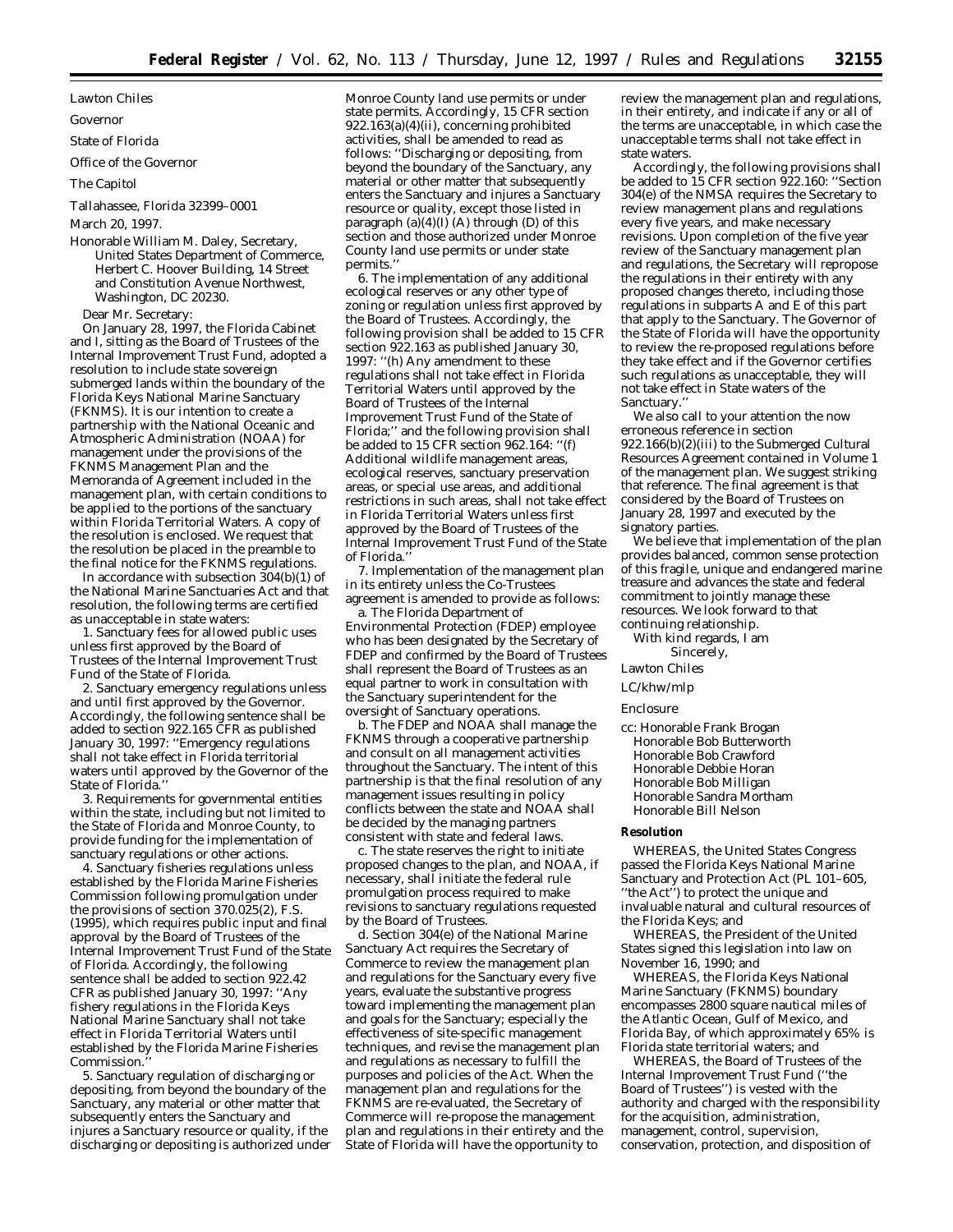all state lands, including sovereignty submerged lands, as set forth in Chapter 253, Florida Statutes; and

WHEREAS, upon enactment of the Act, the Board of Trustees resolved on December 16, 1990, to include state waters within the sanctuary boundary under certain specified conditions; and

WHEREAS, the Florida Coastal Resources Interagency Management Committee resolved in February of 1991 to include appropriate state representation in the Florida Keys National Marine Sanctuary Management Plan development process; and

WHEREAS, an ''Interim Memorandum of Agreement'' was executed on September 15, 1992, between the National Oceanic and Atmospheric Administration (NOAA) and Board of Trustees specifying the conditions under which state sovereign submerged lands were to be included in the Sanctuary and managed during the management plan development process; and

WHEREAS, the management plan development period was extended to six years to provide the maximum opportunity for participation by all segments of government, industry, and the citizens of Florida and the United States; and

WHEREAS, Memoranda of Agreement to manage the marine ecosystem of the Florida Keys through a cooperative partnership have been developed and included in the management plan, including the:

(1) Interagency Compact Agreement (2) Co-Trustees Agreement for Cooperative Management

(3) Submerged Cultural Resources Agreement

(4) Cooperative Enforcement Agreement (5) Agreement for Coordination of Civil Claims

(6) Protocol for Cooperative Fisheries Management

(7) Protocol for Emergency Response Notification

(8) Certification/Authorization of Permits Agreement

(9) Water Quality Program Steering Committee By-laws; and

WHEREAS, the citizens and government of the State of Florida have expressed continuing interest in issues not specifically addressed or resolved in the management plan or memoranda of agreement relating to the:

(1) Imposition of fees for public use of the marine resources;

(2) Disposition of funds recovered from natural resource damage claims;

(3) Imposition of emergency regulations on state sovereign submerged lands;

(4) Obligation of governmental entities, including the State of Florida, to implement the regulations of the management plan without having been allocated additional funding for that specific purpose;

(5) Promulgation of federal fisheries regulations that are more restrictive than those established by the Florida Marine Fisheries Commission under Florida statutory authority;

(6) Imposition of restrictions on the use of adjacent uplands exceeding those established by the State of Florida;

(7) Purpose, goals and measures of success associated with the Western Sambos Ecological Reserve;

(8) Parity of state and federal management authority for the implementation and ongoing operations of the FKNMS;

(9) Prospects of designating additional ecological reserves in the future as proposed in the draft management plan;

(10) Periodic evaluation of the effectiveness of the sanctuary management plan in the protection and preservation of the marine resources of the Florida Keys;

(11) Resolution of differences between the respective government agencies with Sanctuary management authority for the State of Florida and the United States of America;

(12) Right of the State to initiate changes to the plan;

(13) Article V of the Designation Document; and

(14) Right of the State to revisit the plan and regulations in their entirety.

NOW, THEREFORE, BE IT RESOLVED that the sovereign submerged lands of the State of Florida located within the boundaries of the Florida Keys National Marine Sanctuary, as specified by the United States Congress in PL 101–605, are hereby included in the Sanctuary for management in partnership between the Board of Trustees and NOAA under the provisions of: the Florida Keys National Marine Sanctuary Management Plan; the Memoranda of Agreement included in the management plan; and, the following conditions to be applied to the portions of the Sanctuary within Florida territorial waters:

(1) Federal sanctuary fees for allowed public uses of the marine resources shall not be imposed without having first been approved by the Board of Trustees;

(2) The Memorandum of Agreement for the Coordination of Civil Claims shall be amended to provide that, with regard to proceedings to recover compensation for injury to state resources within the Sanctuary, Board of Trustees' approval on the use of funds recovered by NOAA under section 312 is required;

(3) The imposition of federal sanctuary emergency regulations shall not be authorized without the Governor's approval;

(4) No provision of the management plan will require governmental entities within the state, including but not limited to the State of Florida and Monroe County, to provide funding for the implementation of regulations or other actions;

(5) The implementation of fisheries regulations is unacceptable unless established by the Florida Marine Fisheries Commission following promulgation under the provisions of section  $370.025(2)$ , F.S. (1995), which requires public input and final Board of Trustees' approval;

(6) The Certification/Authorization of Permits Agreement shall be amended to provide that NOAA will have only a review and comment role on state permits for activities beyond the boundary of the Sanctuary. To the maximum extent possible the state will consider NOAA's comments as specified in the agreement. However, NOAA shall not require an additional permit. In

addition, 15 CFR section 922.163(a)(4)(ii), concerning prohibited activities, shall be amended to read as follows: ''Discharging or depositing, from beyond the boundary of the Sanctuary, any material or other matter that subsequently enters the Sanctuary and injures a Sanctuary resource or quality. except those listed in paragraph  $(a)(4)(i)$   $(A)$ through (D) above and those authorized under Monroe County land use permits *or under state permits*.'';

(7) The purpose of the Ecological Reserve in the Western Sambos is to maintain a natural assemblage of living marine resources by setting aside an area that assures minimal human disturbance and is not designed to perform any fishery enhancement or fishery management functions. Monitoring of ecological parameters will be performed to provide information on the status of fish, coral and other benthic components of the Reserve. At the end of five years the success of the Ecological Reserve in the Western Sambos will be assessed. If the state or NOAA finds the area is not fulfilling the purpose for which the reserve was established, the Board of Trustees may take action to initiate the removal of the site;

(8) The Secretary of the FDEP shall designate, with subsequent confirmation by the Board of Trustees, a DEP employee as its representative as an equal partner to work in consultation with the Sanctuary superintendent for the oversight of Sanctuary operations;

(9) The implementation of any additional ecological reserves, or any other type of zoning or regulation, which is applicable to state waters shall require advance Board of Trustees' approval;

(10) The FDEP, in cooperation with NOAA, shall submit to the Board of Trustees an annual status report of the Sanctuary, and a five-year evaluation of the overall effectiveness of the implementation of the Sanctuary management plan toward the goal of protecting the marine resources of the Florida Keys including recommendations for change;

(11) The FDEP and NOAA shall manage the FKNMS through a cooperative partnership and consult on all management activities throughout the Sanctuary. The intent of this partnership is that the final resolution of any management issues resulting in policy conflicts between the state and NOAA shall be decided by the managing partners consistent with state and federal laws. The Board of Trustees has not conveyed title to or relinquished authority over any state-owned lands or other stateowned resources by agreeing to include stateowned land and resources within the Sanctuary boundary. If necessary, NOAA shall initiate the federal rule promulgation process required to make Board of Trustees' requested revisions to the regulations of the FKNMS management plan;

(12) The state reserves the right to initiate proposed changes to the plan. The FDEP will monitor public opinion and provide a process for consideration of grievances and petitions for change;

(13) Article V of the Designation Document shall be amended to strike the first paragraph which states: ''If any valid regulation issued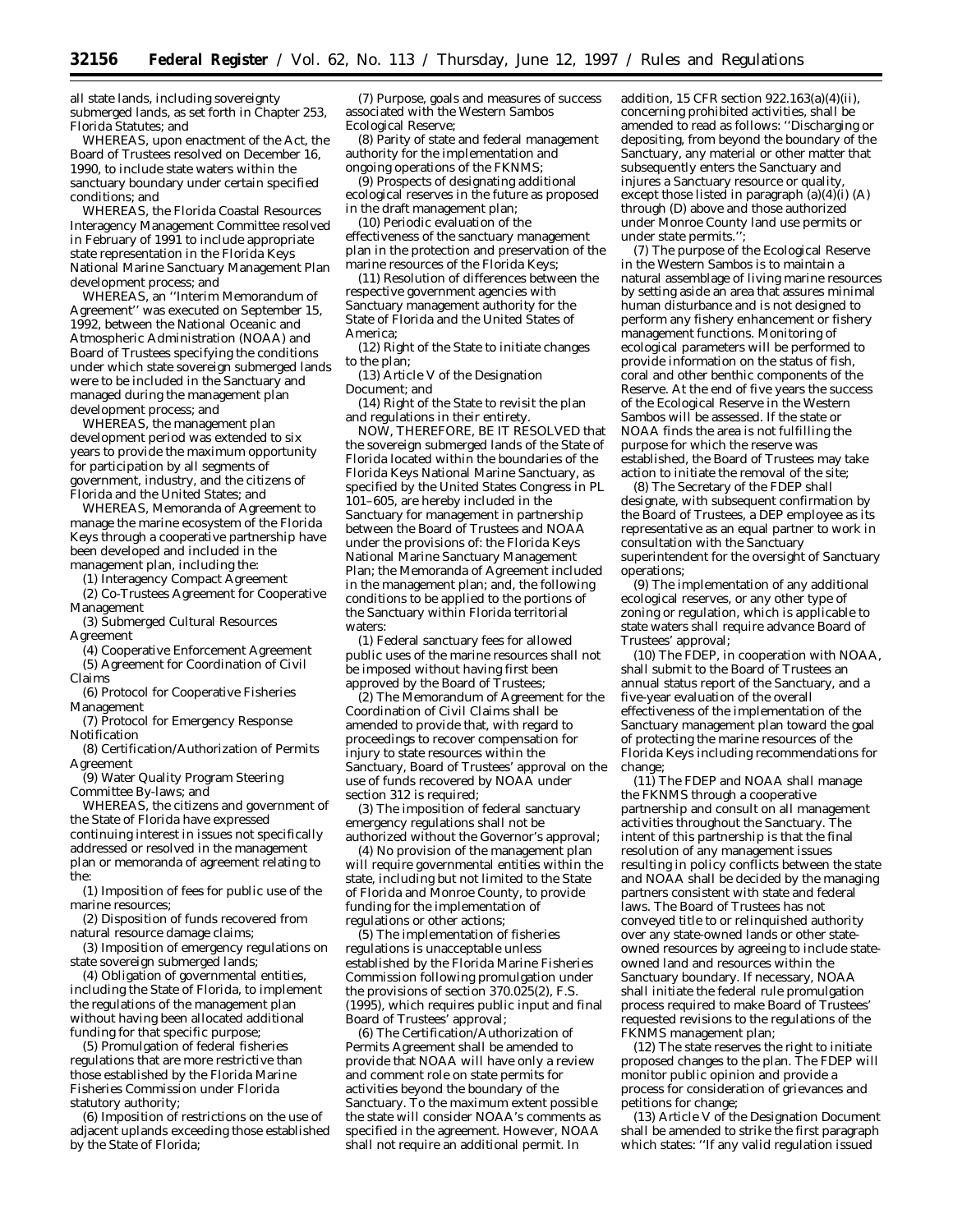by any Federal, State or local authority of competent jurisdiction, regardless of when issued, conflicts with a Sanctuary regulation the regulation deemed by the Director, Office of Ocean and Coastal Resource Management, National Oceanic and Atmospheric Administration, or his or her designee to be more protective of Sanctuary resources and qualities shall govern.'' Further, it shall be amended to strike the last sentence of the second paragraph which states: ''However, the Secretary of Commerce or designee may regulate the exercise (including, but not limited to, the imposition of terms and conditions) of such authorization or right consistent with the purposes for which the Sanctuary is designated.''; and

(14) The Co-Trustees Agreement for Cooperative Management shall be amended to add: Section 304(e) of the National Marine Sanctuary Act requires the Secretary of Commerce to review the management plan and regulations for the Sanctuary every five years, evaluate the substantive progress toward implementing the management plan and goals for the Sanctuary, especially the effectiveness of site-specific management techniques, and revise the management plan and regulations as necessary to fulfill the purposes and policies of the Act. When the management plan and regulations for the Florida Keys National Marine Sanctuary are re-evaluated, the Secretary will re-propose the management plan and regulations in their entirety. The State of Florida will have the opportunity to review the management plan and regulations, in their entirety, and indicate if any or all of its terms are unacceptable in which case the unacceptable terms shall not take effect in state waters.

IN TESTIMONY WHEREOF, the Governor and Cabinet sitting as the Board of Trustees of the Internal Improvement Trust Fund of the State of Florida have hereunto subscribed their names and have caused the Official Seal of the State of Florida to be hereunto affixed in the City of Tallahassee on the 28th day of January, 1997.

Lawton Chiles,

*Governor.*

Sandra B. Mortham, *Secretary of State.* Bob Butterworth, *Attorney General.* Robert F. Milligan, *Comptroller.* Bill Nelson, *Treasurer.* Bob Crawford, *Commissioner of Agriculture.* Frank T. Brogan, *Commissioner of Education.* NOAA's Response to Governor's Certification

In response to the Governor's certification of March 20, 1997, NOAA has amended those regulations certified by the Governor as being unacceptable in State waters. With the modifications, the entire regulations and management

plan are accepted by the Governor and will apply throughout the Sanctuary, including within State waters of the Sanctuary, upon their effective date. The basis and purpose of the changes to the regulations are as follows.

(1) Per item number 2 of the Governor's letter which certified as unacceptable in State waters emergency regulations unless approved by the Governor, § 922.165 of subpart P is amended by adding ''Emergency regulations shall not take effect in Florida State waters until approved by the Governor of the State of Florida.'' This is consistent with the management plan which provides that any new regulation or substantive modification to existing Sanctuary regulations will require the Governor's approval in order to take effect in State waters of the Sanctuary.

(2) Per item number 4 of the Governor's letter which certified as unacceptable in State waters Sanctuary fishing regulations unless established by the Florida Marine Fisheries Commission pursuant to section 370.025(2), F.S. (1995), § 922.163 of subpart P is amended by adding a new paragraph (h) to read in pertinent part 'Any fishery regulations in the Sanctuary shall not take effect in Florida State waters until established by the Florida Marine Fisheries Commission.'' The Governor's certification proposed including this language in § 922.42 of part 922, which is a programmatic sanctuary regulation applicable to all sanctuaries. NOAA determined that a more appropriate place for the language is in the Sanctuary specific regulations at a new  $\S 922.163(h)$  of subpart P, which has been added in response to item number 6 of the Governor's certification.

Item number 4 of the Governor's certification reflects actions already initiated by NOAA. In the January 30 **Federal Register** notice publishing the final regulations and triggering the fortyfive day review period under the NMSA, NOAA stated that § 922.164(d), which pertains to Ecological Reserves (Reserves) and Sanctuary Preservation Areas (SPAs), will not take effect in State waters before July 1, 1997, to allow the State of Florida Marine Fisheries Commission (Commission) time to complete its rulemaking process related to the Western Sambos Ecological Reserve and those Sanctuary Preservation Areas located in State waters. The Commission's rule was adopted on May 13, 1997, and is substantively similar to NOAA's except in two instances. First, the Commission's Rule 46–6.003(1)(B), pertaining to the issue of possession of

fishing gear, which essentially mirrors 15 CFR § 922.164(d)(1)(iii) of NOAA's regulations, does not contain the phrase ''no presumption of fishing activity shall be drawn'' from possession of gear, because, according to the State, the Commission has no authority to address the issue of presumptions. Further, the Commission's Rule  $46-6.003(1)(a)$ , pertaining to possession of marine organisms within a Reserve or SPA, which mirrors 15 CFR § 922.164(d)(1)(ii) of NOAA's regulations, adds the element that to fall within the exception allowing possession of marine organisms in such areas, a vessel must be in ''continuous transit'' through the Reserve or SPA. NOAA's regulation did not require continuous transit.

In the January 30 **Federal Register** notice, NOAA stated that if the Commission's rule is not substantively the same as NOAA's, then NOAA would modify its regulations to conform with the State's, or would consult on whether the non-conforming portions of the Sanctuary regulations should be withdrawn from applying in State waters. NOAA consulted with the State and agreed that no changes are necessary to 15 CFR § 922.164(d)(1)(iii). As regards § 922.164(d)(1)(ii), the Governor requested that NOAA revise it to conform to the Commission's Rule  $46-6.003(1)(a)$ . In response to the Governor's request, and consistent with NOAA's January 30 **Federal Register** notice, therefore, NOAA has amended  $\S 922.164(d)(1)(ii)$  to read as follows:

(ii) Possessing, moving, harvesting, removing, taking, damaging, disturbing, breaking, cutting, spearing, or otherwise injuring any coral, marine invertebrate, fish, bottom formation, algae, seagrass or other living or dead organism, including shells, or attempting any of these activities. However, fish, invertebrates, and marine plants may be possessed aboard a vessel in an Ecological Reserve or Sanctuary Preservation Area, provided such resources can be shown not to have been harvested within, removed from, or taken within, the Ecological Reserve or Sanctuary Preservation Area, as applicable, by being stowed in a cabin, locker, or similar storage area prior to entering and during transit through such reserves or areas, provided further that in an Ecological Reserve or Sanctuary Preservation Area located in Florida State waters, such vessel is in continuous transit through the Ecological Reserve or Sanctuary Preservation Area.

Therefore,  $$922.164(d)(1)(ii)$ , consistent with the Commission's rule, now requires vessels possessing fish, invertebrates, or marine plants that are transiting through a Reserve or SPA located in State waters to be in continuous transit through the Reserve or SPA. These areas are the Western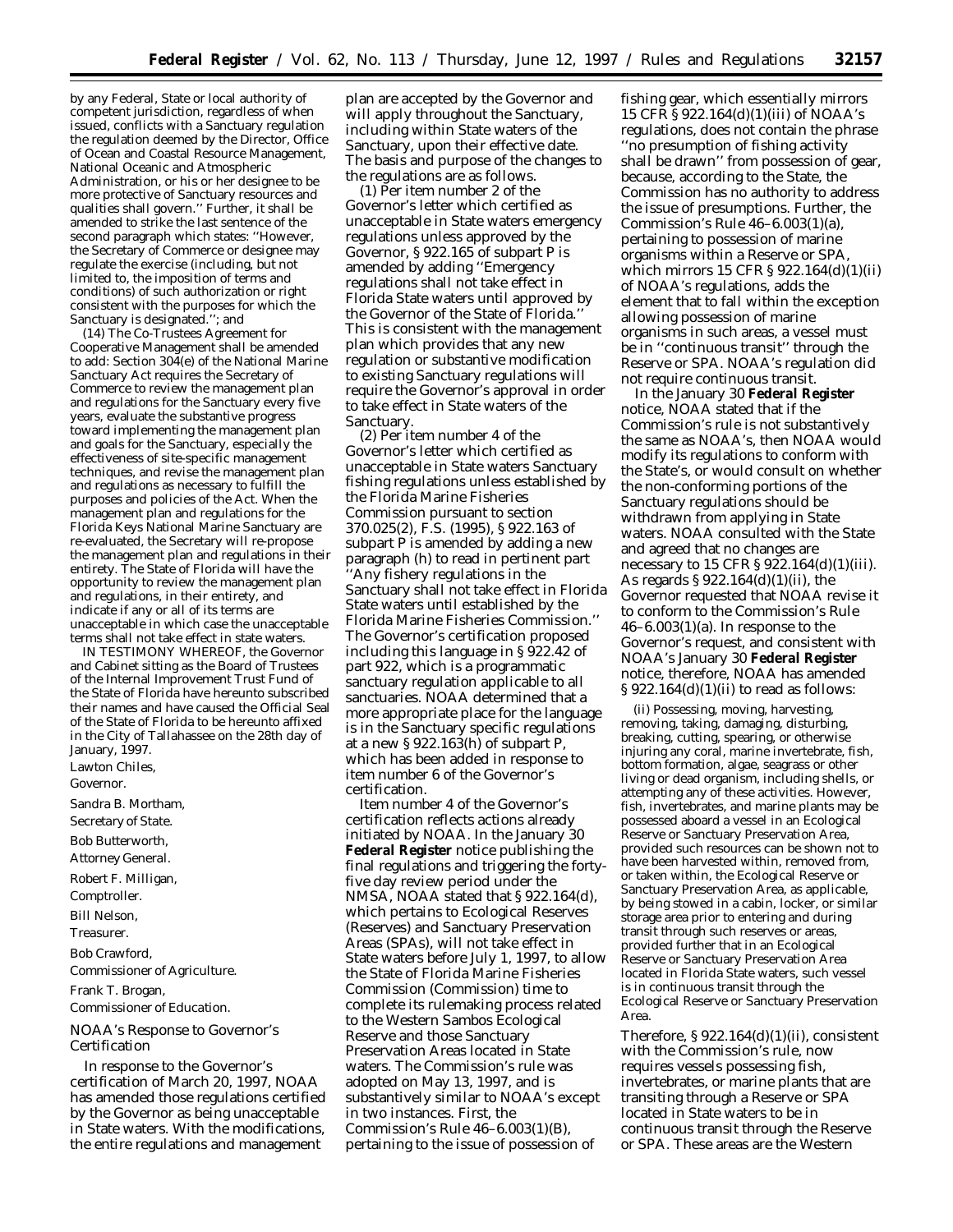Sambos Ecological Reserve, and the Cheeca Rocks, Eastern Dry Rocks, Hens and Chickens, Newfound Harbor Key, Rock Key, and Sand Key Sanctuary Preservation Areas.

The conforming change to § 922.164(d)(1)(ii) is made to the regulation only as it applies to Reserves and SPAs located in State waters because under the National Marine Sanctuaries Act, the Governor's actions during the forty-five day review period apply to the management plan and regulations as they pertain to the area of the Sanctuary lying within the seaward boundary of the State. Further, under the sanctuary program regulations as 15 CFR § 922.42, all activities may be conducted unless specifically prohibited by a sanctuary's regulations, ''subject to all prohibitions, regulations, restrictions, and conditions validly imposed by any Federal, State, or local authority of competent jurisdiction, including Federal and State fishery management authorities.'' Consequently, as regards State waters of the Sanctuary, regardless of whether NOAA amends § 922.164(d)(1)(ii), users would be subject to the State prohibition requiring continuous transit through a Reserve or SPA in State waters if such vessel possesses fish, invertebrates or marine plants. Finally, under the amended Sanctuary regulation, vessels possessing such marine organisms are not precluded from transiting the Reserve or SPA, which addresses the primary concern raised in the public comments NOAA received on the proposed regulation. In addition, during the State's rulemaking proceeding, it received no comments regarding the provision requiring continuous transit, supporting that there appear to be no significant concerns over the provision.

For consistency throughout the Sanctuary, NOAA will propose to amend the regulation as it pertains to the Ecological Reserves and Sanctuary Preservation Areas in federal waters in a separate rulemaking.

(3) Per item number 5 of the Governor's letter which certified as unacceptable in State waters the prohibition of discharging or depositing from beyond the Sanctuary boundary any material or other matter that subsequently enters the Sanctuary and injures a Sanctuary resource or quality, § 922.163(a)(4)(ii) of subpart P is amended by adding ''or under state permits'' after ''Monroe County land use permits.'' This modification broadens the subject exception to include discharge or deposit activities authorized under State permits. Many upland projects that could result in

discharges or deposits outside the Sanctuary that end up in the Sanctuary require Monroe County land use permits, which were already excepted from the Sanctuary prohibition.

(4) Per item number 6 of the Governor's letter which certifies as unacceptable in State waters the implementation of any additional Ecological Reserves or any other type of zoning or regulation unless first approved by the Board of Trustees, § 922.163 of subpart P is amended by adding new paragraph (h) to read ''Any amendment to these regulations shall not take effect in Florida State waters until approved by the Board of Trustees of the Internal Improvement Trust Fund of the State of Florida.'' Further, § 922.164 is amended by adding a new paragraph (f) to read: ''Additional Wildlife Management Areas, Ecological Reserves, Sanctuary Preservation Areas, or Special-use Areas, and additional restrictions in such areas, shall not take effect in Florida State waters unless first approved by the Board of Trustees of the Internal Improvement Trust Fund of the State of Florida.'' As discussed above, this modification merely codifies in the regulations what is contained in the management plan.

(5) Per item number 7 of the Governor's letter which certifies as unacceptable in State waters the implementation of the management plan unless the Co-Trustee Agreement and § 922.160 is amended to add a provision regarding the five year review of the management plan and regulations, § 922.160 of subpart P is amended by adding:

Section 304(e) of the NMSA requires the Secretary to review management plans and regulations every five years, and make necessary revisions. Upon completion of the five year review of the Sanctuary management plan and regulations, the Secretary will repropose the regulations in their entirety with any proposed changes thereto, including those regulations in subparts A and E of this part that apply to the Sanctuary. The Governor of the State of Florida will have the opportunity to review the re-proposed regulations before they take effect and if the Governor certifies such regulations as unacceptable, they will not take effect in State waters of the Sanctuary.

A corresponding amendment, as well as other amendments, have also been made to the Co-Trustees Agreement per item 7 of the Governor's letter. The modification to the regulation essentially codifies the requirement under the NMSA to conduct reviews of sanctuary management plans and regulations every five years. In the FKNMS context, NOAA has determined that at the conclusion of the five year

review of the Sanctuary, it will repropose the regulations for the Governor's review, similar to the fortyfive day review period under the NMSA that preceded this notice.

(6) The erroneous reference to the Submerged Cultural Resources Agreement has been corrected by eliminating the reference to Volume I of the management plan.

For clarity, this notice publishes the revised Sanctuary specific regulations at 15 CFR part 922, subpart P in their entirety, which will replace subpart P as published in the January 30, 1997 **Federal Register** notice. Consequently, subpart P as published in this notice and all remaining regulations in the January 30, 1997, notice shall become effective on July 1, 1997.

#### *Congressional Action on the Final Regulations*

During the comment period on the draft management plan/environmental impact statement (DMP/EIS), the Sanctuary Advisory Council (SAC) and other public commentors singled out the operation of personal watercraft (PWC) in the Sanctuary as a matter of concern. In response to comments received on the DMP/EIS, NOAA stated the following in the FMP/EIS, and January 30 **Federal Register** notice regarding the operation of personal watercraft (PWC) in the Sanctuary:

NOAA has developed a multi-pronged approach to address the public's concern about the use of personal watercraft. NOAA has accepted the SAC's recommendation to add a new section to the final regulations (§ 922.163(a)(v)) which prohibits reckless operation of all watercraft. Additionally, proposed § 922.163(a)(5)(iii) has been modified to prohibit operating a vessel at greater than idle speed only/no wake (except in marked channels) in designated areas within 100 yards from residential shorelines, stationary vessels and navigational aids marking emerging or shallow reefs. NOAA has also incorporated into its regulations the authority to enforce all idle-speed only/no wake areas throughout the Sanctuary. NOAA will use the existing county and State process for designating these areas. NOAA accepts that the industry is seriously committed to self regulation and will develop successful educational efforts geared toward changing user behavior. The final component of NOAA's approach is a modification of the SAC's recommendation. NOAA will begin establishing broad zones with restrictions on the use of personal watercraft (consistent with the SAC recommendation) in one year only if these initial efforts are not successful at significantly reducing or eliminating the nuisance and safety problems, as well as the threats to the natural resources.

FMP/EIS Vol. III, page L–10; 62 FR 4578, 4591.

During the forty-five day review period under the NMSA, no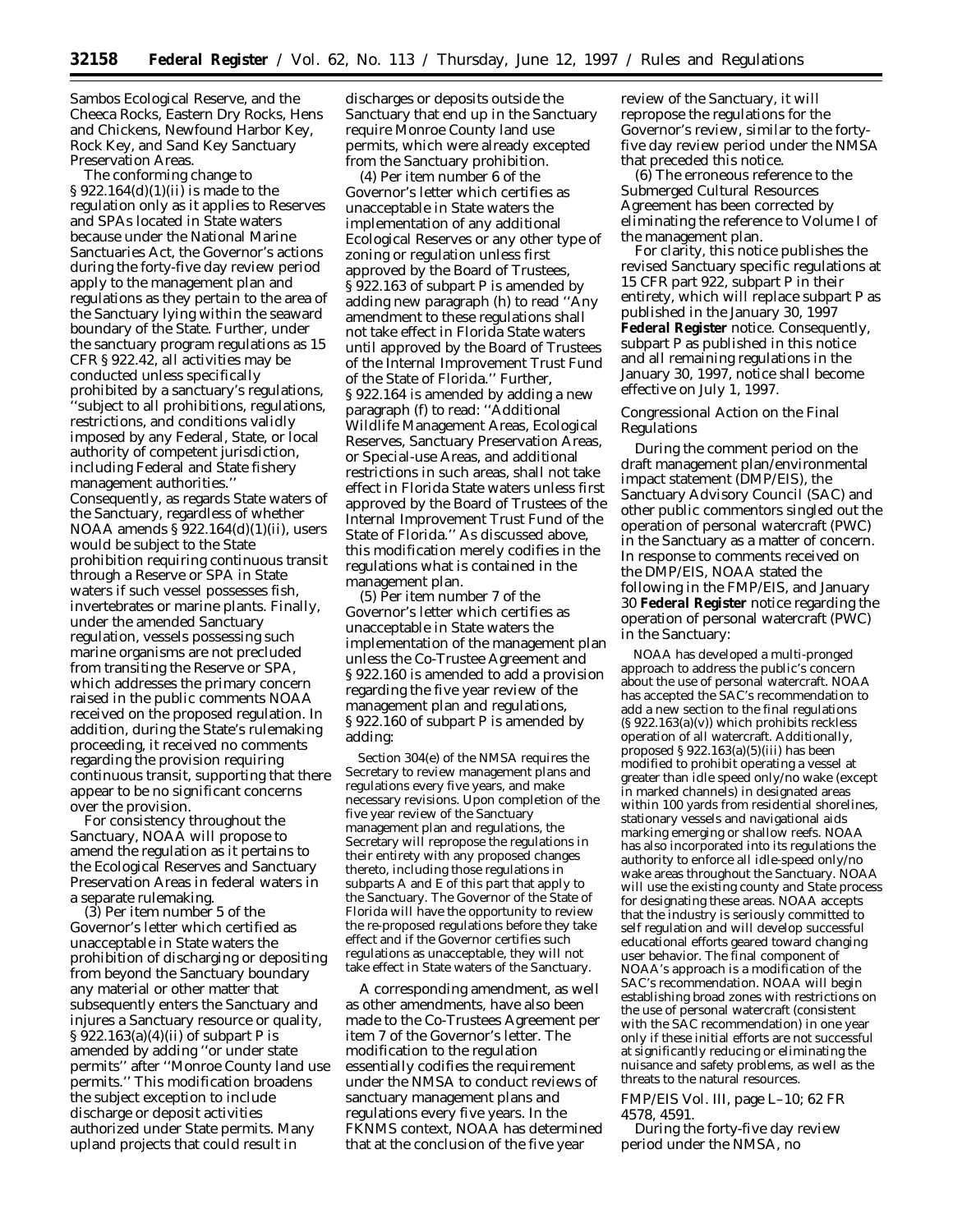Congressional hearings were held. However, NOAA received inquiries from Representative Don Young, Chair of the House of Representatives Committee on Resources, and Representative Walter B. Jones, Jr. regarding how NOAA was going to measure ''success'' of the PWC industry's educational efforts at significantly reducing or eliminating threats to natural resources and the nuisance and safety problems posed by the operation of personal watercraft, and how evaluation criteria will be developed. There was also one meeting with Congressional aides where concern was expressed about the Sanctuary regulating the safety of vessel operations in general and PWC (e.g., jet skis) in particular.

As indicated above, the FMP/EIS carefully considered the SAC recommendations and public comments, including those from the PWC industry in setting forth its multipronged approach to the PWC issue. In general, the success of any Sanctuary action plan or management strategy is measured primarily against whether the Sanctuary resource protection goals are being met, and whether the multiple uses of the Sanctuary are being facilitated consistent with the primary objective of resource protection. The FMP/EIS is the result of a long and laborious public process to identify the threats to Sanctuary resources and qualities, and then to develop management strategies and action plans to address these resource management issues, including resource protection and multiple use management, which includes addressing user conflicts.

The FMP/EIS sets forth an action plan and strategies to address the concerns arising from the use of PWCs in regards to protecting Sanctuary resources, and facilitating compatible multiple use of the Sanctuary. The FMP/EIS therefore provides additional criteria for the measurement of success. The *STRATEGY FOR STEWARDSHIP* (Overview or Executive Summary of the FKNMS MP/EIS—pages 9, 11–12, 19– 20, 23) discusses these concerns, and a plan to address problems arising from PWCs, as well as other vessels. NOAA's decision to modify the SAC's recommendations on PWC regulation was in part based on PWC industry statements on how it should be given an opportunity to ''self-regulate'' PWCs, work with NOAA on education geared toward changing user behavior, and establish criteria for the management of commercial PWC rental operations.

The problems regarding operation of PWCs and the planned solutions are identified and discussed throughout the FMP/EIS and therefore provide criteria against which success can be measured. *See* Volume I pp. 16–17 (noise and operation harass wildlife as well as other users), pp. 108–109 (PWC strategy B–17 discussed under NOAA Regulatory Actions); Vol. II Environmental Impact Analysis, p. 124 (user conflicts and habitat impacts), p. 141 (alternative strategies); p. 151 (strategy Z–5 Special Use Zones to address PWC problems), pp. 182, 203 (PWC strategy B–17); Vol. III H–3, K–3, L–9, L–10, L–17, M–1, M–2, M–3, M–6, M–11, M–12, M–22, M–26, M–27, M– 28. The public comments on this issue also provide important input for developing criteria to measure the success for both the PWC industry and NOAA.

NOAA is already working with the PWC industry to develop broad measurable milestones by which the industry will increase public awareness and educate the public about the use of PWCs in the Sanctuary. When these are achieved by the PWC industry, NOAA is confident that the proposed education and self-regulation activities should address concerns that surfaced during the development of the final management plan. Such measures include the industry conducting training workshops and school programs, information distribution, and community awareness. In addition, the PWC industry, NOAA and Florida Department of Environmental Protection will also develop a two to five year work plan for the industry based on strategies included in the Education and Outreach Action Plan contained in the management plan for the Sanctuary. Further, the PWC industry will conduct research on the effects of PWC operation on shallow-water seagrass and hardbottom communities in the Florida Keys. If the PWC industry adequately implements these measures within the first year after the effective date of these regulations, NOAA would view this as a significant effort to address the concerns raised during the development of the final management plan. In the event zones are subsequently determined to be necessary, NOAA would seek to discuss such measures with the PWC industry early in the process. Further, at a minimum under the Administrative Procedure Act, there would have to be a public notice of a proposed rule as well as a public comment period. This would likely involve public hearings before any rule would become final. Moreover, the rule would also have to be approved by the Governor through the Board of Trustees

in order to become effective in State waters.

## *Other Modifications to the Final Regulations*

In the **Federal Register** notice of January 30, 1997, appendices II, IV and V of subpart P, which delineate the boundary coordinates of Existing Management Areas, Ecological Reserves, and Sanctuary Preservation Areas, respectively, stated that ''When differential Global Positioning Systems [GPS] data becomes available, these coordinates may be revised by **Federal Register** notice to reflect the increased accuracy of such data.'' Since publication of the final regulations on January 30, NOAA has ground-truthed, using differential GPS, the Western Sambos Ecological Reserve, the Sanctuary Preservation Areas, and the four Special-use Areas (listed in appendix VI to subpart P). Consequently, NOAA has modified the regulations to incorporate the more accurate coordinates for those areas it has ground-truthed using differential GPS. When differential GPS data become available for the Existing Management Areas, their coordinates may be revised by **Federal Register** notice to reflect the increased accuracy of such data.

## **III. Summary of the Changes to the Final Regulations at Subpart P**

The following summarizes the Sanctuary regulations at 15 CFR part 922, subpart P, modified by this notice. Except as noted below, this section remains the same as in the January 30, 1997, **Federal Register** notice. With the changes, the final rule published on January 30, 1997, at 62 FR 4578, and the revision of 15 CFR part 922, subpart P, in this document shall apply throughout the Sanctuary, including within State waters of the Sanctuary, on July 1, 1997.

Section 922.160 sets forth the purpose of the regulations—to implement the comprehensive final management plan for the Sanctuary by regulating activities affecting the Sanctuary in order to protect, preserve, and manage the conservation, ecological, recreational, research, educational, historical and aesthetic resources and qualities of the area. Section 922.160 also describes the five-year review of the management plan and regulations for the Sanctuary.

Section 922.163 prohibits a variety of activities within the Sanctuary and in limited instances, outside the Sanctuary, thus making it unlawful for any person to conduct them or cause them to be conducted.

The fourth activity prohibited, § 922.163(a)(4), is the discharge or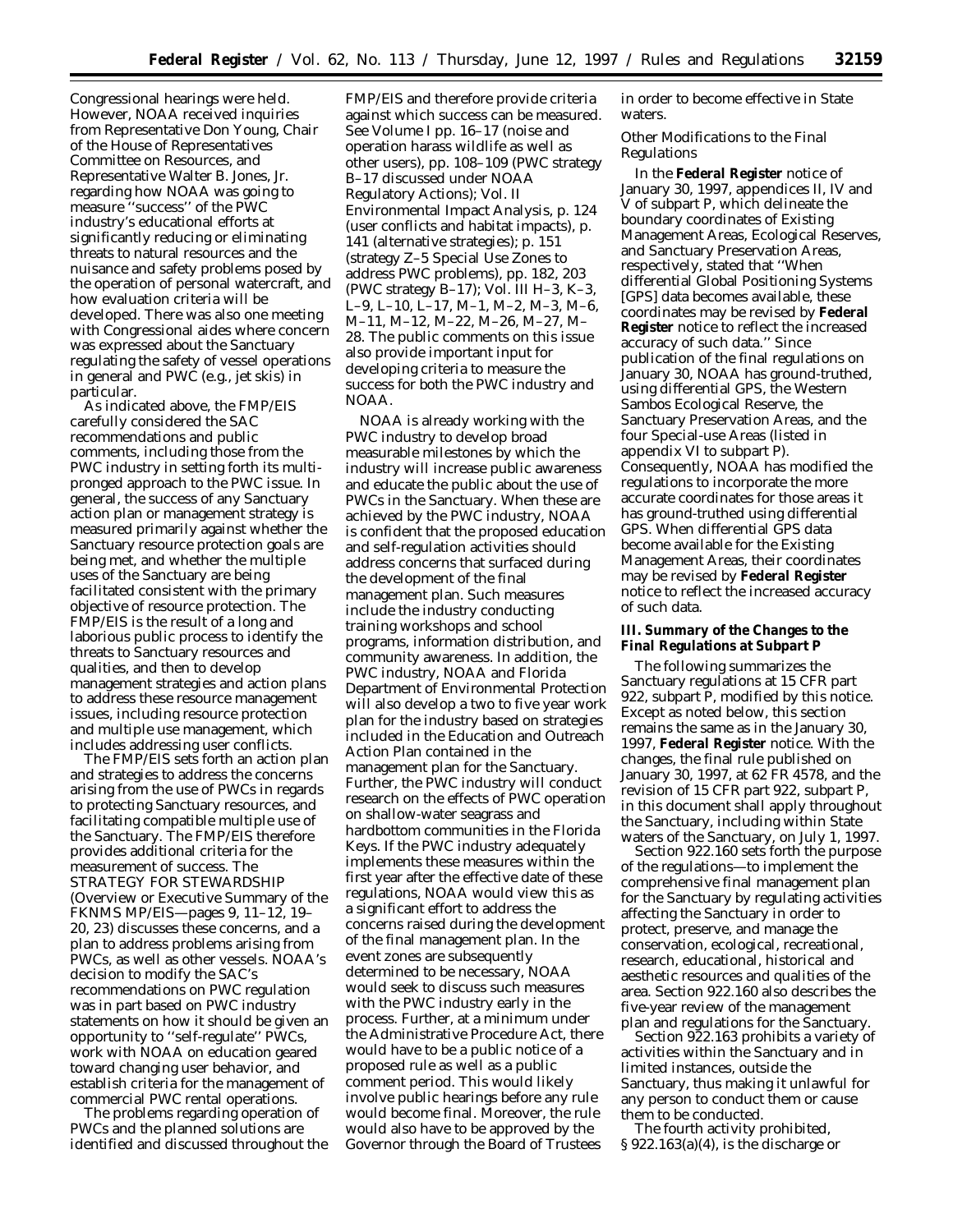deposit of materials or other matter. Exceptions are made for such things as fish baits in connection with and during traditional fishing, biodegradable vessel effluents, graywater, and vessel exhaust and cooling water. Under § 922.163(a)(4)(ii), upland discharge or deposit activities conducted pursuant to Monroe County and State permits are also excepted from the prohibition against discharging or depositing outside the Sanctuary any material or other matter that subsequently enters the Sanctuary and injures any Sanctuary resource.

Section 922.163(h) provides that any substantive (non-technical, noneditorial) amendment to the regulations will not take effect in State waters until approved by the Florida Board of Trustees. Fishing regulations will not take effect in State waters until established by the Florida Marine Fisheries Commission.

Section 922.164 sets forth by Sanctuary zone, restrictions and prohibitions above and beyond those applicable on a Sanctuary-wide basis (most of the Sanctuary is not zoned and, therefore, only the Sanctuary-wide prohibitions of § 922.163 apply). The six types of Sanctuary zones are: (1) Areas to be Avoided (ATBAs); (2) Existing Management Areas; (3) Wildlife Management Areas; (4) Ecological Reserves; (5) Sanctuary Preservation Areas; and (6) Special-use Areas. Details on the location of these zones are specified in Appendices II, III, IV, V and VI to subpart P, respectively. The intent of the zoning regulations is to protect Sanctuary resources, ecosystem and biodiversity, and provide for effective management and facilitation of multiple, compatible uses, consistent with the purposes of the Sanctuary. Activities located within two or more overlapping Sanctuary zones are concurrently subject to the regulations applicable to each overlapping area.

Section  $922.164(d)(1)(ii)$  prohibits possessing, moving, harvesting, removing, taking, damaging, disturbing, breaking, cutting, spearing, or otherwise injuring any coral, marine invertebrate, fish, bottom formation, algae, seagrass or other living or dead organism, including shells, or attempting any of these activities. However, fish, invertebrates, and marine plants may be possessed aboard a vessel in an Ecological Reserve or Sanctuary Preservation Area, provided such resources can be shown not to have been harvested within, removed from, or taken within, the Ecological Reserve or Sanctuary Preservation Area, as applicable, by being stowed in a cabin, locker, or similar storage area prior to entering and

during transit through such reserves or areas, provided further that in an Ecological Reserve or Sanctuary Preservation Area located in Florida State waters, such vessel is in continuous transit through the Ecological Reserve or Sanctuary Preservation Area.

Section 922.164(f) provides that any additional Wildlife Management Areas, Ecological Reserves, Sanctuary Preservation Areas, or Special-Use Areas, and additional restrictions in such areas will not take effect in State waters unless first approved by the Florida Board of Trustees.

Section 922.165 provides that where necessary to prevent or minimize the destruction of, loss of, or injury to a Sanctuary resource, or imminent risk of such destruction of, loss of, or injury, any and all activities are subject to immediate temporary regulation, including prohibition. Any such temporary regulation may be in effect for up to 60 days with one 60-day extension. Additional or extended action is subject to the provisions of the Administrative Procedure Act. No emergency regulation will take effect in State waters of the Sanctuary until approved by the Governor of Florida.

### **IV. Miscellaneous Rulemaking Requirements**

Except as noted below, this section remains the same as in the January 30, 1997 **Federal Register** notice.

#### *National Marine Sanctuaries Act*

Section 304 of the National Marine Sanctuaries Act provides that Congress and the Governor have forty-five days of continuous session of Congress beginning on the day on which the final regulations were published to review the terms of designation (i.e., regulations and management plan). After forty-five days, the regulations would become final and take effect, except that any term or terms of designation the Governor certified to the Secretary of Commerce as unacceptable would not take effect in the State waters portion of the Sanctuary. The forty-five day review period began on January 30, 1997, the date the final regulations were published in the **Federal Register**, and concluded on April 16, 1997. During that period the Governor submitted to the Secretary a certification that the management plan and certain regulations were unacceptable unless specific amendments were made to such regulations. NOAA amended those regulations certified as unacceptable by incorporating the Governor's changes. Consequently, upon their effective date the regulations, as revised by this

**Federal Register** notice, and management plan, in their entirety, will apply throughout the Sanctuary, including within State waters of the Sanctuary.

#### *Administrative Procedure Act*

The final Sanctuary regulations at 15 CFR part 922, subpart P, which were promulgated on January 30, 1997, through notice and comment rulemaking, have been amended pursuant to and consistent with the procedures required under the National Marine Sanctuaries Act. The NMSA provides that during the review period of forty-five day continuous session of Congress, the Governor may certify to the Secretary of Commerce any regulation as unacceptable and, if the Governor so certifies, the regulation shall not take effect in the State waters portion of the Sanctuary. As the changes requested by the Governor and herein made by NOAA are within the scope of the proposed rule, additional prior notice and opportunity for public comment are not required by the Administrative Procedure Act (APA), 5 U.S.C. 553. The basis and purpose of the changes to the final regulations requested by the Governor have been set forth above.

The Assistant Administrator for Ocean Services and Coastal Zone Management has determined that, pursuant to 5 U.S.C. 553(d)(3), there is good cause for making the modifications to the final regulations published in this document effective without a thirty day delay in effective date. The primary purpose of the delayed effective date is to provide the public a reasonable time to prepare to comply with the regulations. The modifications to the final regulations pertaining to the Governor's approval of new and emergency regulations, and the five year review of the management plan and regulations do not require compliance by the general public and, therefore, a delayed effective date is unnecessary. Further, the requirement that vessels possessing fish, invertebrates or marine plants must be in continuous transit through SPAs and Reserves located in State waters is currently a requirement under State regulations and, therefore, a delayed effective date is also unnecessary as the general public must already comply with that corresponding restriction. Finally, the modification to the exception to the prohibition against discharging and depositing outside the Sanctuary any material or other matter that subsequently enters and injures a Sanctuary resource broadens the exception to include activities authorized by State permit and,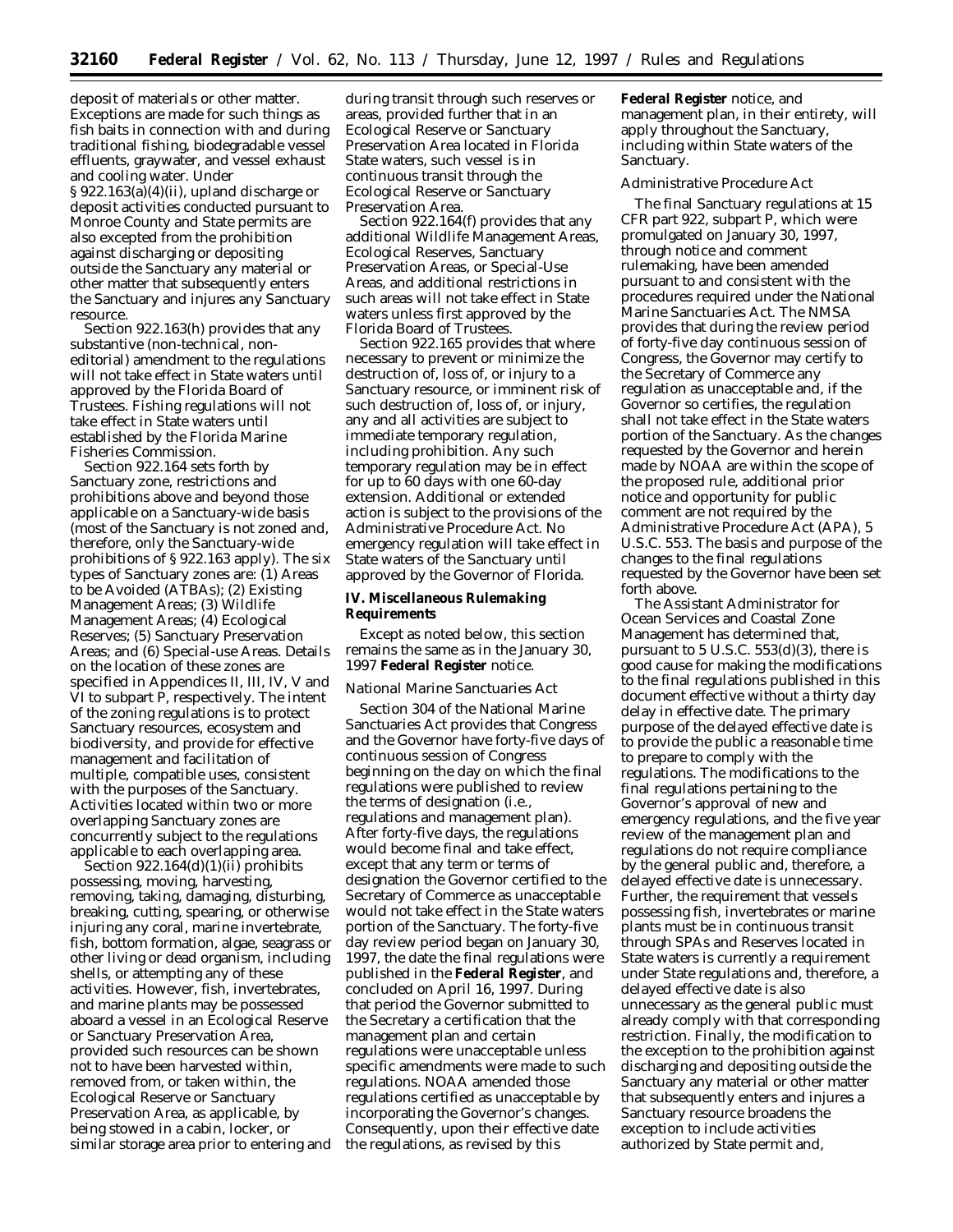therefore, relieves a restriction, specifically excepted from a delay in effective date under 5 U.S.C. 553(d)(1). Consequently, the final rule published on January 30, 1997, at 62 FR 4578 and the revision of 15 CFR part 922, subpart P in this document are effective July 1, 1997.

*Regulatory Flexibility Act*

The January 30, 1997 **Federal Register** notice stated:

Because the Assistant General Counsel for Legislation and Regulation of the Department of Commerce certified to the Chief Counsel for Advocacy of the Small Business Administration that the proposed regulations, if adopted, would not have a significant economic impact on a substantial number of small entities, an Initial Regulatory Flexibility Analysis (IRFA) was not prepared. Nevertheless, because the final regulations will affect a substantial number of small entities, although not in an economically significant way, and particularly because some representatives of the small entity fishing industry criticized the DEIS socioeconomic assessment of the zoning scheme, a Final Regulatory Flexibility Analysis (FRFA) was prepared that fully complies with the requirements of Regulatory Flexibility Act.

The changes made in response to the Governor's request do not change the basis for that certification. In response to the FRFA, the Office of the Chief Counsel for Advocacy of the Small Business Administration (SBA) received several comments critical of certain portions of the FRFA, specifically as regards the treatment of submerged cultural resources and the impacts to treasure salvors. Comments were also received from the Florida Keys Marine Life Association raising concerns that the impacts to their industry have not been properly qualified in the economic impact analysis. Because of the time provided by the forty-five day review period under the National Marine Sanctuaries Act, NOAA is supplementing the FRFA to address the comments received by the SBA. The final supplemental FRFA will be completed prior to the effective date of these regulations. Upon its completion, NOAA will publish a **Federal Register** notice summarizing the supplemental FRFA and announcing its availability, and, if appropriate, making any changes to the regulations NOAA determines are necessary as a result of the supplemental FRFA.

# **List of Subjects in 15 CFR Parts 922, 929, and 937**

Administrative practice and procedure, Coastal zone, Education, Environmental protection, Marine resources, Natural resources, Penalties, Recreation and recreation areas, Reporting and recordkeeping requirements, Research.

Dated: June 5, 1997.

### **Nancy Foster,**

*Assistant Administrator for Ocean Services and Coastal Zone Management.*

Accordingly, for the reasons set forth above, 15 CFR part 922 is amended as follows:

# **PART 922—NATIONAL MARINE SANCTUARY PROGRAM REGULATIONS**

1. The authority citation for part 922 continues to read as follows:

**Authority:** 16 U.S.C. 1431 *et seq.*

2. Part 922 is amended by revising subpart P to read as follows:

## **Subpart P—Florida Keys National Marine Sanctuary**

- Sec.<br>922.160 Purpose.
- 922.161 Boundary.
- Definitions.
- 922.163 Prohibited activities—Sanctuarywide.
- 922.164 Additional activity regulations by Sanctuary area.
- 922.165 Emergency regulations.
- 922.166 Permits—application procedures and issuance criteria.
- 922.167 Certification of preexisting leases, licenses, permits, approvals, other authorizations, or rights to conduct a prohibited activity.
- Appendix I to Subpart P of Part 922—Florida Keys National Marine Sanctuary Boundary Coordinates
- Appendix II to Subpart P of Part 922— Existing Management Areas Boundary Coordinates
- Appendix III to Subpart P of Part 922— Wildlife Management Areas Access Restrictions
- Appendix IV to Subpart P of Part 922— Ecological Reserves Boundary Coordinates
- Appendix V to Subpart P of Part 922— Sanctuary Preservation Areas Boundary Coordinates
- Appendix VI to Subpart P of Part 922— Special-use Areas Boundary Coordinates and Use Designations
- Appendix VII to Subpart P of Part 922— Areas To Be Avoided Boundary Coordinates
- Appendix VIII to Subpart P of Part 922— Marine Life Rule [As Excerpted From Chapter 46–42 of the Florida Administrative Code]

# **Subpart P—Florida Keys National Marine Sanctuary**

# **§ 922.160 Purpose.**

(a) The purpose of the regulations in this subpart is to implement the comprehensive management plan for the Florida Keys National Marine

Sanctuary by regulating activities affecting the resources of the Sanctuary or any of the qualities, values, or purposes for which the Sanctuary is designated, in order to protect, preserve and manage the conservation, ecological, recreational, research, educational, historical, and aesthetic resources and qualities of the area. In particular, the regulations in this part are intended to protect, restore, and enhance the living resources of the Sanctuary, to contribute to the maintenance of natural assemblages of living resources for future generations, to provide places for species dependent on such living resources to survive and propagate, to facilitate to the extent compatible with the primary objective of resource protection all public and private uses of the resources of the Sanctuary not prohibited pursuant to other authorities, to reduce conflicts between such compatible uses, and to achieve the other policies and purposes of the Florida Keys National Marine Sanctuary and Protection Act and the National Marine Sanctuaries Act.

(b) Section 304(e) of the NMSA requires the Secretary to review management plans and regulations every five years, and make necessary revisions. Upon completion of the five year review of the Sanctuary management plan and regulations, the Secretary will repropose the regulations in their entirety with any proposed changes thereto, including those regulations in subparts A and E of this part that apply to the Sanctuary. The Governor of the State of Florida will have the opportunity to review the reproposed regulations before they take effect and if the Governor certifies such regulations as unacceptable, they will not take effect in State waters of the Sanctuary.

## **§ 922.161 Boundary.**

The Sanctuary consists of all submerged lands and waters from the mean high water mark to the boundary described in Appendix I to this subpart, with the exception of areas within the Dry Tortugas National Park. Appendix I to this subpart sets forth the precise Sanctuary boundary established by the Florida Keys National Marine Sanctuary and Protection Act. (See FKNMSPA  $\S 5(b)(2)$ ).

#### **§ 922.162 Definitions.**

(a) The following definitions apply to the Florida Keys National Marine Sanctuary regulations. To the extent that a definition appears in § 922.3 and this section, the definition in this section governs.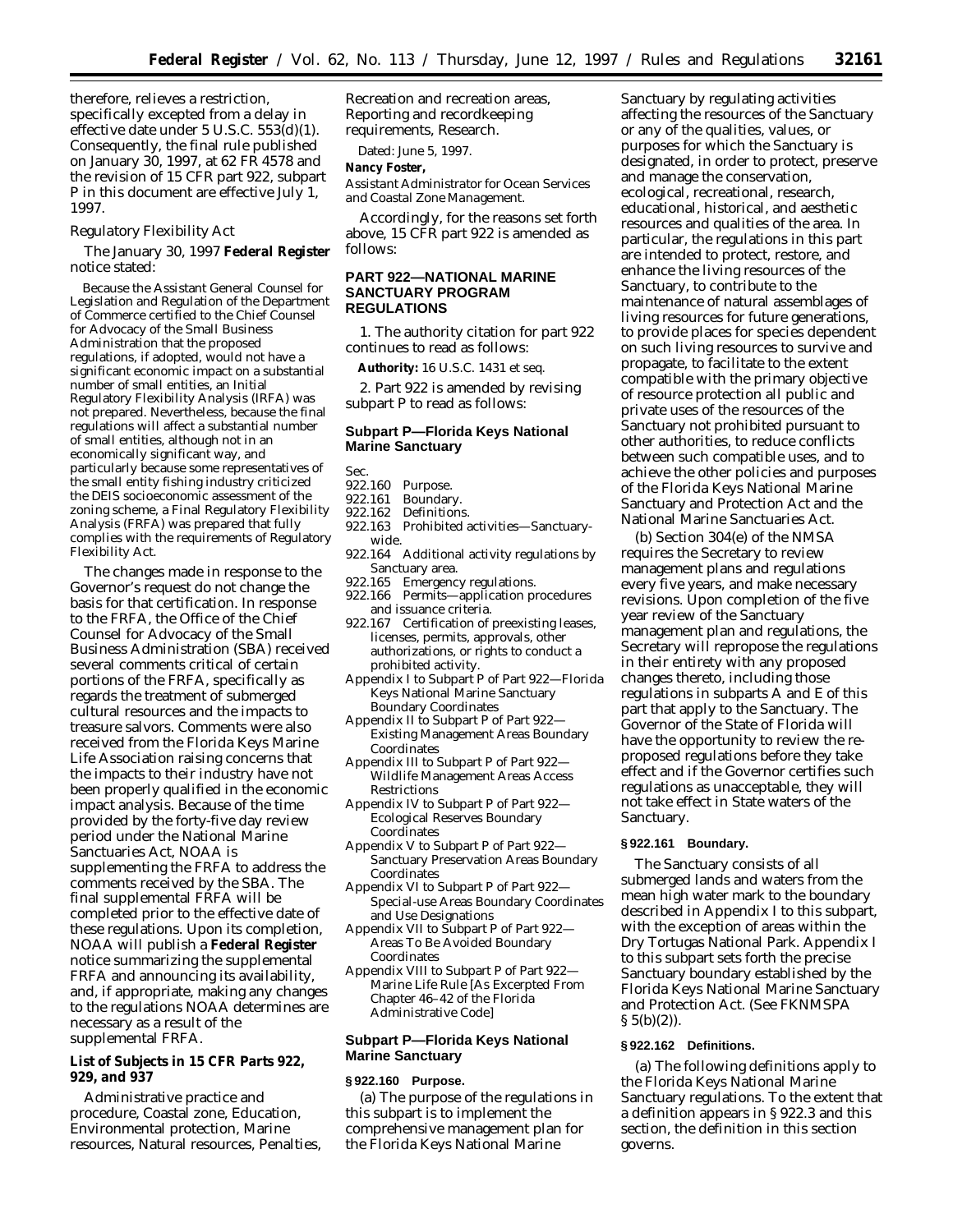*Acts* means the Florida Keys National Marine Sanctuary and Protection Act, as amended, (FKNMSPA) (Pub. L. 101– 605), and the National Marine Sanctuaries Act (NMSA), also known as Title III of the Marine Protection, Research, and Sanctuaries Act, as amended, (MPRSA) (16 U.S.C. 1431 *et seq.*).

*Adverse effect* means any factor, force, or action that independently or cumulatively damages, diminishes, degrades, impairs, destroys, or otherwise harms any Sanctuary resource, as defined in section 302(8) of the NMSA (16 U.S.C. 1432(8)) and in this section, or any of the qualities, values, or purposes for which the Sanctuary is designated.

*Airboat* means a vessel operated by means of a motor driven propeller that pushes air for momentum.

*Areas To Be Avoided* means the areas in which vessel operations are prohibited pursuant to section 6(a)(1) of the FKNMSPA (see § 922.164(a)). Appendix VII to this subpart sets forth the geographic coordinates of these areas, including any modifications thereto made in accordance with section 6(a)(3) of the FKNMSPA.

*Closed* means all entry or use is prohibited.

*Coral* means the corals of the Class Hydrozoa (stinging and hydrocorals); the Class Anthozoa, Subclass Hexacorallia, Order Scleractinia (stony corals) and Antipatharia (black corals).

*Coral area* means marine habitat where coral growth abounds including patch reefs, outer bank reefs, deepwater banks, and hardbottoms.

*Coral reefs* means the hard bottoms, deep-water banks, patch reefs, and outer bank reefs.

*Ecological Reserve* means an area of the Sanctuary consisting of contiguous, diverse habitats, within which uses are subject to conditions, restrictions and prohibitions, including access restrictions, intended to minimize human influences, to provide natural spawning, nursery, and permanent residence areas for the replenishment and genetic protection of marine life, and also to protect and preserve natural assemblages of habitats and species within areas representing a broad diversity of resources and habitats found within the Sanctuary. Appendix IV to this subpart sets forth the geographic coordinates of these areas.

*Existing Management Area* means an area of the Sanctuary that is within or is a resource management area established by NOAA or by another Federal authority of competent jurisdiction as of the effective date of these regulations where protections

above and beyond those provided by Sanctuary-wide prohibitions and restrictions are needed to adequately protect resources. Appendix II to this subpart sets forth the geographic coordinates of these areas.

*Exotic species* means a species of plant, invertebrate, fish, amphibian, reptile or mammal whose natural zoogeographic range would not have included the waters of the Atlantic Ocean, Caribbean, or Gulf of Mexico without passive or active introduction to such area through anthropogenic means.

*Fish* means finfish, mollusks, crustaceans, and all forms of marine animal and plant life other than marine mammals and birds.

*Fishing* means:

(1) The catching, taking, or harvesting of fish; the attempted catching, taking, or harvesting of fish; any other activity which can reasonably be expected to result in the catching, taking, or harvesting of fish; or any operation at sea in support of, or in preparation for, any activity described in this subparagraph (1).

(2) Such term does not include any scientific research activity which is conducted by a scientific research vessel.

*Hardbottom* means a submerged marine community comprised of organisms attached to exposed solid rock substrate. Hardbottom is the substrate to which corals may attach but does not include the corals themselves.

*Idle speed only/no-wake* means a speed at which a boat is operated that is no greater than 4 knots or does not produce a wake.

*Idle speed only/no-wake zone* means a portion of the Sanctuary where the speed at which a boat is operated may be no greater than 4 knots or may not produce a wake.

*Live rock* means any living marine organism or an assemblage thereof attached to a hard substrate, including dead coral or rock but not individual mollusk shells (e.g., scallops, clams, oysters). Living marine organisms associated with hard bottoms, banks, reefs, and live rock may include, but are not limited to: sea anemones (Phylum Cnidaria: Class Anthozoa: Order Actinaria); sponges (Phylum Porifera); tube worms (Phylum Annelida), including fan worms, feather duster worms, and Christmas tree worms; bryozoans (Phylum Bryzoa); sea squirts (Phylum Chordata); and marine algae, including Mermaid's fan and cups (Udotea spp.), corraline algae, green feather, green grape algae (Caulerpa spp.) and watercress (Halimeda spp.).

*Marine life species* means any species of fish, invertebrate, or plant included in sections (2), (3), or (4) of Rule 46– 42.001, Florida Administrative Code, reprinted in Appendix VIII to this subpart.

*Military activity* means an activity conducted by the Department of Defense with or without participation by foreign forces, other than civil engineering and other civil works projects conducted by the U.S. Army Corps of Engineers.

*No-access buffer zone* means a portion of the Sanctuary where vessels are prohibited from entering regardless of the method of propulsion.

*No motor zone* means an area of the Sanctuary where the use of internal combustion motors is prohibited. A vessel with an internal combustion motor may access a no motor zone only through the use of a push pole, paddle, sail, electric motor or similar means of operation but is prohibited from using it's internal combustion motor.

*Not available for immediate use* means not readily accessible for immediate use, e.g., by being stowed unbaited in a cabin, locker, rod holder, or similar storage area, or by being securely covered and lashed to a deck or bulkhead.

*Officially marked channel* means a channel marked by Federal, State of Florida, or Monroe County officials of competent jurisdiction with navigational aids except for channels marked idle speed only/no wake.

*Personal watercraft* means any jet or air-powered watercraft operated by standing, sitting, or kneeling on or behind the vessel, in contrast to a conventional boat, where the operator stands or sits inside the vessel, and that uses an inboard engine to power a water jet pump for propulsion, instead of a propeller as in a conventional boat.

*Prop dredging* means the use of a vessel's propulsion wash to dredge or otherwise alter the seabed of the Sanctuary. Prop dredging includes, but is not limited to, the use of propulsion wash deflectors or similar means of dredging or otherwise altering the seabed of the Sanctuary. Prop dredging does not include the disturbance to bottom sediments resulting from normal vessel propulsion.

*Prop scarring* means the injury to seagrasses or other immobile organisms attached to the seabed of the Sanctuary caused by operation of a vessel in a manner that allows its propeller or other running gear, or any part thereof, to cause such injury (e.g., cutting seagrass rhizomes). Prop scarring does not include minor disturbances to bottom sediments or seagrass blades resulting from normal vessel propulsion.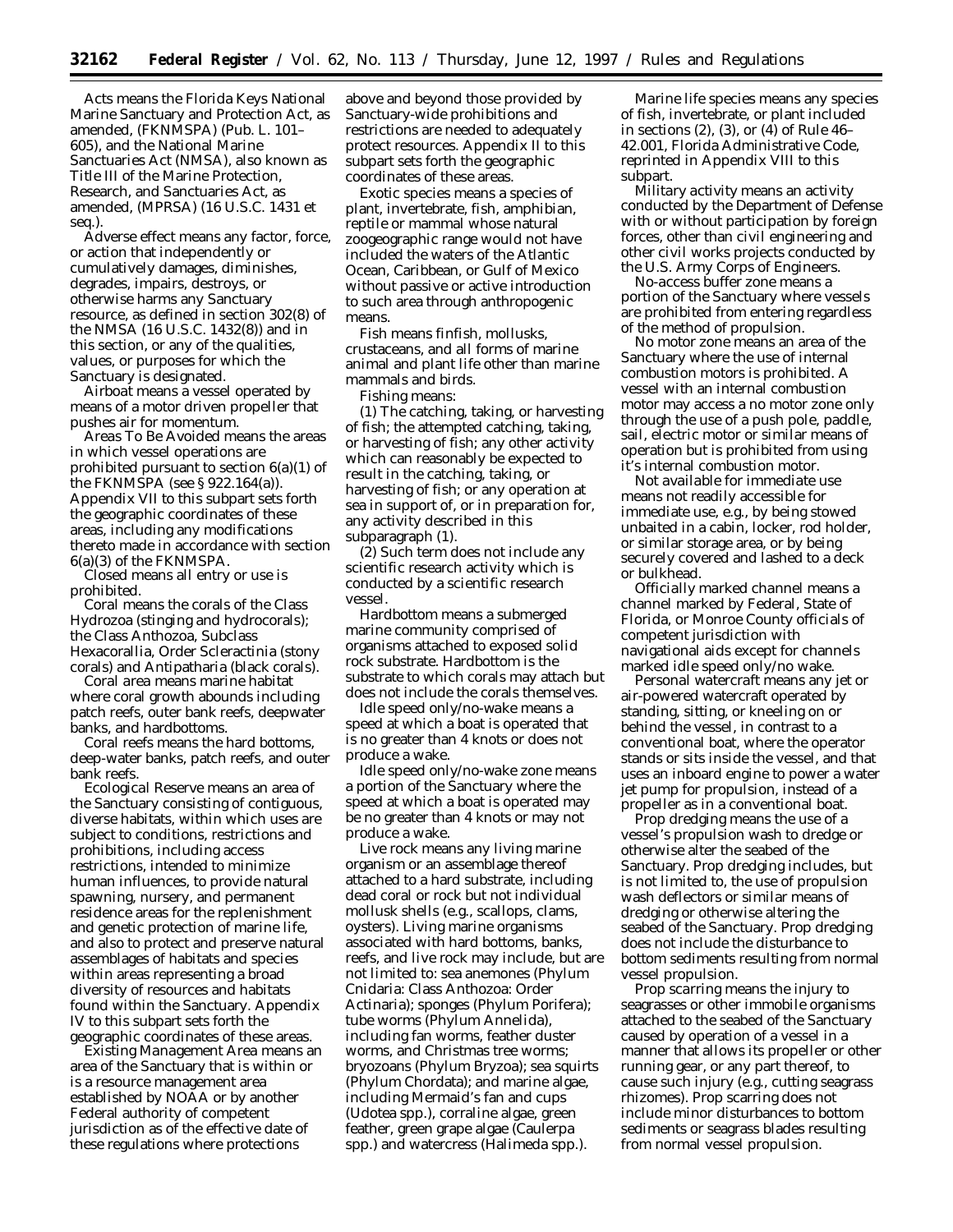*Residential shoreline* means any manmade or natural:

- (1) Shoreline,
- (2) Canal mouth,
- (3) Basin, or

(4) Cove adjacent to any residential land use district, including improved subdivision, suburban residential or suburban residential limited, sparsely settled, urban residential, and urban residential mobile home under the Monroe County land development regulations.

*Sanctuary* means the Florida Keys National Marine Sanctuary.

*Sanctuary Preservation Area* means an area of the Sanctuary that encompasses a discrete, biologically important area, within which uses are subject to conditions, restrictions and prohibitions, including access restrictions, to avoid concentrations of uses that could result in significant declines in species populations or habitat, to reduce conflicts between uses, to protect areas that are critical for sustaining important marine species or habitats, or to provide opportunities for scientific research. Appendix V to this subpart sets forth the geographic coordinates of these areas.

*Sanctuary wildlife* means any species of fauna, including avifauna, that occupy or utilize the submerged resources of the Sanctuary as nursery areas, feeding grounds, nesting sites, shelter, or other habitat during any portion of their life cycles.

*Seagrass* means any species of marine angiosperms (flowering plants) that inhabit portions of the seabed in the Sanctuary. Those species include, but are not limited to: Thalassia testudinum (turtle grass); Syringodium filiforme (manatee grass); Halodule wrightii (shoal grass); Halophila decipiens, H. engelmannii, H. johnsonii; and Ruppia maritima.

*Special-use Area* means an area of the Sanctuary set aside for scientific research and educational purposes, recovery or restoration of Sanctuary resources, monitoring, to prevent use or user conflicts, to facilitate access and use, or to promote public use and understanding of Sanctuary resources. Appendix VI to this subpart sets forth the geographic coordinates of these areas.

*Tank vessel* means any vessel that is constructed or adapted to carry, or that carries, oil or hazardous material in bulk as cargo or cargo residue, and that—

(1) Is a United States flag vessel;

(2) Operates on the navigable waters of the United States; or

(3) Transfers oil or hazardous material in a port or place subject to the

jurisdiction of the United States [46 U.S.C. 2101].

*Traditional fishing* means those commercial or recreational fishing activities that were customarily conducted within the Sanctuary prior to its designation as identified in the Environmental Impact Statement and Management Plan for this Sanctuary.

*Tropical fish* means any species included in section (2) of Rule 46– 42.001, Florida Administrative Code, reproduced in Appendix VIII to this subpart, or any part thereof.

*Vessel* means a watercraft of any description, including, but not limited to, motorized and non-motorized watercraft, personal watercraft, airboats, and float planes while maneuvering on the water, capable of being used as a means of transportation in/on the waters of the Sanctuary. For purposes of this part, the terms "vessel," "watercraft," and ''boat'' have the same meaning.

*Wildlife Management Area* means an area of the Sanctuary established for the management, protection, and preservation of Sanctuary wildlife resources, including such an area established for the protection and preservation of endangered or threatened species or their habitats, within which access is restricted to minimize disturbances to Sanctuary wildlife; to ensure protection and preservation consistent with the Sanctuary designation and other applicable law governing the protection and preservation of wildlife resources in the Sanctuary. Appendix III to this subpart lists these areas and their access restrictions.

(b) Other terms appearing in the regulations in this part are defined at 15 CFR 922.3, and/or in the Marine Protection, Research, and Sanctuaries Act (MPRSA), as amended, 33 U.S.C. 1401 *et seq.* and 16 U.S.C. 1431 *et seq.*

#### **§ 922.163 Prohibited activities— Sanctuary-wide.**

(a) Except as specified in paragraph (b) through (e) of this section, the following activities are prohibited and thus are unlawful for any person to conduct or to cause to be conducted:

(1) *Mineral and hydrocarbon exploration, development and production.* Exploring for, developing, or producing minerals or hydrocarbons within the Sanctuary.

(2) *Removal of, injury to, or possession of coral or live rock.* (i) Moving, removing, taking, harvesting, damaging, disturbing, breaking, cutting, or otherwise injuring, or possessing (regardless of where taken from) any living or dead coral, or coral formation, or attempting any of these activities,

except as permitted under 50 CFR part 638.

(ii) Harvesting, or attempting to harvest, any live rock from the Sanctuary, or possessing (regardless of where taken from) any live rock within the Sanctuary, except as authorized by a permit for the possession or harvest from aquaculture operations in the Exclusive Economic Zone, issued by the National Marine Fisheries Service pursuant to applicable regulations under the appropriate Fishery Management Plan, or as authorized by the applicable State authority of competent jurisdiction within the Sanctuary for live rock cultured on State submerged lands leased from the State of Florida, pursuant to applicable State law. *See* § 370.027, Florida Statutes and implementing regulations.

(3) *Alteration of, or construction on, the seabed.* Drilling into, dredging, or otherwise altering the seabed of the Sanctuary, or engaging in propdredging; or constructing, placing or abandoning any structure, material, or other matter on the seabed of the Sanctuary, except as an incidental result of:

(i) Anchoring vessels in a manner not otherwise prohibited by this part (see §§ 922.163(a)(5)(ii) and 922.164(d)(1)(v));

(ii) Traditional fishing activities not otherwise prohibited by this part;

(iii) Installation and maintenance of navigational aids by, or pursuant to valid authorization by, any Federal, State, or local authority of competent jurisdiction;

(iv) Harbor maintenance in areas necessarily associated with Federal water resource development projects in existence on July 1, 1997, including maintenance dredging of entrance channels and repair, replacement, or rehabilitation of breakwaters or jetties;

(v) Construction, repair, replacement, or rehabilitation of docks, seawalls, breakwaters, piers, or marinas with less than ten slips authorized by any valid lease, permit, license, approval, or other authorization issued by any Federal, State, or local authority of competent jurisdiction.

(4) *Discharge or deposit of materials or other matter.* (i) Discharging or depositing, from within the boundary of the Sanctuary, any material or other matter, except:

(A) Fish, fish parts, chumming materials, or bait used or produced incidental to and while conducting a traditional fishing activity in the Sanctuary;

(B) Biodegradable effluent incidental to vessel use and generated by a marine sanitation device approved in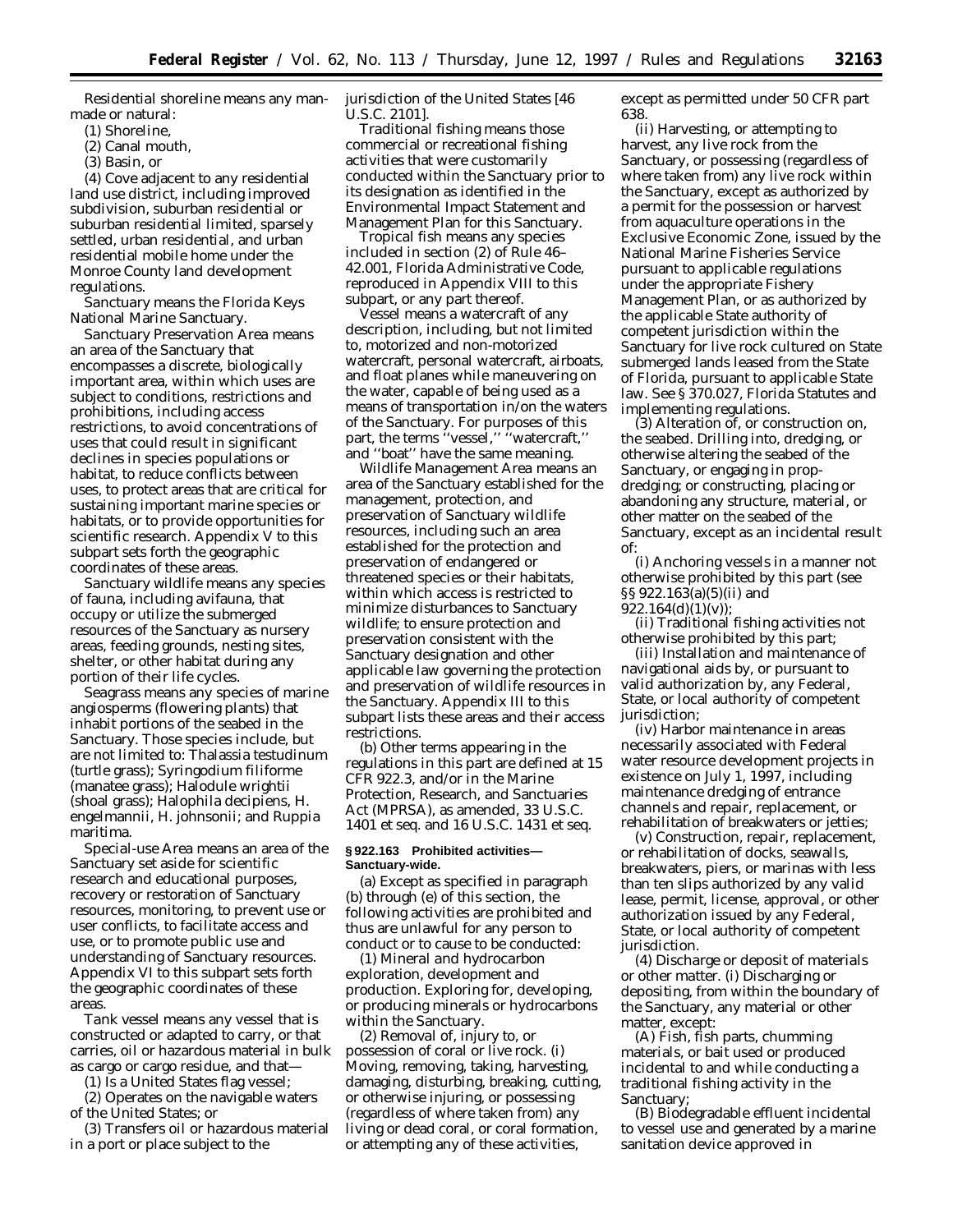accordance with section 312 of the Federal Water Pollution Control Act, as amended, (FWPCA), 33 U.S.C. 1322 *et seq.*;

(C) Water generated by routine vessel operations (e.g., deck wash down and graywater as defined in section 312 of the FWPCA), excluding oily wastes from bilge pumping; or

(D) Cooling water from vessels or engine exhaust;

(ii) Discharging or depositing, from beyond the boundary of the Sanctuary, any material or other matter that subsequently enters the Sanctuary and injures a Sanctuary resource or quality, except those listed in paragraph (a)(4)(i) (A) through (D) of this section and those authorized under Monroe County land use permits or under State permits.

(5) *Operation of vessels.* (i) Operating a vessel in such a manner as to strike or otherwise injure coral, seagrass, or any other immobile organism attached to the seabed, including, but not limited to, operating a vessel in such a manner as to cause prop-scarring.

(ii) Having a vessel anchored on living coral other than hardbottom in water depths less than 40 feet when visibility is such that the seabed can be seen.

(iii) Except in officially marked channels, operating a vessel at a speed greater than 4 knots or in manner which creates a wake:

(A) Within an area designated idle speed only/no wake;

(B) Within 100 yards of navigational aids indicating emergent or shallow reefs (international diamond warning symbol);

(C) Within 100 feet of the red and white ''divers down'' flag (or the blue and white ''alpha'' flag in Federal waters);

(D) Within 100 yards of residential shorelines; or

(E) Within 100 yards of stationary vessels.

(iv) Operating a vessel in such a manner as to injure or take wading, roosting, or nesting birds or marine mammals.

(v) Operating a vessel in a manner which endangers life, limb, marine resources, or property.

(6) *Conduct of diving/snorkeling without flag.* Diving or snorkeling without flying in a conspicuous manner the red and white ''divers down'' flag (or the blue and white ''alpha'' flag in Federal waters).

(7) *Release of exotic species.* Introducing or releasing an exotic species of plant, invertebrate, fish, amphibian, or mammals into the Sanctuary.

(8) *Damage or removal of markers.* Marking, defacing, or damaging in any way or displacing, removing, or tampering with any official signs, notices, or placards, whether temporary or permanent, or with any navigational aids, monuments, stakes, posts, mooring buoys, boundary buoys, trap buoys, or scientific equipment.

(9) *Movement of, removal of, injury to, or possession of Sanctuary historical resources.* Moving, removing, injuring, or possessing, or attempting to move, remove, injure, or possess, a Sanctuary historical resource.

(10) *Take or possession of protected wildlife.* Taking any marine mammal, sea turtle, or seabird in or above the Sanctuary, *except* as authorized by the Marine Mammal Protection Act, as amended, (MMPA), 16 U.S.C. 1361 *et seq.*, the Endangered Species Act, as amended, (ESA), 16 U.S.C. 1531 *et seq.*, and the Migratory Bird Treaty Act, as amended, (MBTA) 16 U.S.C. 703 *et seq.*

(11) *Possession or use of explosives or electrical charges.* Possessing, or using explosives, except powerheads, or releasing electrical charges within the Sanctuary.

(12) *Harvest or possession of marine life species.* Harvesting, possessing, or landing any marine life species, or part thereof, within the Sanctuary, except in accordance with rules 46–42.001 through 46–42.003, 46–42.0035, and 46– 42.004 through 46–42.007, and 46.42.009 of the Florida Administrative Code, reproduced in Appendix VIII to this subpart, and such rules shall apply mutatis mutandis (with necessary editorial changes) to all Federal and State waters within the Sanctuary.

(13) *Interference with law enforcement.* Interfering with, obstructing, delaying or preventing an investigation, search, seizure, or disposition of seized property in connection with enforcement of the Acts or any regulation or permit issued under the Acts.

(b) Notwithstanding the prohibitions in this section and in § 922.164, and any access and use restrictions imposed pursuant thereto, a person may conduct an activity specifically authorized by, and conducted in accordance with the scope, purpose, terms, and conditions of, a National Marine Sanctuary permit issued pursuant to § 922.166.

(c) Notwithstanding the prohibitions in this section and in § 922.164, and any access and use restrictions imposed pursuant thereto, a person may conduct an activity specifically authorized by a valid Federal, State, or local lease, permit, license, approval, or other authorization in existence on the effective date of these regulations, or by any valid right of subsistence use or access in existence on the effective date

of these regulations, provided that the holder of such authorization or right complies with § 922.167 and with any terms and conditions on the exercise of such authorization or right imposed by the Director as a condition of certification as he or she deems reasonably necessary to achieve the purposes for which the Sanctuary was designated.

(d) Notwithstanding the prohibitions in this section and in § 922.164, and any access and use restrictions imposed pursuant thereto, a person may conduct an activity specifically authorized by any valid Federal, State, or local lease, permit, license, approval, or other authorization issued after the effective date of these regulations, provided that the applicant complies with § 922.168, the Director notifies the applicant and authorizing agency that he or she does not object to issuance of the authorization, and the applicant complies with any terms and conditions the Director deems reasonably necessary to protect Sanctuary resources and qualities. Amendments, renewals and extensions of authorizations in existence on the effective date of these regulations constitute authorizations issued after the effective date of these regulations.

(e) (1) All military activities shall be carried out in a manner that avoids to the maximum extent practical any adverse impacts on Sanctuary resources and qualities. The prohibitions in paragraph (a) of this section and § 922.164 do not apply to existing classes of military activities which were conducted prior to the effective date of these regulations, as identified in the Environmental Impact Statement and Management Plan for the Sanctuary. New military activities in the Sanctuary are allowed and may be exempted from the prohibitions in paragraph (a) of this section and in § 922.164 by the Director after consultation between the Director and the Department of Defense pursuant to section 304(d) of the NMSA. When a military activity is modified such that it is likely to destroy, cause the loss of, or injure a Sanctuary resource or quality in a manner significantly greater than was considered in a previous consultation under section 304(d) of the NMSA, or it is likely to destroy, cause the loss of, or injure a Sanctuary resource or quality not previously considered in a previous consultation under section 304(d) of the NMSA, the activity is considered a new activity for purposes of this paragraph. If it is determined that an activity may be carried out, such activity shall be carried out in a manner that avoids to the maximum extent practical any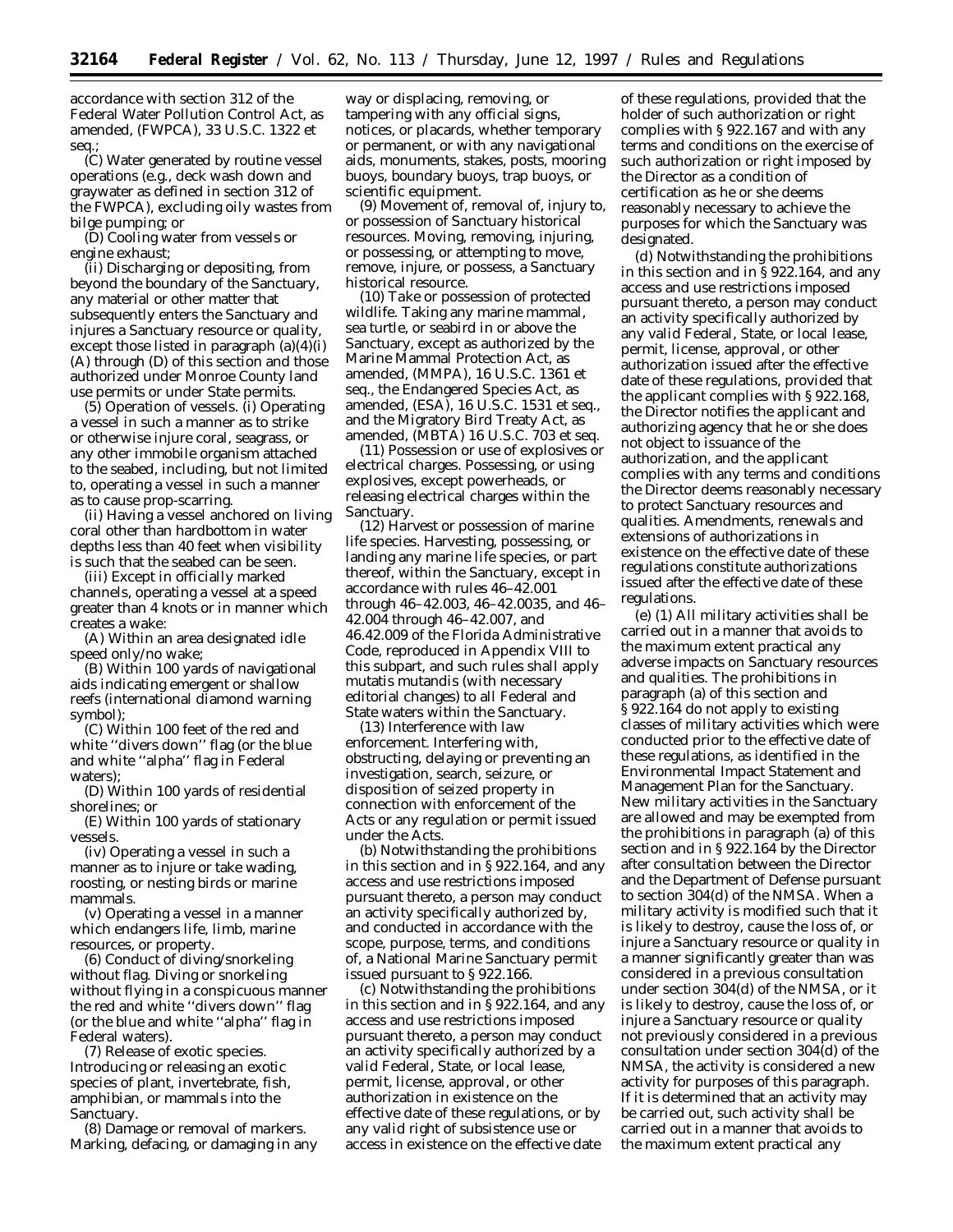adverse impact on Sanctuary resources and qualities.

(2) In the event of threatened or actual destruction of, loss of, or injury to a Sanctuary resource or quality resulting from an untoward incident, including but not limited to spills and groundings caused by the Department of Defense, the cognizant component shall promptly coordinate with the Director for the purpose of taking appropriate actions to prevent, respond to or mitigate the harm and, if possible, restore or replace the Sanctuary resource or quality.

(f) The prohibitions contained in paragraph (a)(5) of this section do not apply to Federal, State and local officers while performing enforcement duties and/or responding to emergencies that threaten life, property, or the environment in their official capacity.

(g) Notwithstanding paragraph (b) of this section and paragraph (a) of § 922.168, in no event may the Director issue a permit under § 922.166 authorizing, or otherwise approve, the exploration for, leasing, development, or production of minerals or hydrocarbons within the Sanctuary, the disposal of dredged material within the Sanctuary other than in connection with beach renourishment or Sanctuary restoration projects, or the discharge of untreated or primary treated sewage (except by a certification, pursuant to § 922.167, of a valid authorization in existence on the effective date of these regulations), and any purported authorizations issued by other authorities after the effective date of these regulations for any of these activities within the Sanctuary shall be invalid.

(h) Any amendment to these regulations shall not take effect in Florida State waters until approved by the Board of Trustees of the Internal Improvement Trust Fund of the State of Florida. Any fishery regulations in the Sanctuary shall not take effect in Florida State waters until established by the Florida Marine Fisheries Commission.

#### **§ 922.164 Additional activity regulations by Sanctuary area.**

In addition to the prohibitions set forth in § 922.163, which apply throughout the Sanctuary, the following regulations apply with respect to activities conducted within the Sanctuary areas described in this section and in Appendix (II) through (VII) to this subpart. Activities located within two or more overlapping Sanctuary areas are concurrently subject to the regulations applicable to each overlapping area.

(a) *Areas To Be Avoided.* Operating a tank vessel or a vessel greater than 50 meters in registered length is prohibited in all areas to be avoided, except if such vessel is a public vessel and its operation is essential for national defense, law enforcement, or responses to emergencies that threaten life, property, or the environment. Appendix VII to this subpart sets forth the geographic coordinates of these areas.

(b) *Existing Management Areas.*—(1) *Key Largo and Looe Key Management Areas.* The following activities are prohibited within the Key Largo and Looe Key Management Areas (also known as the Key Largo and Looe Key National Marine Sanctuaries) described in Appendix II to this subpart:

(i) Removing, taking, damaging, harmfully disturbing, breaking, cutting, spearing or similarly injuring any coral or other marine invertebrate, or any plant, soil, rock, or other material, except commercial taking of spiny lobster and stone crab by trap and recreational taking of spiny lobster by hand or by hand gear which is consistent with these regulations and the applicable regulations implementing the applicable Fishery Management Plan.

(ii) Taking any tropical fish. (iii) Fishing with wire fish traps, bottom trawls, dredges, fish sleds, or similar vessel-towed or anchored bottom fishing gear or nets.

(iv) Fishing with, carrying or possessing, except while passing through without interruption or for law enforcement purposes: pole spears, air rifles, bows and arrows, slings, Hawaiian slings, rubber powered arbaletes, pneumatic and spring-loaded guns or similar devices known as spearguns.

(2) *Great White Heron and Key West National Wildlife Refuge Management Areas.* Operating a personal watercraft, operating an airboat, or water skiing except within Township 66 South, Range 29 East, Sections 5, 11, 12 and 14; Township 66 South, Range 28 East, Section 2; Township 67 South, Range 26 East, Sections 16 and 20, all Tallahassee Meridian, are prohibited within the marine portions of the Great White Heron and Key West National Wildlife Refuge Management Areas described in Appendix II to this subpart.

(c) *Wildlife Management Areas.* (1) Marine portions of the Wildlife Management Areas listed in Appendix III to this subpart or portions thereof may be designated ''idle speed only/nowake,'' ''no-motor'' or ''no-access buffer'' zones or ''closed''. The Director, in cooperation with other Federal, State, or local resource management authorities, as appropriate, shall post signs conspicuously, using mounting posts, buoys, or other means according

to location and purpose, at appropriate intervals and locations, clearly delineating an area as an ''idle speed only/no wake'', a ''no-motor'', or a ''noaccess buffer'' zone or as ''closed'', and allowing instant, long-range recognition by boaters. Such signs shall display the official logo of the Sanctuary.

(2) The following activities are prohibited within the marine portions of the Wildlife Management Areas listed in Appendix III to this subpart:

(i) In those marine portions of any Wildlife Management Area designated an ''idle speed only/no wake'' zone in Appendix III to this subpart, operating a vessel at a speed greater that idle speed only/no wake.

(ii) In those marine portions of any Wildlife Management Area designated a ''no-motor'' zone in Appendix III to this subpart, using internal combustion motors or engines for any purposes. A vessel with an internal combustion motor or engine may access a ''nomotor'' zone only through the use of a push pole, paddle, sail, electric motor or similar means of propulsion.

(iii) In those marine portions of any Wildlife Management Area designated a ''no-access buffer'' zone in Appendix III of this subpart, entering the area by vessel.

(iv) In those marine portions of any Wildlife Management Area designated as closed in Appendix III of this subpart, entering or using the area.

(3) The Director shall coordinate with other Federal, State, or local resource management authorities, as appropriate, in the establishment and enforcement of access restrictions described in paragraph  $(c)(2)$  (i)–(iv) of this section in the marine portions of Wildlife Management Areas.

(4) The Director may modify the number and location of access restrictions described in paragraph (c)(2) (i)–(iv) of this section within the marine portions of a Wildlife Management Area if the Director finds that such action is reasonably necessary to minimize disturbances to Sanctuary wildlife, or to ensure protection and preservation of Sanctuary wildlife consistent with the purposes of the Sanctuary designation and other applicable law governing the protection and preservation of wildlife resources in the Sanctuary. The Director will effect such modification by:

(i) Publishing in the **Federal Register**, after notice and an opportunity for public comments in accordance, an amendment to the list of such areas set forth in Appendix III to this subpart, and a notice regarding the time and place where maps depicting the precise locations of such restrictions will be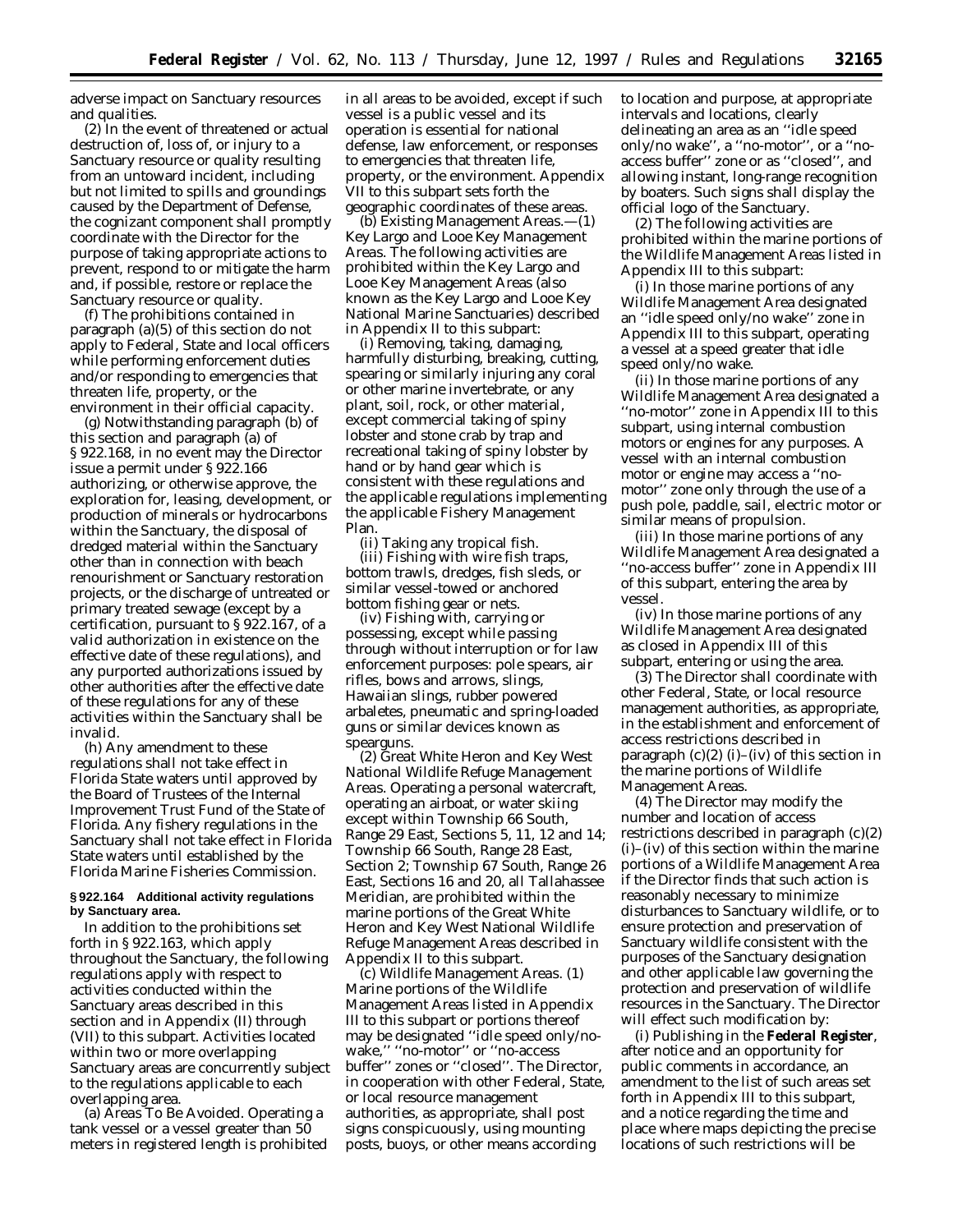made available for public inspection, and

(ii) Posting official signs delineating such restrictions in accordance with paragraph (c)(1) of this section.

(d) *Ecological Reserves and Sanctuary Preservation Areas.* (1) The following activities are prohibited within the Ecological Reserves described in Appendix IV to this subpart, and within the Sanctuary Preservation Areas, described in Appendix V to this subpart:

(i) Discharging or depositing any material or other matter except cooling water or engine exhaust.

(ii) Possessing, moving, harvesting, removing, taking, damaging, disturbing, breaking, cutting, spearing, or otherwise injuring any coral, marine invertebrate, fish, bottom formation, algae, seagrass or other living or dead organism, including shells, or attempting any of these activities. However, fish, invertebrates, and marine plants may be possessed aboard a vessel in an Ecological Reserve or Sanctuary Preservation Area, provided such resources can be shown not to have been harvested within, removed from, or taken within, the Ecological Reserve or Sanctuary Preservation Area, as applicable, by being stowed in a cabin, locker, or similar storage area prior to entering and during transit through such reserves or areas, provided further that in an Ecological Reserve or Sanctuary Preservation Area located in Florida State waters, such vessel is in continuous transit through the Ecological Reserve or Sanctuary Preservation Area.

(iii) Except for catch and release fishing by trolling in the Conch Reef, Alligator Reef, Sombrero Reef, and Sand Key SPAs, fishing by any means. However, gear capable of harvesting fish may be aboard a vessel in an Ecological Reserve or Sanctuary Preservation Area, provided such gear is not available for immediate use when entering and during transit through such Ecological Reserve or Sanctuary Preservation Area, and no presumption of fishing activity shall be drawn therefrom.

(iv) Touching living or dead coral, including but not limited to, standing on a living or dead coral formation.

(v) Placing any anchor in a way that allows the anchor or any portion of the anchor apparatus (including the anchor, chain or rope) to touch living or dead coral, or any attached organism. When anchoring dive boats, the first diver down must inspect the anchor to ensure that it is not touching living or dead coral, and will not shift in such a way as to touch such coral or other attached organisms. No further diving shall take

place until the anchor is placed in accordance with these requirements.

(vi) Anchoring instead of mooring when a mooring buoy is available or anchoring in other than a designated anchoring area when such areas have been designated and are available.

(vii) Except for passage without interruption through the area, for law enforcement purposes, or for purposes of monitoring pursuant to paragraph  $(d)(2)$  of this section, violating a temporary access restriction imposed by the Director pursuant to paragraph (d)(2) of this section.

(2) The Director may temporarily restrict access to any portion of any Sanctuary Preservation Area or Ecological Reserve if the Director, on the basis of the best available data, information and studies, determines that a concentration of use appears to be causing or contributing to significant degradation of the living resources of the area and that such action is reasonably necessary to allow for recovery of the living resources of such area. The Director will provide for continuous monitoring of the area during the pendency of the restriction. The Director will provide public notice of the restriction by publishing a notice in the **Federal Register**, and by such other means as the Director may deem appropriate. The Director may only restrict access to an area for a period of 60 days, with one additional 60 day renewal. The Director may restrict access to an area for a longer period pursuant to a notice and opportunity for public comment rulemaking under the Administrative Procedure Act. Such restriction will be kept to the minimum amount of area necessary to achieve the purposes thereof.

(e) *Special-use Areas.* (1) The Director may set aside discrete areas of the Sanctuary as Special-use Areas, and, by designation pursuant to this paragraph, impose the access and use restrictions specified in paragraph (e)(3) of this section. Special-use Areas are described in Appendix VI to this subpart, in accordance with the following designations and corresponding objectives:

(i) ''Recovery area'' to provide for the recovery of Sanctuary resources from degradation or other injury attributable to human uses;

(ii) ''Restoration area'' to provide for restoration of degraded or otherwise injured Sanctuary resources;

(iii) ''Research-only area'' to provide for scientific research or education relating to protection and management, through the issuance of a Sanctuary General permit for research pursuant to § 922.166 of these regulations; and

(iv) ''Facilitated-use area'' to provide for the prevention of use or user conflicts or the facilitation of access and use, or to promote public use and understanding, of Sanctuary resources through the issuance of special-use permits.

(2) A Special-use Area shall be no larger than the size the Director deems reasonably necessary to accomplish the applicable objective.

(3) Persons conducting activities within any Special-use Area shall comply with the access and use restrictions specified in this paragraph and made applicable to such area by means of its designation as a ''recovery area,'' ''restoration area,'' ''research-only area,'' or ''facilitated-use area.'' Except for passage without interruption through the area or for law enforcement purposes, no person may enter a Special-use Area except to conduct or cause to be conducted the following activities:

(i) in such area designated as a ''recovery area'' or a ''restoration area'', habitat manipulation related to restoration of degraded or otherwise injured Sanctuary resources, or activities reasonably necessary to monitor recovery of degraded or otherwise injured Sanctuary resources;

(ii) in such area designated as a ''research only area'', scientific research or educational use specifically authorized by and conducted in accordance with the scope, purpose, terms and conditions of a valid National Marine Sanctuary General or Historical Resources permit, or

(iii) in such area designated as a ''facilitated-use area'', activities specified by the Director or specifically authorized by and conducted in accordance with the scope, purpose, terms, and conditions of a valid Specialuse permit.

(4)(i) The Director may modify the number of, location of, or designations applicable to, Special-use Areas by publishing in the **Federal Register**, after notice and an opportunity for public comment in accordance with the Administrative Procedure Act, an amendment to Appendix VI to this subpart, except that, with respect to such areas designated as a ''recovery area,'' ''restoration area,'' or ''research only area,'' the Director may modify the number of, location of, or designation applicable to, such areas by publishing a notice of such action in the **Federal Register** if the Director determines that immediate action is reasonably necessary to:

(A) Prevent significant injury to Sanctuary resources where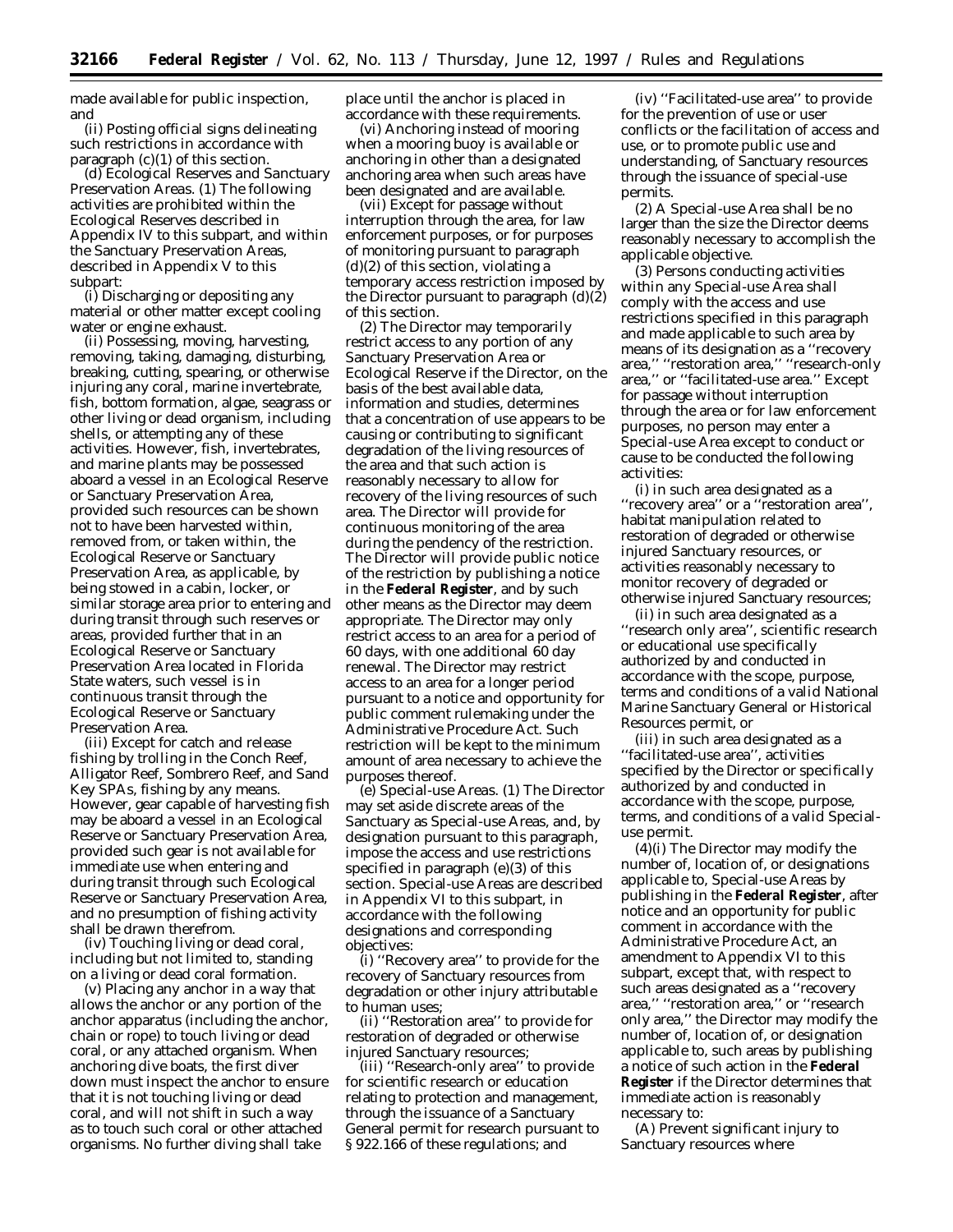circumstances create an imminent risk to such resources;

(B) Initiate restoration activity where a delay in time would significantly impair the ability of such restoration activity to succeed;

(C) Initiate research activity where an unforeseen natural event produces an opportunity for scientific research that may be lost if research is not initiated immediately.

(ii) If the Director determines that a notice of modification must be promulgated immediately in accordance with paragraph  $(e)(4)(i)$  of this section, the Director will, as part of the same notice, invite public comment and specify that comments will be received for 15 days after the effective date of the notice. As soon as practicable after the end of the comment period, the Director will either rescind, modify or allow the modification to remain unchanged through notice in the **Federal Register**.

(f) Additional Wildlife Management Areas, Ecological Reserves, Sanctuary Preservation Areas, or Special-use Areas, and additional restrictions in such areas, shall not take effect in Florida State waters unless first approved by the Board of Trustees of the Internal Improvement Trust Fund of the State of Florida.

#### **§ 922.165 Emergency regulations.**

Where necessary to prevent or minimize the destruction of, loss of, or injury to a Sanctuary resource or quality, or minimize the imminent risk of such destruction, loss, or injury, any and all activities are subject to immediate temporary regulation, including prohibition. Emergency regulations shall not take effect in Florida territorial waters until approved by the Governor of the State of Florida. Any temporary regulation may be in effect for up to 60 days, with one 60-day extension. Additional or extended action will require notice and comment rulemaking under the Administrative Procedure Act, notice in local newspapers, notice to Mariners, and press releases.

#### **§ 922.166 Permits—application procedures and issuance criteria.**

(a) National Marine Sanctuary General Permit.—(1) A person may conduct an activity prohibited by §§ 922.163 or 922.164, other than an activity involving the survey/inventory, research/recovery, or deaccession/transfer of Sanctuary historical resources, if such activity is specifically authorized by, and provided such activity is conducted in accordance with the scope, purpose, terms and conditions of, a National

Marine Sanctuary General permit issued under this paragraph (a).

(2) The Director, at his or her discretion, may issue a General permit under this paragraph (a), subject to such terms and conditions as he or she deems appropriate, if the Director finds that the activity will:

(i) Further research or monitoring related to Sanctuary resources and qualities;

(ii) Further the educational value of the Sanctuary;

(iii) Further the natural or historical resource value of the Sanctuary;

(iv) Further salvage or recovery operations in or near the Sanctuary in connection with a recent air or marine casualty;

(v) Assist in managing the Sanctuary; or

(vi) Otherwise further Sanctuary purposes, including facilitating multiple use of the Sanctuary, to the extent compatible with the primary objective of resource protection.

(3) The Director shall not issue a General permit under this paragraph (a), unless the Director also finds that:

(i) The applicant is professionally qualified to conduct and complete the proposed activity;

(ii) The applicant has adequate financial resources available to conduct and complete the proposed activity;

(iii) The duration of the proposed activity is no longer than necessary to achieve its stated purpose;

(iv) The methods and procedures proposed by the applicant are appropriate to achieve the proposed activity's goals in relation to the activity's impacts on Sanctuary resources and qualities;

(v) The proposed activity will be conducted in a manner compatible with the primary objective of protection of Sanctuary resources and qualities, considering the extent to which the conduct of the activity may diminish or enhance Sanctuary resources and qualities, any indirect, secondary or cumulative effects of the activity, and the duration of such effects;

(vi) It is necessary to conduct the proposed activity within the Sanctuary to achieve its purposes; and

(vii) The reasonably expected end value of the activity to the furtherance of Sanctuary goals and purposes outweighs any potential adverse impacts on Sanctuary resources and qualities from the conduct of the activity.

(4) For activities proposed to be conducted within any of the areas described in § 922.164 (b)–(e), the Director shall not issue a permit unless he or she further finds that such

activities will further and are consistent with the purposes for which such area was established, as described in §§ 922.162 and 922.164 and in the management plan for the Sanctuary.

(b) *National Marine Sanctuary Survey/Inventory of Historical Resources Permit.* (1) A person may conduct an activity prohibited by §§ 922.163 or 922.164 involving the survey/inventory of Sanctuary historical resources if such activity is specifically authorized by, and is conducted in accordance with the scope, purpose, terms and conditions of, a Survey/ Inventory of Historical Resources permit issued under this paragraph (b). Such permit is not required if such survey/ inventory activity does not involve any activity prohibited by §§ 922.163 or 922.164. Thus, survey/inventory activities that are non-intrusive, do not include any excavation, removal, or recovery of historical resources, and do not result in destruction of, loss of, or injury to Sanctuary resources or qualities do not require a permit. However, if a survey/inventory activity will involve test excavations or removal of artifacts or materials for evaluative purposes, a Survey/Inventory of Historical Resources permit is required. Regardless of whether a Survey/ Inventory permit is required, a person may request such permit. Persons who have demonstrated their professional abilities under a Survey/Inventory permit will be given preference over other persons in consideration of the issuance of a Research/Recovery permit. While a Survey/Inventory permit does not grant any rights with regards to areas subject to pre-existing rights of access which are still valid, once a permit is issued for an area, other survey/inventory permits will not be issued for the same area during the period for which the permit is valid.

(2) The Director, at his or her discretion, may issue a Survey/ Inventory permit under this paragraph (b), subject to such terms and conditions as he or she deems appropriate, if the Director finds that such activity:

(i) Satisfies the requirements for a permit issued under paragraph (a)(3) of this section;

(ii) Either will be non-intrusive, not include any excavation, removal, or recovery of historical resources, and not result in destruction of, loss of, or injury to Sanctuary resources or qualities, or if intrusive, will involve no more than the minimum manual alteration of the seabed and/or the removal of artifacts or other material necessary for evaluative purposes and will cause no significant adverse impacts on Sanctuary resources or qualities; and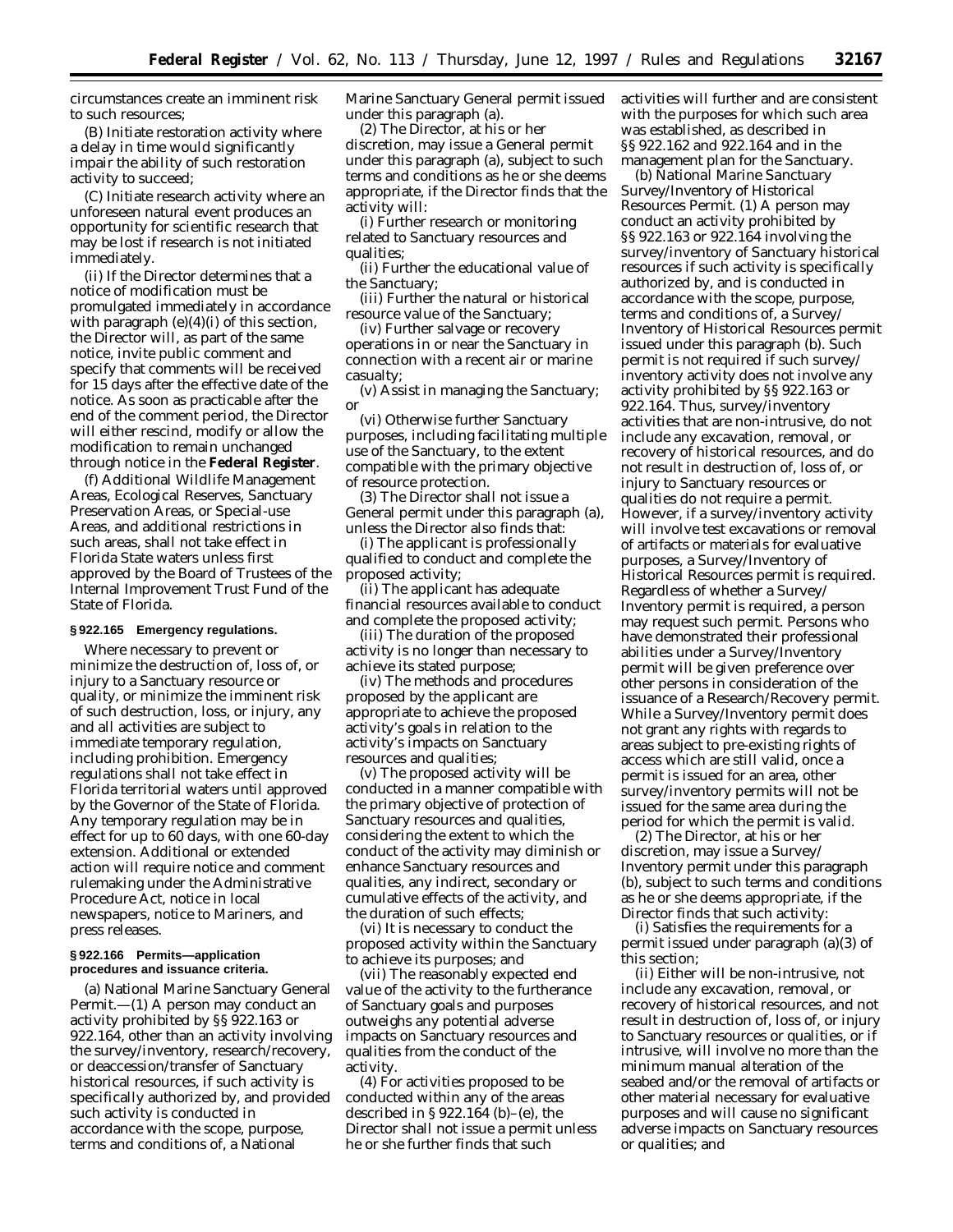(iii) That such activity will be conducted in accordance with all requirements of the Programmatic Agreement for the Management of Submerged Cultural Resources in the Florida Keys National Marine Sanctuary among NOAA, the Advisory Council on Historic Preservation, and the State of Florida (hereinafter SCR Agreement), and that such permit issuance is in accordance with such SCR Agreement. Copies of the SCR Agreement may also be examined at, and obtained from, the Sanctuaries and Reserves Division, Office of Ocean and Coastal Resource Management, National Ocean Service, National Oceanic and Atmospheric Administration, 1305 East-West Highway, 12th floor, Silver Spring, MD 20910; or from the Florida Keys National Marine Sanctuary Office, P.O. Box 500368, Marathon, FL 33050.

(c) *National Marine Sanctuary Research/Recovery of Sanctuary Historical Resources Permit.* (1) A person may conduct any activity prohibited by §§ 922.163 or 922.164 involving the research/recovery of Sanctuary historical resources if such activity is specifically authorized by, and is conducted in accordance with the scope, purpose, terms and conditions of, a Research/Recovery of Historical Resources permit issued under this paragraph (c).

(2) The Director, at his or her discretion, may issue a Research/ Recovery of Historical Resources permit, under this paragraph (c), and subject to such terms and conditions as he or she deems appropriate, if the Director finds that:

(i) Such activity satisfies the requirements for a permit issued under paragraph (a)(3) of this section;

(ii) The recovery of the resource is in the public interest as described in the SCR Agreement;

(iii) Recovery of the resource is part of research to preserve historic information for public use; and

(iv) Recovery of the resource is necessary or appropriate to protect the resource, preserve historical information, and/or further the policies and purposes of the NMSA and the FKNMSPA, and that such permit issuance is in accordance with, and that the activity will be conducted in accordance with, all requirements of the SCR Agreement.

(d) *National Marine Sanctuary Special-use Permit.* (1) A person may conduct any commercial or concessiontype activity prohibited by §§ 922.163 or 922.164, if such activity is specifically authorized by, and is conducted in accordance with the scope, purpose, terms and conditions of, a Special-use

permit issued under this paragraph (d). A Special-use permit is required for the deaccession/transfer of Sanctuary historical resources.

(2) The Director, at his or her discretion, may issue a Special-use permit in accordance with this paragraph (d), and subject to such terms and conditions as he or she deems appropriate and the mandatory terms and conditions of section 310 of the NMSA, if the Director finds that issuance of such permit is reasonably necessary to: establish conditions of access to and use of any Sanctuary resource; or promote public use and understanding of any Sanctuary resources. No permit may be issued unless the activity is compatible with the purposes for which the Sanctuary was designated and can be conducted in a manner that does not destroy, cause the loss of, or injure any Sanctuary resource, and if for the deaccession/ transfer of Sanctuary Historical Resources, unless such permit issuance is in accordance with, and that the activity will be conducted in accordance with, all requirements of the SCR Agreement.

(3) The Director may assess and collect fees for the conduct of any activity authorized by a Special-use permit issued pursuant to this paragraph (d). No Special-use permit shall be effective until all assessed fees are paid, unless otherwise provided by the Director by a fee schedule set forth as a permit condition. In assessing a fee, the Director shall include:

(i) All costs incurred, or expected to be incurred, in reviewing and processing the permit application, including, but not limited to, costs for:

(A) Number of personnel;

(B) Personnel hours;

(C) Equipment;

(D) Biological assessments;

(E) Copying; and

(F) Overhead directly related to reviewing and processing the permit application;

(ii) All costs incurred, or expected to be incurred, as a direct result of the conduct of the activity for which the Special-use permit is being issued, including, but not limited to:

(A) The cost of monitoring the conduct both during the activity and after the activity is completed in order to assess the impacts to Sanctuary resources and qualities;

(B) The use of an official NOAA observer, including travel and expenses and personnel hours; and

(C) Overhead costs directly related to the permitted activity; and

(iii) An amount which represents the fair market value of the use of the

Sanctuary resource and a reasonable return to the United States Government.

(4) Nothing in this paragraph (d) shall be considered to require a person to obtain a permit under this paragraph for the conduct of any fishing activities within the Sanctuary.

(e) *Applications.* (1) Applications for permits should be addressed to the Director, Office of Ocean and Coastal Resource Management; ATTN: Sanctuary Superintendent, Florida Keys National Marine Sanctuary, P.O. Box 500368, Marathon, FL 33050. All applications must include:

(i) A detailed description of the proposed activity including a timetable for completion of the activity and the equipment, personnel and methodology to be employed;

(ii) The qualifications and experience of all personnel;

(iii) The financial resources available to the applicant to conduct and complete the proposed activity;

(iv) A statement as to why it is necessary to conduct the activity within the Sanctuary;

(v) The potential impacts of the activity, if any, on Sanctuary resources and qualities;

(vi) The benefit to be derived from the activity; and

(vii) Such other information as the Director may request depending on the type of activity. Copies of all other required licenses, permits, approvals, or other authorizations must be attached to the application.

(2) Upon receipt of an application, the Director may request such additional information from the applicant as he or she deems reasonably necessary to act on the application and may seek the views of any persons. The Director may require a site visit as part of the permit evaluation. Unless otherwise specified, the information requested must be received by the Director within 30 days of the postmark date of the request. Failure to provide such additional information on a timely basis may be deemed by the Director to constitute abandonment or withdrawal of the permit application.

(f) A permit may be issued for a period not exceeding five years. All permits will be reviewed annually to determine the permittee's compliance with permit scope, purpose, terms and conditions and progress toward reaching the stated goals and appropriate action taken under paragraph (g) of this section if warranted. A permittee may request permit renewal pursuant to the same procedures for applying for a new permit. Upon the permittee's request for renewal, the Director shall review all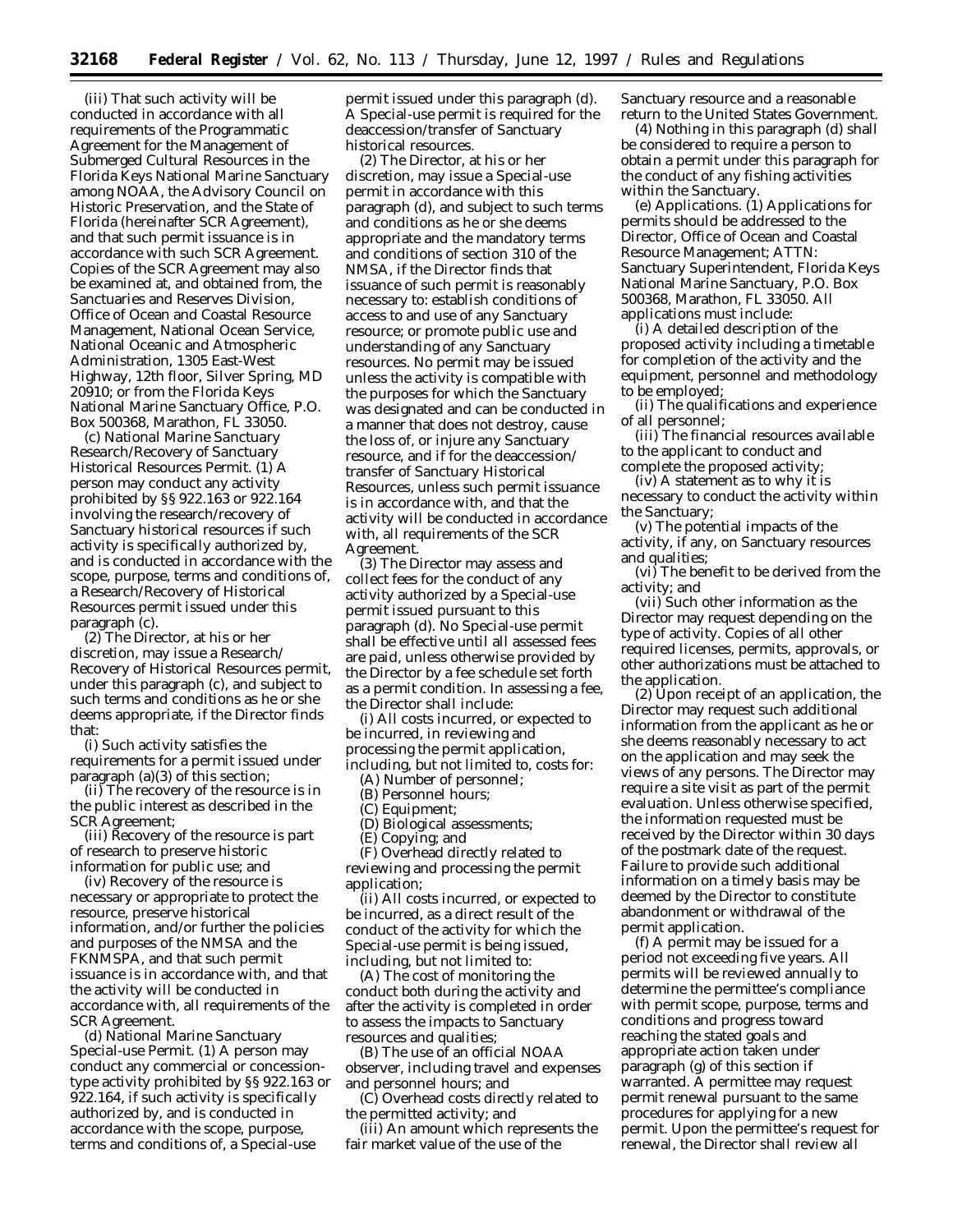reports submitted by the permittee as required by the permit conditions. In order to renew the permit, the Director must find that the:

(1) Activity will continue to further the purposes for which the Sanctuary was designated in accordance with the criteria applicable to the initial issuance of the permit;

(2) Permittee has at no time violated the permit, or these regulations; and

(3) The activity has not resulted in any unforeseen adverse impacts to Sanctuary resources or qualities.

(g) The Director may amend, suspend, or revoke a permit for good cause. The Director may deny a permit application, in whole or in part, if it is determined that the permittee or applicant has acted in violation of a previous permit, of these regulations, of the NMSA or FKNMSPA, or for other good cause. Any such action shall be communicated in writing to the permittee or applicant by certified mail and shall set forth the reason(s) for the action taken. Procedures governing permit sanctions and denials for enforcement reasons are set forth in Subpart D of 15 CFR part 904.

(h) The applicant for or holder of a National Marine Sanctuary permit may appeal the denial, conditioning, amendment, suspension or revocation of the permit in accordance with the procedures set forth in § 922.50.

(i) A permit issued pursuant to this section other than a Special-use permit is nontransferable. Special-use permits may be transferred, sold, or assigned with the written approval of the Director. The permittee shall provide the Director with written notice of any proposed transfer, sale, or assignment no less than 30 days prior to its proposed consummation. Transfers, sales, or assignments consummated in violation of this requirement shall be considered a material breach of the Special-use permit, and the permit shall be considered void as of the consummation of any such transfer, sale, or assignment.

(j) The permit or a copy thereof shall be maintained in legible condition on board all vessels or aircraft used in the conduct of the permitted activity and be displayed for inspection upon the request of any authorized officer.

(k) Any permit issued pursuant to this section shall be subject to the following terms and conditions:

(1) All permitted activities shall be conducted in a manner that does not destroy, cause the loss of, or injure Sanctuary resources or qualities, except to the extent that such may be specifically authorized.

(2) The permittee agrees to hold the United States harmless against any claims arising out of the conduct of the permitted activities.

(3) All necessary Federal, State, and local permits from all agencies with jurisdiction over the proposed activities shall be secured before commencing field operations.

(l) In addition to the terms and conditions listed in paragraph (k) of this section, any permit authorizing the research/recovery of historical resources shall be subject to the following terms and conditions:

(1) A professional archaeologist shall be in charge of planning, field recovery operations, and research analysis.

(2) An agreement with a conservation laboratory shall be in place before field recovery operations are begun, and an approved nautical conservator shall be in charge of planning, conducting, and supervising the conservation of any artifacts and other materials recovered.

(3) A curation agreement with a museum or facility for curation, public access and periodic public display, and maintenance of the recovered historical resources shall be in place before commencing field operations (such agreement for the curation and display of recovered historical resources may provide for the release of public artifacts for deaccession/transfer if such deaccession/transfer is consistent with preservation, research, education, or other purposes of the designation and management of the Sanctuary. Deaccession/transfer of historical resources requires a Special-use permit issued pursuant to paragraph (d) and such deaccession/transfer shall be executed in accordance with the requirements of the SCR Agreement).

(4) The site's archaeological information is fully documented, including measured drawings, site maps drawn to professional standards, and photographic records.

(m) In addition to the terms and conditions listed in paragraph (k) and (l) of this section, any permit issued pursuant to this section is subject to such other terms and conditions, including conditions governing access to, or use of, Sanctuary resources, as the Director deems reasonably necessary or appropriate and in furtherance of the purposes for which the Sanctuary is designated. Such terms and conditions may include, but are not limited to:

(1) Any data or information obtained under the permit shall be made available to the public.

(2) A NOAA official shall be allowed to observe any activity conducted under the permit.

(3) The permittee shall submit one or more reports on the status, progress, or results of any activity authorized by the permit.

(4) The permittee shall submit an annual report to the Director not later than December 31 of each year on activities conducted pursuant to the permit. The report shall describe all activities conducted under the permit and all revenues derived from such activities during the year and/or term of the permit.

(5) The permittee shall purchase and maintain general liability insurance or other acceptable security against potential claims for destruction, loss of, or injury to Sanctuary resources arising out of the permitted activities. The amount of insurance or security should be commensurate with an estimated value of the Sanctuary resources in the permitted area. A copy of the insurance policy or security instrument shall be submitted to the Director.

#### **§ 922.167 Certification of preexisting leases, licenses, permits, approvals, other authorizations, or rights to conduct a prohibited activity.**

(a) A person may conduct an activity prohibited by §§ 922.163 or 922.164 if such activity is specifically authorized by a valid Federal, State, or local lease, permit, license, approval, or other authorization in existence on July 1, 1997, or by any valid right of subsistence use or access in existence on July 1, 1997, provided that:

(1) The holder of such authorization or right notifies the Director, in writing, within 90 days of July 1, 1997, of the existence of such authorization or right and requests certification of such authorization or right;

(2) The holder complies with the other provisions of this § 922.167; and

(3) The holder complies with any terms and conditions on the exercise of such authorization or right imposed as a condition of certification, by the Director, to achieve the purposes for which the Sanctuary was designated.

(b) The holder of an authorization or right described in paragraph (a) of this section authorizing an activity prohibited by §§ 922.163 or 922.164 may conduct the activity without being in violation of applicable provisions of §§ 922.163 or 922.164, pending final agency action on his or her certification request, provided the holder is in compliance with this § 922.167.

(c) Any holder of an authorization or right described in paragraph (a) of this section may request the Director to issue a finding as to whether the activity for which the authorization has been issued, or the right given, is prohibited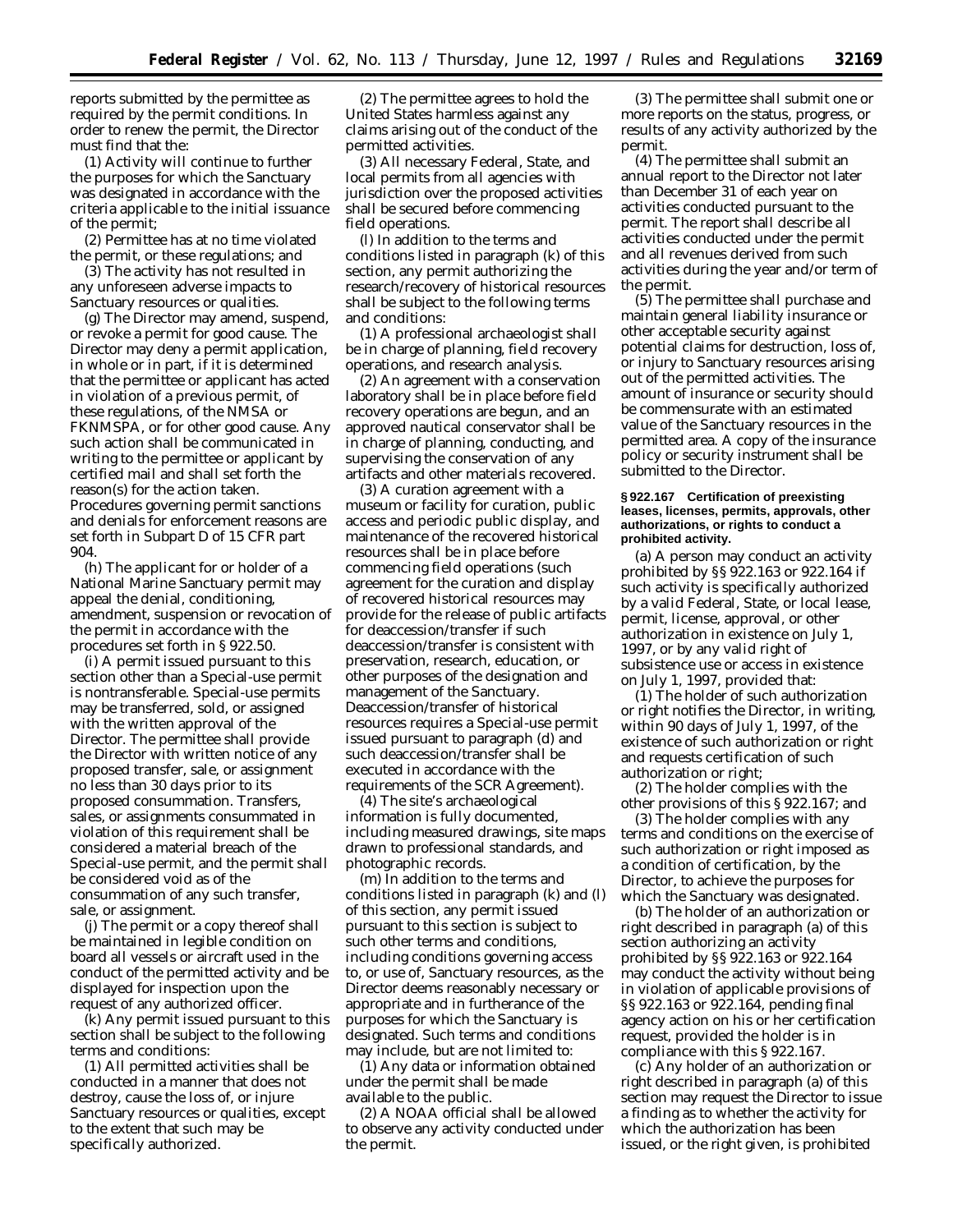by §§ 922.163 or 922.164, thus requiring certification under this section.

(d) Requests for findings or certifications should be addressed to the Director, Office of Ocean and Coastal Resource Management; ATTN: Sanctuary Superintendent, Florida Keys National Marine Sanctuary, P.O. Box 500368, Marathon, FL 33050. A copy of the lease, permit, license, approval, or other authorization must accompany the request.

(e) The Director may request additional information from the certification requester as he or she deems reasonably necessary to condition appropriately the exercise of the certified authorization or right to achieve the purposes for which the Sanctuary was designated. The information requested must be received by the Director within 45 days of the postmark date of the request. The Director may seek the views of any persons on the certification request.

(f) The Director may amend any certification made under this § 922.167 whenever additional information becomes available justifying such an amendment.

(g) Upon completion of review of the authorization or right and information received with respect thereto, the Director shall communicate, in writing, any decision on a certification request or any action taken with respect to any certification made under this § 922.167, in writing, to both the holder of the certified lease, permit, license, approval, other authorization, or right, and the issuing agency, and shall set forth the reason(s) for the decision or action taken.

(h) Any time limit prescribed in or established under this § 922.167 may be extended by the Director for good cause.

(i) The holder may appeal any action conditioning, amending, suspending, or revoking any certification in accordance with the procedures set forth in § 922.50.

(j) Any amendment, renewal, or extension made after July 1, 1997, to a lease, permit, license, approval, other authorization or right is subject to the provisions of § 922.49.

## **Appendix I to Subpart P of Part 922— Florida Keys National Marine Sanctuary Boundary Coordinates**

(Appendix Based on North American Datum of 1983)

The boundary of the Florida Keys National Marine Sanctuary—

(a) Begins at the northeasternmost point of Biscayne National Park located at approximately 25 degrees 39 minutes north latitude, 80 degrees 5 minutes

west longitude, then runs eastward to the 300-foot isobath located at approximately 25 degrees 39 minutes north latitude, 80 degrees 4 minutes west longitude;

(b) Then runs southward and connects in succession the points at the following coordinates:

(i) 25 degrees 34 minutes north latitude, 80 degrees 4 minutes west longitude,

(ii) 25 degrees 28 minutes north latitude, 80 degrees 5 minutes west longitude, and

(iii) 25 degrees 21 minutes north latitude, 80 degrees 7 minutes west longitude;

(iv) 25 degrees 16 minutes north latitude, 80 degrees 8 minutes west longitude;

(c) Then runs southwesterly approximating the 300-foot isobath and connects in succession the points at the following coordinates:

(i) 25 degrees 7 minutes north latitude, 80 degrees 13 minutes west longitude,

(ii) 24 degrees 57 minutes north latitude, 80 degrees 21 minutes west longitude,

(iii) 24 degrees 39 minutes north latitude, 80 degrees 52 minutes west longitude,

(iv) 24 degrees 30 minutes north latitude, 81 degrees 23 minutes west longitude,

(v) 24 degrees 25 minutes north latitude, 81 degrees 50 minutes west longitude,

(vi) 24 degrees 22 minutes north latitude, 82 degrees 48 minutes west longitude,

(vii) 24 degrees 37 minutes north latitude, 83 degrees 6 minutes west longitude,

(viii) 24 degrees 40 minutes north latitude, 83 degrees 6 minutes west longitude,

(ix) 24 degrees 46 minutes north latitude, 82 degrees 54 minutes west longitude,

(x) 24 degrees 44 minutes north latitude, 81 degrees 55 minutes west longitude,

(xi) 24 degrees 51 minutes north latitude, 81 degrees 26 minutes west longitude, and

(xii) 24 degrees 55 minutes north latitude, 80 degrees 56 minutes west longitude;

(d) then follows the boundary of Everglades National Park in a southerly then northeasterly direction through Florida Bay, Buttonwood Sound, Tarpon Basin, and Blackwater Sound;

(e) after Division Point, then departs from the boundary of Everglades National Park and follows the western shoreline of Manatee Bay, Barnes Sound, and Card Sound;

(f) then follows the southern boundary of Biscayne National Park to the southeasternmost point of Biscayne National Park; and

(g) then follows the eastern boundary of Biscayne National Park to the beginning point specified in paragraph (a).

# **Appendix II to Subpart P of Part 922— Existing Management Areas Boundary Coordinates**

The Existing Management Areas are located within the following geographic boundary coordinates:

National Oceanic and Atmospheric Administration,

Preexisting National Marine Sanctuaries:

| Point | Latitude | Longitude |
|-------|----------|-----------|
|-------|----------|-----------|

### **Key Largo Management Area (Key Largo National Marine Sanctuary)**

| 1      | 25°19.45' N | 80°12.00' W |
|--------|-------------|-------------|
| 2      | 25°16.02' N | 80°08.07' W |
| 3      | 25°07.05' N | 80°12.05' W |
| .      | 24°58.03' N | 80°19.08' W |
| 5<br>. | 25°02.02' N | 80°25.25' W |

#### **Looe Key Management Area (Looe Key National Marine Sanctuary)**

| 1  24°31.62′ N<br>2<br>24°33.57' N<br>3<br>3<br>24°34.15' N<br>24°32.20' N | 81°26.00' W<br>81°26.00' W<br>81°23.00' W |
|----------------------------------------------------------------------------|-------------------------------------------|
|                                                                            | 81°23.00' W                               |

United States Fish and Wildlife Service:

Great White Heron National Wildlife Refuge

(based on the North American Datum of 1983)

| 1<br>.  | 24°43.8' N | 81°48.6' W |
|---------|------------|------------|
| 2<br>.  | 24°43.8′ N | 81°37.2' W |
| 3<br>.  | 24°49.2′ N | 81°37.2' W |
| 4<br>.  | 24°49.2' N | 81°19.8' W |
| 5<br>.  | 24°48.0′ N | 81°19.8' W |
| 6<br>.  | 24°48.0′ N | 81°14.4' W |
| 7<br>.  | 24°49.2′ N | 81°14.4' W |
| 8<br>.  | 24°49.2' N | 81°08.4′ W |
| 9<br>.  | 24°43.8′ N | 81°08.4' W |
| 10      | 24°43.8′ N | 81°14.4' W |
| 11<br>. | 24°43.2′ N | 81°14.4′ W |
| 12<br>. | 24°43.2′ N | 81°16.2' W |
| 13<br>. | 24°42.6′ N | 81°16.2′ W |
| 14<br>. | 24°42.6' N | 81°21.0' W |
| 15<br>. | 24°41.4′ N | 81°21.0′ W |
| 16<br>. | 24°41.4′ N | 81°22.2' W |
| 17<br>. | 24°43.2′ N | 81°22.2' W |
| 18<br>. | 24°43.2′ N | 81°22.8' W |
| 19<br>. | 24°43.8′ N | 81°22.8' W |
| 20<br>. | 24°43.8′ N | 81°24.0' W |
| 21<br>. | 24°43.2′ N | 81°24.0' W |
| 22<br>. | 24°43.2′ N | 81°26.4' W |
| 23<br>. | 24°43.8' N | 81°26.4′ W |
| 24<br>. | 24°43.8′ N | 81°27.0' W |
| 25<br>. | 24°43.2′ N | 81°27.0' W |
| 26<br>. | 24°43.2′ N | 81°29.4′ W |
| 27<br>. | 24°42.6′ N | 81°29.4' W |
| 28<br>. | 24°42.6′ N | 81°30.6' W |
| 29<br>. | 24°41.4' N | 81°30.6′ W |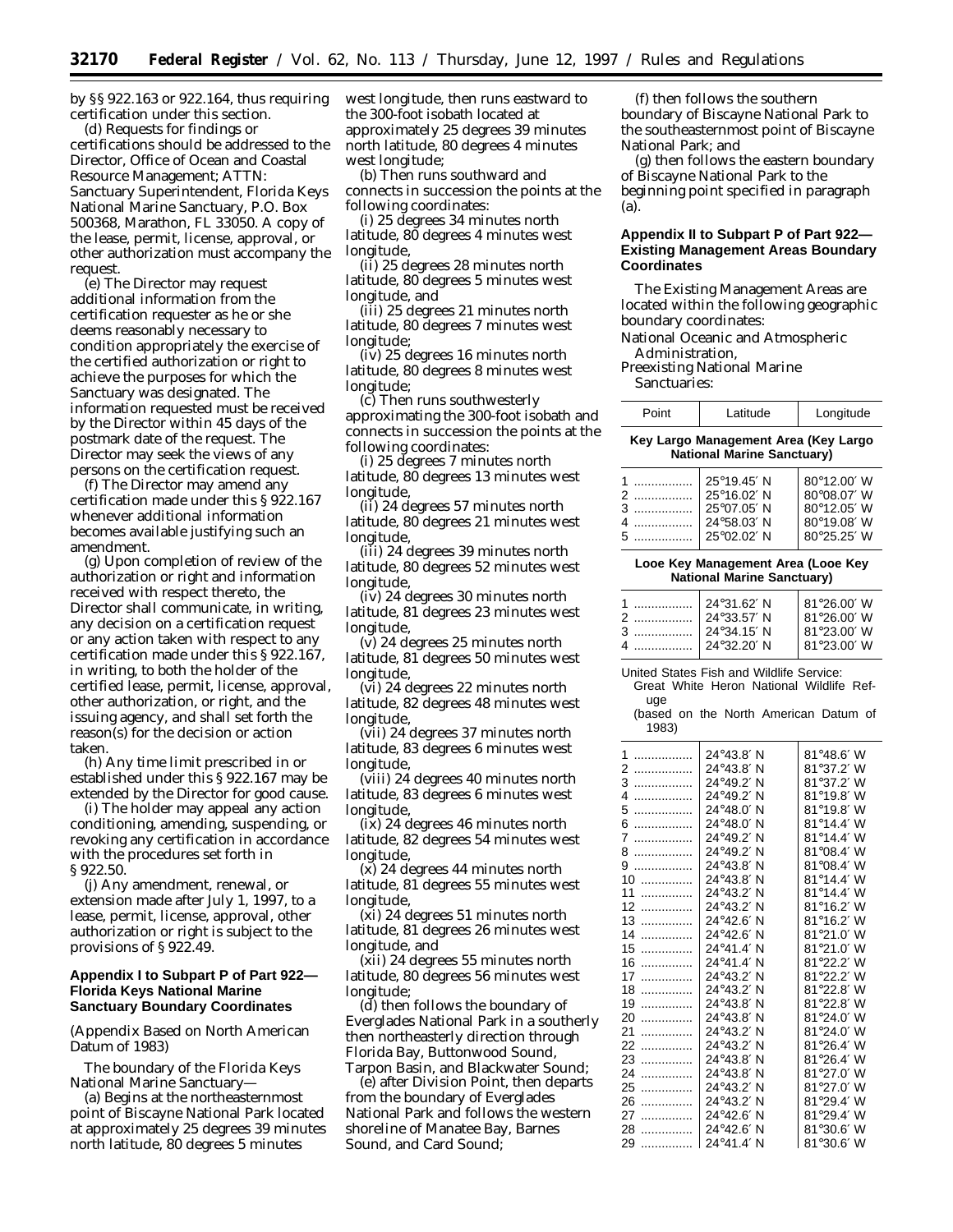| Point | Latitude            | Longitude           | Point | Latitude            | Longitude           | Point                  | Latitude                                     | Longitude         |
|-------|---------------------|---------------------|-------|---------------------|---------------------|------------------------|----------------------------------------------|-------------------|
| $30$  | 24°41.4' N          | $81^{\circ}31.2' W$ |       | 24°37.8′ N          | $81^{\circ}37.8'$ W |                        | Key West National Wildlife Refuge            |                   |
| 31    | 24°40.8' N          | $81^{\circ}31.2' W$ | 43    | 24°37.2′ N          | 81°37.8' W          |                        |                                              |                   |
| 32    | $24^{\circ}40.8'$ N | 81°32.4' W          | 44    | 24°37.2′ N          | $81^{\circ}40.2'$ W | 1                      | $24^{\circ}40'$ N                            | $81^{\circ}49'$ W |
| 33    | 24°41.4' N          | 81°32.4' W          | 45    | $24^{\circ}36.0'$ N | 81°40.2' W          | 2                      | 24°40′ N                                     | $82^{\circ}10'$ W |
| 34    | $24^{\circ}41.4'$ N | 81°34.2' W          | 46    | $24^{\circ}36.0'$ N | 81°40.8' W          | 3                      | 24°27′ N                                     | $82^{\circ}10'$ W |
| 35    | 24°40.8' N          | $81^{\circ}34.2'$ W | 47    | 24°35.4′ N          | 81°40.8' W          | 4                      | 24°27′ N                                     | 81°49' W          |
| 36    | 24°48.0' N          | 81°35.4' W          | 48    | 24°35.4′ N          | 81°42.0' W          |                        |                                              |                   |
| 37    | 24°39.6' N          | $81^{\circ}35.4' W$ | 49    | $24^{\circ}36.0'$ N | 81°42.0' W          |                        | When differential Global Positioning         |                   |
| 38    | 24°39.6' N          | $81^{\circ}36.0'$ W | 50    | 24°36.0' N          | 81°48.6' W          |                        | Systems data becomes available, these        |                   |
| 39    | 24°39.0' N          | $81^{\circ}36.0'$ W |       |                     |                     |                        | coordinates may be revised by <b>Federal</b> |                   |
| 40    | $24^{\circ}39.0'$ N | $81^{\circ}37.2'$ W |       |                     |                     |                        | Register notice to reflect the increased     |                   |
| 41    | 24°37.8′ N          | $81^{\circ}37.2'$ W |       |                     |                     | accuracy of such data. |                                              |                   |

# **Appendix III to Subpart P of Part 922—Wildlife Management Areas Access Restrictions**

| Area                           | Access restrictions                                                                                                                                                                                                                     |  |  |
|--------------------------------|-----------------------------------------------------------------------------------------------------------------------------------------------------------------------------------------------------------------------------------------|--|--|
|                                | No-motor zone (300 feet) around one key; idle speed only/no-wake zones in tidal creeks.                                                                                                                                                 |  |  |
|                                | South one-half of beach closed (beach above mean high water closed by Department of the Inte-<br>rior).                                                                                                                                 |  |  |
|                                | One-half of beach and sand spit on southeast side closed (beach and sand spit above mean high<br>water closed by Department of the Interior).                                                                                           |  |  |
|                                | Idle speed only/no-wake zones in all navigable tidal creeks.                                                                                                                                                                            |  |  |
|                                | No-motor zone on tidal flat.                                                                                                                                                                                                            |  |  |
|                                | No-motor zone on tidal flat.                                                                                                                                                                                                            |  |  |
|                                | No-motor zone (300 feet) around entire key.                                                                                                                                                                                             |  |  |
|                                | No-access buffer zone (300 feet) around entire key.                                                                                                                                                                                     |  |  |
|                                | No-motor zone (300 feet) around entire key.                                                                                                                                                                                             |  |  |
|                                | No-access buffer zone (100 feet) along shoreline between March 1 and October 1.                                                                                                                                                         |  |  |
|                                | No-access buffer zone (300 feet) around northernmost island.                                                                                                                                                                            |  |  |
|                                | Idle speed only/no-wake zones in selected tidal creeks.                                                                                                                                                                                 |  |  |
| Eastern Lake Surprise          | Idle speed only/no-wake zone east of highway U.S. 1.                                                                                                                                                                                    |  |  |
|                                | No-access buffer zone (300 feet) around main island (main island closed by Department of the Inte-<br>rior).                                                                                                                            |  |  |
|                                | (i) No-motor zones (300 feet) around three smallest keys on western side of chain; (ii) no-access<br>buffer zone (300 feet) around one island at western side of chain; (iii) idle speed only/no-wake<br>zone in southwest tidal creek. |  |  |
| Tidal flat south of Marvin Key | No-access buffer zone on tidal flat.                                                                                                                                                                                                    |  |  |
|                                | (i) Idle speed only/no-wake zones in the two main tidal creeks; (ii) two smaller creeks on west side<br>closed.                                                                                                                         |  |  |
|                                | No-access buffer zone out to 50 meters from shore between April 1 and August 31 (shoal closed by<br>the Florida Game and Freshwater Fish Commission).                                                                                   |  |  |
|                                | No-motor zone on tidal flats.                                                                                                                                                                                                           |  |  |
|                                | No-motor zone on tidal flats; area around the two small islands closed.                                                                                                                                                                 |  |  |
|                                | No-motor zone on tidal flats.                                                                                                                                                                                                           |  |  |
|                                | Tidal creeks on south side closed.                                                                                                                                                                                                      |  |  |
|                                | (i) Idle speed only/no-wake zone in main tidal creek; (ii) no-motor zone in all other tidal creeks.                                                                                                                                     |  |  |
|                                | No-access buffer zone (300 feet) around entire key.                                                                                                                                                                                     |  |  |
|                                | Idle speed only/no-wake zones in tidal creeks between southwesternmost keys.                                                                                                                                                            |  |  |
|                                | Idle speed only/no-wake zones in selected tidal creeks; no-access buffer zone in one cove.                                                                                                                                              |  |  |
|                                | No-access buffer zone (300 feet) around entire key.                                                                                                                                                                                     |  |  |

# **Appendix IV to Subpart P of Part 922— Ecological Reserves Boundary Coordinates**

One Ecological Reserve—the Western Sambos Ecological Reserve—is designated in the area of Western Sambos reef. NOAA has committed to designating a second Ecological Reserve within two years from issuance of this plan in the area of the Dry Tortugas. The establishment of a Dry Tortugas Ecological Reserve will be proposed by a notice of proposed rulemaking with a proposed boundary determined through a joint effort among the Sanctuary, and the National Park Service, pursuant to a

public process involving a team consisting of managers, scientists, conservationists, and affected user groups.

The Western Sambos Ecological Reserve (based on differential Global Positioning Systems data) is located within the following geographic boundary coordinates:

## \* WESTERN SAMBOS

| Point | Latitude | Longitude |
|-------|----------|-----------|
|       |          |           |
|       |          |           |

### \* WESTERN SAMBOS—Continued

| Point | Latitude       | Longitude   |
|-------|----------------|-------------|
| Δ     | 24°33.50' N  ' | 81°43.10' W |

(\* Denotes located in State waters)

# **Appendix V to Subpart P of Part 922— Sanctuary Preservation Areas Boundary Coordinates**

The Sanctuary Preservation Areas (SPAs) (based on differential Global Positioning Systems data) are located within the following geographic boundary coordinates: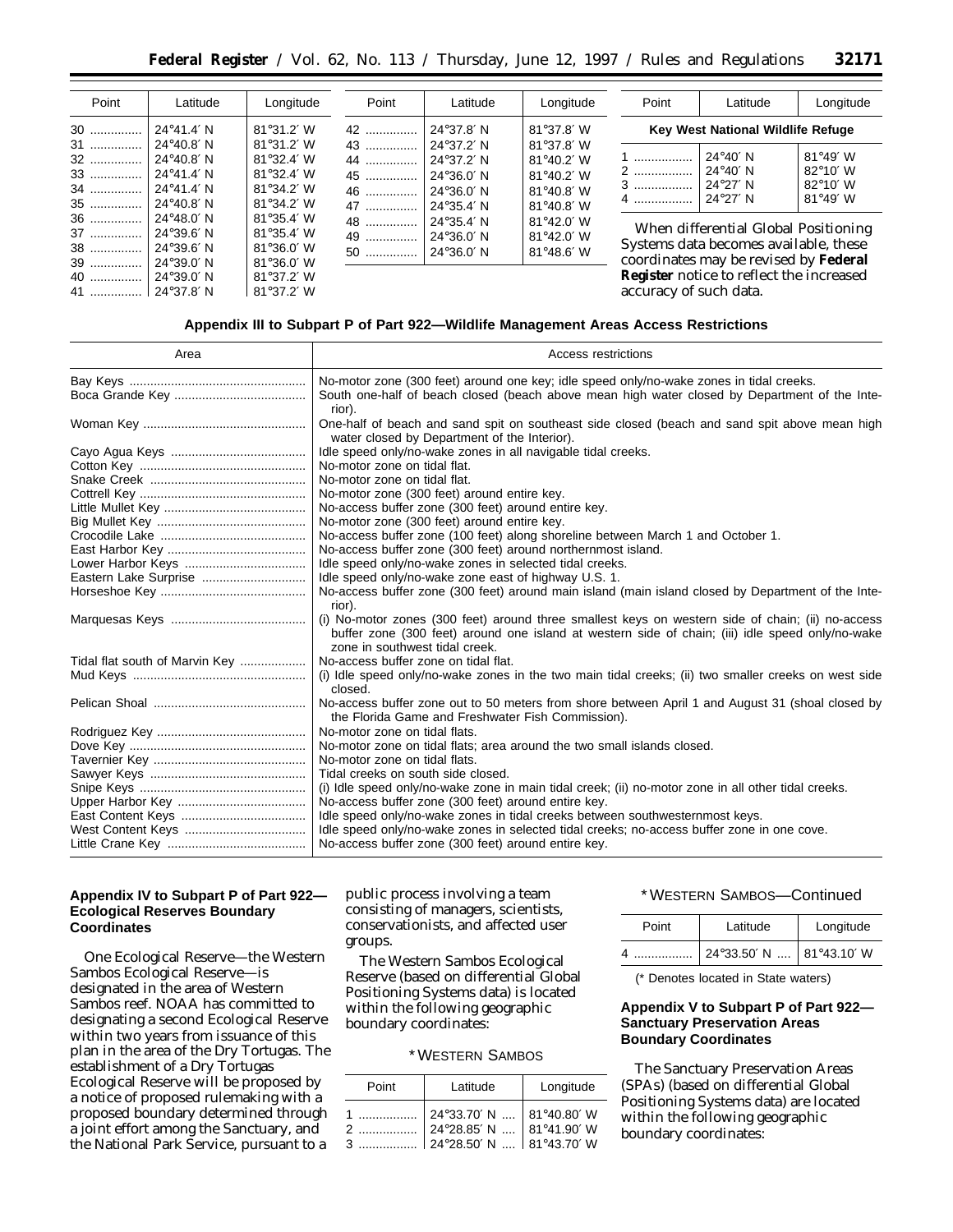-

| Point                | Latitude                                      | Longitude                   | Point                | Latitude                                | Longitude                                     | Point              | Latitude                                    | Longitude                   |
|----------------------|-----------------------------------------------|-----------------------------|----------------------|-----------------------------------------|-----------------------------------------------|--------------------|---------------------------------------------|-----------------------------|
|                      | <b>Alligator Reef</b>                         |                             | 4                    | 25°08.50'N                              | 80°16.07'W                                    |                    | Conch Reef (Research Only)                  |                             |
| 1                    | 24°50.98'N                                    | 80°36.84′W                  |                      | <b>French Reef</b>                      |                                               | 1                  | 24°56.83'N                                  | 80°27.26'W                  |
| 2                    | 24°50.51'N                                    | 80°37.35′W                  |                      |                                         |                                               |                    |                                             |                             |
|                      |                                               |                             |                      |                                         |                                               | 2                  | 24°57.10'N                                  | 80°26.93'W                  |
| 3                    | 24°50.81'N                                    | 80°37.63′W                  | 1                    | 25°02.20'N                              | 80°20.63'W                                    | 3                  | 24°56.99'N                                  | 80°27.42'W                  |
| 4                    | 24°51.23′N                                    | 80°37.17′W                  | 2                    | 25°01.81'N                              | 80°21.02'W                                    | 4                  | 24°57.34'N                                  | 80°27.26'W                  |
|                      |                                               |                             | 3                    | 25°02.36'N                              | 80°21.27′W                                    |                    |                                             |                             |
| allowed in this SPA. | Catch and release fishing by trolling only is |                             |                      | * Hen and Chickens                      |                                               |                    | Eastern Sambos (Research Only)              |                             |
|                      | Carysfort/South Carysfort Reef                |                             |                      |                                         |                                               | 1                  | 24°29.84'N                                  | 81°39.59′W                  |
|                      |                                               |                             | 1                    | 24°56.38'N                              | 80°32.86'W                                    | 2                  | 24°29.55'N                                  | 81°39.35′W                  |
|                      | 25°13.78'N                                    | 80°12.00'W                  | 2                    | 24°56.21'N                              | 80°32.63'W                                    | 3                  | 24°29.37'N                                  | 81°39.96′W                  |
| 1                    |                                               |                             | 3                    | 24°55.86'N                              | 80°32.95'W                                    | 4                  | 24°29.77'N                                  | 81°40.03′W                  |
| 2                    | 25°12.03'N                                    | 80°12.98'W                  |                      |                                         |                                               |                    |                                             |                             |
| 3                    | 25°12.24'N                                    | 80°13.77′W                  | 4                    | 24°56.04'N                              | 80°33.19'W                                    |                    | Looe Key (Research Only)                    |                             |
| 4                    | $25^{\circ}$ 14.13'N                          | 80°12.78′W                  |                      | Looe Key                                |                                               | 1                  | 24°34.17'N                                  | 81°23.01′W                  |
|                      | * Cheeca Rocks                                |                             |                      |                                         |                                               |                    |                                             |                             |
|                      |                                               |                             | 1                    | 24°33.24'N                              | 81°24.03'W                                    | 2                  | 24°33.98'N                                  | 81°22.96′W                  |
|                      |                                               |                             | 2                    | 24°32.70'N                              | 81°23.85'W                                    | 3                  | 24°33.84'N                                  | 81°23.60'W                  |
| 1                    | 24°54.42'N                                    | 80°36.91′W                  |                      |                                         |                                               | 4                  | 24°34.23'N                                  | 81°23.68'W                  |
| 2                    | 24°54.25'N                                    | 80°36.77′W                  | 3                    | 24°32.52'N                              | 81°24.70'W                                    |                    |                                             |                             |
| 3                    | 24°54.10'N                                    | 80°37.00'W                  | 4                    | 24°33.12'N                              | 81°24.81′W                                    |                    | Tennessee Reef (Research Only)              |                             |
| 4.                   | 24°54.22′N                                    | 80°37.15′W                  |                      |                                         |                                               |                    |                                             |                             |
|                      |                                               |                             |                      | <b>Molasses Reef</b>                    |                                               | $1$                | 24°44.77'N                                  | 80°47.12′W                  |
|                      | <b>Coffins Patch</b>                          |                             |                      |                                         |                                               | 2                  | 24°44.57'N                                  | 80°46.98'W                  |
|                      |                                               |                             | 1                    | 25°01.00'N                              | 80°22.53'W                                    |                    |                                             |                             |
| 1                    | 24°41.47'N                                    | 80°57.68'W                  |                      |                                         |                                               | 3                  | 24°44.68'N                                  | 80°46.59′W                  |
|                      |                                               |                             | 2                    | 25°01.06'N                              | 80°21.84′W                                    | 4                  | 24°44.95'N                                  | 80°46.74′W                  |
| 2                    | 24°41.12'N                                    | 80°57.53'W                  | 3                    | 25°00.29'N                              | 80°22.70'W                                    |                    |                                             |                             |
| 3                    | 24°40.75'N                                    | 80°58.33′W                  | 4                    | 25°00.72'N                              | 80°22.83'W                                    |                    |                                             |                             |
| 4                    | 24°41.06'N                                    | 80°58.48'W                  |                      |                                         |                                               |                    | Appendix VII to Subpart P of Part 922-      |                             |
|                      | <b>Conch Reef</b>                             |                             |                      | * Newfound Harbor Key                   |                                               | <b>Coordinates</b> | <b>Areas To Be Avoided Boundary</b>         |                             |
|                      |                                               |                             |                      |                                         |                                               |                    |                                             |                             |
| 1                    | 24°57.48'N                                    | 80°27.47'W                  | 1                    | 24°37.10'N                              | 81°23.34′W                                    |                    |                                             |                             |
| 2                    | 24°57.34'N                                    | 80°27.26'W                  | 2                    | 24°36.85'N                              | 81°23.28'W                                    | Point              | Latitude                                    | Longitude                   |
|                      |                                               |                             | $3$                  | 24°36.74'N                              | 81°23.80'W                                    |                    |                                             |                             |
| 3                    | 24°56.78'N                                    | 80°27.52'W                  | 4                    | 24°37.00'N                              | 81°23.86'W                                    |                    | In The Vicinity of the Florida Keys         |                             |
| 4                    | 24°56.96'N                                    | 80°27.73'W                  |                      |                                         |                                               |                    | (Reference Charts: United States 11466,     |                             |
|                      |                                               |                             |                      |                                         |                                               |                    | 27th Edition-September 1, 1990 and Unit-    |                             |
|                      | Catch and release fishing by trolling only is |                             |                      | * Rock Key                              |                                               |                    | ed States 11450, 4th Edition-August 11,     |                             |
| allowed in this SPA. |                                               |                             |                      |                                         |                                               | 1990)              |                                             |                             |
|                      |                                               |                             | 1                    | 24°27.48'N                              | 81°51.35'W                                    |                    |                                             |                             |
|                      | <b>Davis Reef</b>                             |                             | 2                    | 24°27.30'N                              | 81°51.15'W                                    |                    |                                             |                             |
|                      |                                               |                             | 3                    | 24°27.21'N                              | 81°51.60′W                                    | 1                  | 25°45.00'N                                  | 80°06.10'W                  |
| 1                    | 24°55.61'N                                    | 80°30.27'W                  | 4                    | 24°27.45'N                              | 81°51.65'W                                    | 2                  | 25°38.70'N                                  | 80°02.70′W                  |
| 2                    | 24°55.41′N                                    | 80°30.05′W                  |                      |                                         |                                               | 3                  | 25°22.00'N                                  | 80°03.00'W                  |
|                      |                                               |                             |                      |                                         |                                               | 4.                 | 25°00.20'N                                  | 80°13.40'W                  |
| 3                    | 24°55.11'N                                    | 80°30.35′W                  |                      | * Sand Key                              |                                               | 5                  | 24°37.90'N                                  | 80°47.30′W                  |
| 4                    | 24°55.34′N                                    | 80°30.52′W                  |                      |                                         |                                               |                    |                                             |                             |
|                      |                                               |                             | 1                    | 24°27.58'N                              | 81°52.29'W                                    | 6                  | 24°29.20'N                                  | 81°17.30′W                  |
|                      | Dry Rocks                                     |                             | 2                    | 24°27.01'N                              | 81°52.32′W                                    | 7                  | 24°22.30'N                                  | 81°43.17'W                  |
|                      |                                               |                             | 3                    | 24°27.02'N                              | 81°52.95'W                                    | 8                  | 24°28.00'N                                  | 81°43.17′W                  |
| 1                    | 25°07.59'N                                    | 80°17.91′W                  |                      |                                         |                                               | 9                  | 24°28.70'N                                  | $81^{\circ}43.50^{\prime}W$ |
|                      |                                               |                             | 4                    | 24°27.61'N                              | 81°52.94′W                                    | 10                 | 24°29.80'N                                  | $81^{\circ}43.17^{\prime}W$ |
| 2                    | 25°07.41′N                                    | 80°17.70'W                  |                      |                                         |                                               |                    |                                             |                             |
| 3                    | $25^{\circ}07.25^{\prime}N$                   | 80°17.82'W                  |                      |                                         | Catch and release fishing by trolling only is | 11                 | 24°33.10'N                                  | $81^{\circ}35.15^{\prime}W$ |
| 4                    | 25°07.41'N                                    | 80°18.09'W                  | allowed in this SPA. |                                         |                                               | 12                 | 24°33.60'N                                  | $81^{\circ}26.00^{\prime}W$ |
|                      |                                               |                             |                      |                                         |                                               | 13                 | 24°38.20'N                                  | $81^{\circ}07.00^{\prime}W$ |
|                      | <b>Grecian Rocks</b>                          |                             |                      |                                         |                                               | 14                 | 24°43.20'N                                  | 80°53.20′W                  |
|                      |                                               |                             |                      | Sombrero Key                            |                                               | 15                 | 24°46.10'N                                  | $80^{\circ}46.15^{\prime}W$ |
|                      |                                               |                             |                      |                                         |                                               |                    |                                             |                             |
| 1                    | 25°06.91′N                                    | $80^{\circ}18.20^{\prime}W$ | 1                    | 24°37.91'N                              | 81°06.78′W                                    | 16                 | 24°51.10'N                                  | 80°37.10'W                  |
| 2                    | 25°06.67'N                                    | 80°18.06'W                  |                      |                                         |                                               | 17                 | 24°57.50'N                                  | $80^{\circ}27.50^{\prime}W$ |
| 3                    | 25°06.39'N                                    | 80°18.32′W                  | 2                    | 24°37.50'N                              | $81^{\circ}06.19^{\prime}W$                   | 18                 | 25°09.90'N                                  | $80^{\circ}16.20^{\prime}W$ |
| 4                    | 25°06.42'N                                    | $80^{\circ}18.48^{\prime}W$ | 3                    | 24°37.25'N                              | 81°06.89′W                                    | 19                 | 25°24.00'N                                  | $80^{\circ}09.10^{\prime}W$ |
|                      |                                               |                             |                      |                                         |                                               |                    |                                             |                             |
| 5                    | 25°06.81'N                                    | 80°18.44′W                  |                      |                                         | Catch and release fishing by trolling only is | 20                 | 25°31.50'N                                  | $80^{\circ}07.00^{\prime}W$ |
|                      |                                               |                             | allowed in this SPA. |                                         |                                               | 21                 | 25°39.70'N                                  | $80^{\circ}06.85^{\prime}W$ |
|                      | *Eastern Dry Rocks                            |                             |                      |                                         |                                               | 22                 | 25°45.00'N                                  | $80^{\circ}06.10^{\prime}W$ |
|                      |                                               |                             |                      | (* denotes located in State waters)     |                                               |                    |                                             |                             |
| 1                    | 24°27.92'N                                    | 81°50.55′W                  |                      |                                         |                                               |                    | In the Vicinity of Key West Harbor          |                             |
| 2                    | 24°27.73'N                                    | 81°50.33′W                  |                      |                                         |                                               |                    | (Reference Chart: United States 11434, 21st |                             |
|                      |                                               |                             |                      |                                         | Appendix VI to Subpart P of Part 922-         |                    |                                             |                             |
| 3                    | 24°27.47'N                                    | $81^{\circ}50.80^{\prime}W$ |                      | <b>Special-Use Areas Boundary</b>       |                                               |                    | Edition-August 11, 1990)                    |                             |
| 4                    | 24°27.72′N                                    | 81°50.86'W                  |                      |                                         |                                               |                    |                                             |                             |
|                      |                                               |                             |                      | <b>Coordinates and Use Designations</b> |                                               | 23                 | 24°27.95'N                                  | $81^{\circ}48.65^{\prime}W$ |
|                      | The Elbow                                     |                             |                      |                                         |                                               | 24                 | 24°23.00'N                                  | $81^{\circ}53.50^{\prime}W$ |
|                      |                                               |                             |                      | The Special-use Areas (based on         |                                               |                    |                                             |                             |
|                      |                                               |                             |                      |                                         |                                               | 25                 | 24°26.60'N                                  | $81^{\circ}58.50^{\prime}W$ |
| 1                    | 25°08.97'N                                    | 80°15.63′W                  |                      | differential Global Positioning Systems |                                               | 26                 | 24°27.75'N                                  | $81^{\circ}55.70^{\prime}W$ |
| 2                    | 25°08.95'N                                    | 80°15.22′W                  |                      | data) are located within the following  |                                               | 27                 | 24°29.35'N                                  | 81°53.40′W                  |
| 3                    | 25°08.18′N                                    | 80°15.64′W                  |                      | geographic boundary coordinates:        |                                               | 28                 | 24°29.35'N                                  | 81°50.00'W                  |
|                      |                                               |                             |                      |                                         |                                               |                    |                                             |                             |

data) are located within the following geographic boundary coordinates: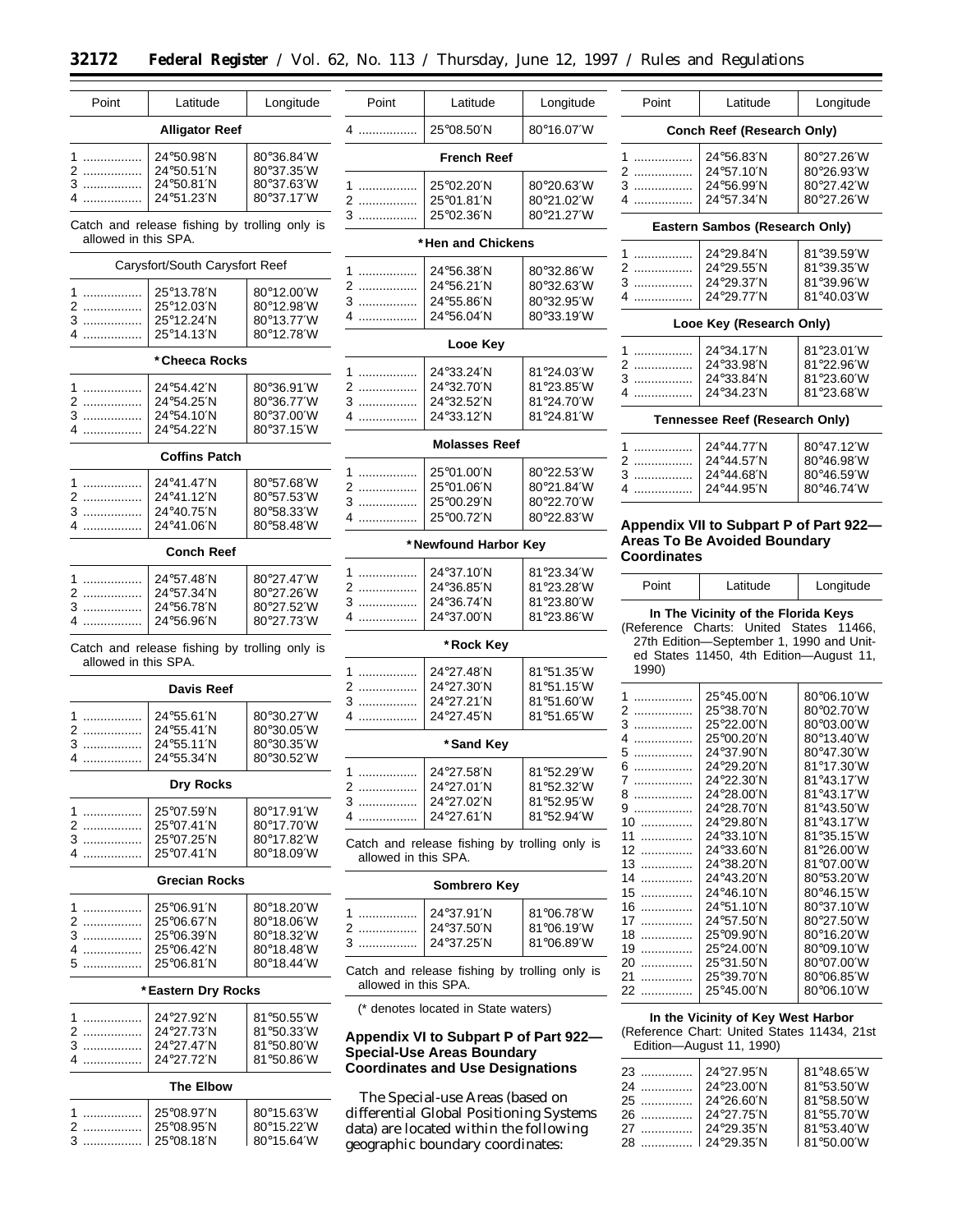| Point | Latitude   | Longitude  |
|-------|------------|------------|
| 29    | 24°27.95'N | 81°48.65'W |

**Area Surrounding the Marquesas Keys** (Reference Chart: United States 11434, 21st Edition—August 11, 1990)

| 30.<br>. | 24°26.60'N                   | 81°59.55'W |
|----------|------------------------------|------------|
| 31<br>.  | 24°23.00'N                   | 82°03.50′W |
| 32       | 24°23.60'N                   | 82°27.80′W |
| $33$     | 24°34.50'N                   | 82°37.50′W |
| 34<br>.  | 24°43.00'N                   | 82°26.50′W |
| 35       | 24°38.31′N                   | 81°54.06′W |
| $36$     | 24°37.91'N                   | 81°53.40'W |
| 37<br>.  | $24^{\circ}36.15^{\prime}$ N | 81°51.78'W |
| .<br>38  | 24°34.40'N                   | 81°50.60′W |
| .<br>39  | 24°33.44'N                   | 81°49.73'W |
| 40<br>   | 24°31.20'N                   | 81°52.10'W |
| .<br>41  | 24°28.70'N                   | 81°56.80'W |
| 42       | 24°26.60′N                   | 81°59.55'W |
|          |                              |            |

**Area Surrounding the Dry Tortugas Islands** (Reference Chart: United States 11434, 21st Edition—August 11, 1990)

| $43$    | 24°32.00'N | 82°53.50'W |
|---------|------------|------------|
| 44      | 24°32.00'N | 83°00.05'W |
|         | 24°39.70'N | 83°00.05'W |
| $46$    | 24°45.60'N | 82°54.40'W |
| 47      | 24°45.60'N | 82°47.20'W |
| 48      | 24°42.80'N | 82°43.90'W |
| 49<br>. | 24°39.50'N | 82°43.90'W |
| 50<br>. | 24°35.60'N | 82°46.40'W |
| 51      | 24°32.00'N | 82°53.50'W |
|         |            |            |

## **Appendix VIII to Subpart P of Part 922—Marine Life Rule [As Excerpted From Chapter 46–42 of the Florida Administrative Code]**

46–42.001 Purpose and Intent;

Designation of Restricted Species; Definition of ''Marine Life Species.''

- 46–42.002 Definitions.
- 46–42.003 Prohibition of Harvest: Longspine Urchin, Bahama Starfish.
- 46–42.0035 Live Landing and Live Well Requirements.
- 46–42.0036 Harvest in Biscayne National Park.\*
- 46–42.004 Size Limits.
- 46–42.005 Bag Limits.
- 46–42.006 Commercial Season, Harvest Limits.
- 46–42.007 Gear Specifications and Prohibited Gear.
- 46–42.008 Live Rock.\*
- 46–42.009 Prohibition on the Taking, Destruction, or Sale of Marine Corals and Sea Fans.
- \*—Part 42.0036 was not reproduced

because it does not apply to the Sanctuary. \*—Part 42.008 was not reproduced because it is regulated pursuant to this Part 922.163(2)(ii).

46–42.001 Purpose and Intent; Designation of Restricted Species; Definition of ''Marine Life Species''.—

(1) (a) The purpose and intent of this chapter are to protect and conserve

Florida's tropical marine life resources and assure the continuing health and abundance of these species. The further intent of this chapter is to assure that harvesters in this fishery use nonlethal methods of harvest and that the fish, invertebrates, and plants so harvested be maintained alive for the maximum possible conservation and economic benefits.

(b) It is the express intent of the Marine Fisheries Commission that landing of live rock propagated through aquaculture will be allowed pursuant to the provisions of this chapter.

(2) The following fish species, as they occur in waters of the state and in federal Exclusive Economic Zone (EEZ) waters adjacent to state waters, are hereby designated as restricted species pursuant to Section 370.01(20), Florida Statutes:

- (a) Moray eels—Any species of the Family Muraenidae.
- (b) Snake eels—Any species of the Genera Myrichthys and Myrophis of the Family Ophichthidae.
- (c) Toadfish—Any species of the Family Batrachoididae.
- (d) Frogfish—Any species of the Family Antennariidae.
- (e) Batfish—Any species of the Family Ogcocephalidae.
- (f) Clingfish—Any species of the Family Gobiesocidae.
- (g) Trumpetfish—Any species of the Family Aulostomidae.
- (h) Cornetfish—Any species of the Family Fistulariidae.
- (i) Pipefish/seahorses—Any species of the Family Syngnathidae.
- (j) Hamlet/seabass—Any species of
- the Family Serranidae, except groupers
- of the genera Epinephalus and
- Mycteroperca, and seabass of the genus Centropristis.
- (k) Basslets—Any species of the Family Grammistidae.
- (l) Cardinalfish—Any species of the Family Apogonidae.
- (m) High-hat, Jackknife-fish, Spotted drum, Cubbyu—Any species of the
- genus Equetus of the Family Sciaenidae. (n) Reef Croakers—Any of the species Odontocion dentex.
- (o) Sweepers—Any species of the Family Pempherididae.
- (p) Butterflyfish—Any species of the Family Chaetodontidae.
- (q) Angelfish—Any species of the Family Pomacanthidae.
- (r) Damselfish—Any species of the Family Pomacentridae.

(s) Hawkfish—Any species of the Family Cirrhitidae.

- (t) Wrasse/hogfish/razorfish—Any species of the Family Labridae, except
- hogfish, Lachnolaimus maximus.
- (u) Parrotfish—Any species of the Family Scaridae.
- (v) Jawfish—Any species of the Family Opistognathidae.
- (w) Blennies—Any species of the Families Clinidae or Blenniidae.
- (x) Sleepers—Any species of the Family Eleotrididae.
- (y) Gobies—Any species of the Family Gobiidae.
- (z) Tangs and surgeonfish—Any species of the Family Acanthuridae.
- (aa) Filefish/triggerfish—Any species of the Family Balistes, except gray
- triggerfish, Balistidae capriscus.
- (bb) Trunkfish/cowfish—Any species of the Family Ostraciidae.
- (cc) Pufferfish/burrfish/balloonfish— Any of the following species:
	- 1. Balloonfish—Diodon holocanthus. 2. Sharpnose puffer—Canthigaster
- rostrata. 3. Striped burrfish—Chilomycterus

schoepfi.

- (3) The following invertebrate species, as they occur in waters of the state and in federal Exclusive Economic Zone (EEZ) waters adjacent to state waters, are hereby designated as restricted species pursuant to Section 370.01(20), Florida Statutes:
- (a) Sponges—Any species of the Class Demospongia, except sheepswool, yellow, grass, glove, finger, wire, reef, and velvet sponges, Order Dictyoceratida.
- (b) Upside-down jellyfish—Any species of the Genus Cassiopeia.
- (c) Siphonophores/hydroids—Any species of the Class Hydrozoa, except
- fire corals, Order Milleporina. (d) Soft corals—Any species of the
- Subclass Octocorallia, except sea fans Gorgonia flabellum and Gorgonia ventalina.
- (e) Sea anemones—Any species of the Orders Actinaria, Zoanthidea,
- Corallimorpharia, and Ceriantharia. (f) Featherduster worms/calcareous
- tubeworms—Any species of the Families Sabellidae and Serpulidae.
- (g) Star-shells—Any of the species Astraea americana or Astraea phoebia.
- (h) Nudibranchs/sea slugs—Any species of the Subclass
- Opisthobranchia.
- (i) Fileclams—Any species of the Genus Lima.
- (j) Octopods—Any species of the Order Octopoda, except the common
- octopus, Octopodus vulgaris.
- (k) Shrimp—Any of the following species:
- 1. Cleaner shrimp and peppermint shrimp—Any species of the Genera Periclimenes or Lysmata.
- 2. Coral shrimp—Any species of the Genus Stenopus.
- 3. Snapping shrimp—Any species of the Genus Alpheus.
- (l) Crabs—Any of the following species: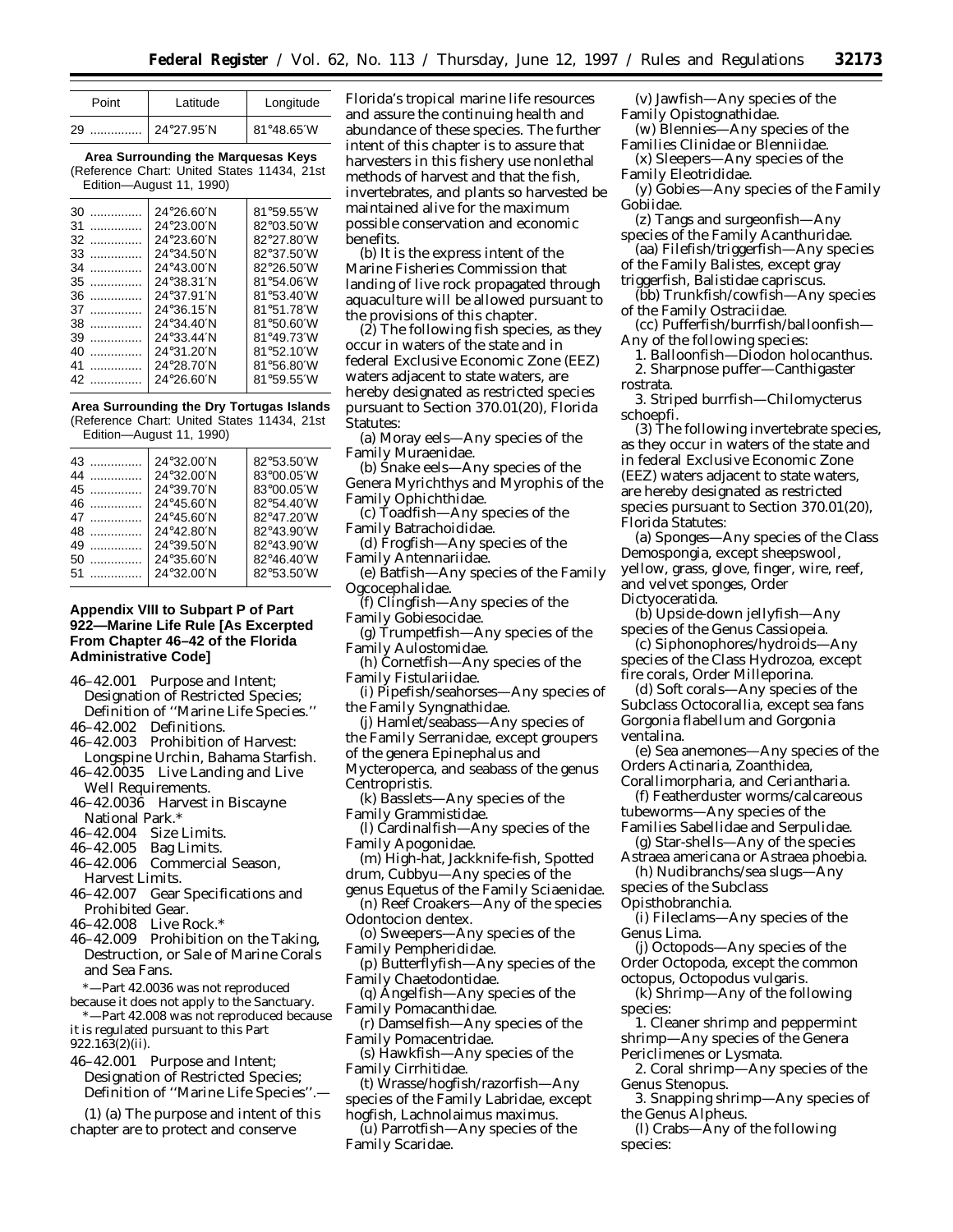1. Yellowline arrow crab—

Stenorhynchus seticornis.

2. Furcate spider or decorator crab— Stenocionops furcata.

3. Thinstripe hermit crab—

Clibanarius vittatus.

4. Polkadotted hermit crab—

Phimochirus operculatus.

5. Spotted porcelain crab—Porcellana sayana.

6. Nimble spray or urchin crab— Percnon gibbesi.

7. False arrow crab—Metoporhaphis calcarata.

(m) Starfish—Any species of the Class Asteroidea, except the Bahama starfish, Oreaster reticulatus.

(n) Brittlestars—Any species of the Class Ophiuroidea.

(o) Sea urchins—Any species of the Class Echinoidea, except longspine urchin, Diadema antillarum, and sand dollars and sea biscuits, Order Clypeasteroida.

(p) Sea cucumbers—Any species of the Class Holothuroidea.

(q) Sea lillies—Any species of the Class Crinoidea.

(4) The following species of plants, as they occur in waters of the state and in federal Exclusive Economic Zone (EEZ) waters adjacent to state waters, are hereby designated as restricted species pursuant to Section 370.01(20), Florida Statutes:

(a) Caulerpa—Any species of the Family Caulerpaceae.

(b) Halimeda/mermaid's fan/ mermaid's shaving brush—Any species

of the Family Halimedaceae. (c) Coralline red algae—Any species

of the Family Corallinaceae.

(5) For the purposes of Section 370.06(2)(d), Florida Statutes, the term ''marine life species'' is defined to mean those species designated as restricted species in subsections (2), (3), and (4) of this rule.

Specific Authority 370.01(20), 370.027(2), 370.06(2)(d), F.S. Law Implemented 370.01(20), 370.025, 370.027, 370.06(2)(d), F.S. History— New 1–1–91, Amended 7–1–92, 1–1–95.

46–42.002 Definitions.— As used in this rule chapter:

(1) ''Barrier net,'' also known as a ''fence net,'' means a seine used beneath the surface of the water by a diver to enclose and concentrate tropical fish and which may be made of either nylon or monofilament.

(2) ''Drop net'' means a small, usually circular, net with weights attached along the outer edge and a single float in the center, used by a diver to enclose and concentrate tropical fish.

(3) ''Hand held net'' means a landing or dip net as defined in Rule 46– 4.002(4), except that a portion of the bag may be constructed of clear plastic material, rather than mesh.

(4) ''Harvest'' means the catching or taking of a marine organism by any means whatsoever, followed by a reduction of such organism to possession. Marine organisms that are caught but immediately returned to the water free, alive, and unharmed are not harvested. In addition, temporary possession of a marine animal for the purpose of measuring it to determine compliance with the minimum or maximum size requirements of this chapter shall not constitute harvesting such animal, provided that it is measured immediately after taking, and immediately returned to the water free, alive, and unharmed if undersize or oversize.

(5) ''Harvest for commercial purposes'' means the taking or harvesting of any tropical ornamental marine life species or tropical ornamental marine plant for purposes of sale or with intent to sell. The harvest of tropical ornamental marine life species or tropical ornamental marine plants in excess of the bag limit shall constitute prima facie evidence of intent to sell.

(6) ''Land,'' when used in connection with the harvest of marine organisms, means the physical act of bringing the harvested organism ashore.

(7) ''Live rock'' means rock with living marine organisms attached to it.

(8) ''Octocoral'' means any erect, nonencrusting species of the Subclass Octocorallia, except the species Gorgonia flabellum and Gorgonia ventalina.

(9) ''Slurp gun'' means a selfcontained, handheld device that captures tropical fish by rapidly drawing seawater containing such fish into a closed chamber.

(10) ''Total length'' means the length of a fish as measured from the tip of the snout to the tip of the tail.

(11) ''Trawl'' means a net in the form of an elongated bag with the mouth kept open by various means and fished by being towed or dragged on the bottom. ''Roller frame trawl'' means a trawl with all of the following features and specifications:

(a) A rectangular rigid frame to keep the mouth of the trawl open while being towed.

(b) The lower horizontal beam of the frame has rollers to allow the trawl to roll over the bottom and any obstructions while being towed.

(c) The trawl opening is shielded by a grid of vertical bars spaced no more than 3 inches apart.

(d) The trawl is towed by attaching a line or towing cable to a tongue located above yor at the center of the upper horizontal beam of the frame.

(e) The trawl has no doors attached to keep the mouth of the trawl open.

 $(12)$  "Tropical fish" means any species included in subsection (2) of Rule 46–42.001, or any part thereof.

(13) ''Tropical ornamental marine life species'' means any species included in subsections (2) or (3) of Rule 46–42.001, or any part thereof.

(14) ''Tropical ornamental marine plant'' means any species included in subsection (4) of Rule 46–42.001.

Specific Authority 370.027(2), F.S. Law Implemented 370.025, 370.027, F.S. History—New 1–1–91, Amended 7– 1–92, 1–1–95.

46–42.003 Prohibition of Harvest: Longspine Urchin, Bahama Starfish.— No person shall harvest, possess while in or on the waters of the state, or land any of the following species:

(1) Longspine urchin, Diadema antillarum.

(2) Bahama starfish, Oreaster reticulatus.

Specific Authority 370.027(2), F.S. Law Implemented 370.025, 370.027, F.S. History—New 1–1–91, Amended 7– 1–92.

46–42.0035 Live Landing and Live Well Requirements.—

(1) Each person harvesting any tropical ornamental marine life species or any tropical ornamental marine plant shall land such marine organism alive.

(2) Each person harvesting any tropical ornamental marine life species or any tropical ornamental marine plant shall have aboard the vessel being used for such harvest a continuously circulating live well or aeration or oxygenation system of adequate size and capacity to maintain such harvested marine organisms in a healthy condition.

Specific Authority 370.027(2), F.S. Law Implemented 370.025, 370.027,

F.S. History—New 7–1–92. 46–42.004 Size Limits.—

(1) Angelfishes.—

(a) No person harvesting for commercial purposes shall harvest, possess while in or on the waters of the state, or land any of the following species of angelfish, of total length less than that set forth below:

1. One-and-one-half (1 1/2) inches for: a. Gray angelfish (Pomacanthus arcuatus).

b. French angelfish (Pomacanthus paru).

2. One-and-three-quarters (13⁄4) inches for:

a. Blue angelfish (Holacanthus bermudensis).

b. Queen angelfish (Holacanthus ciliaris).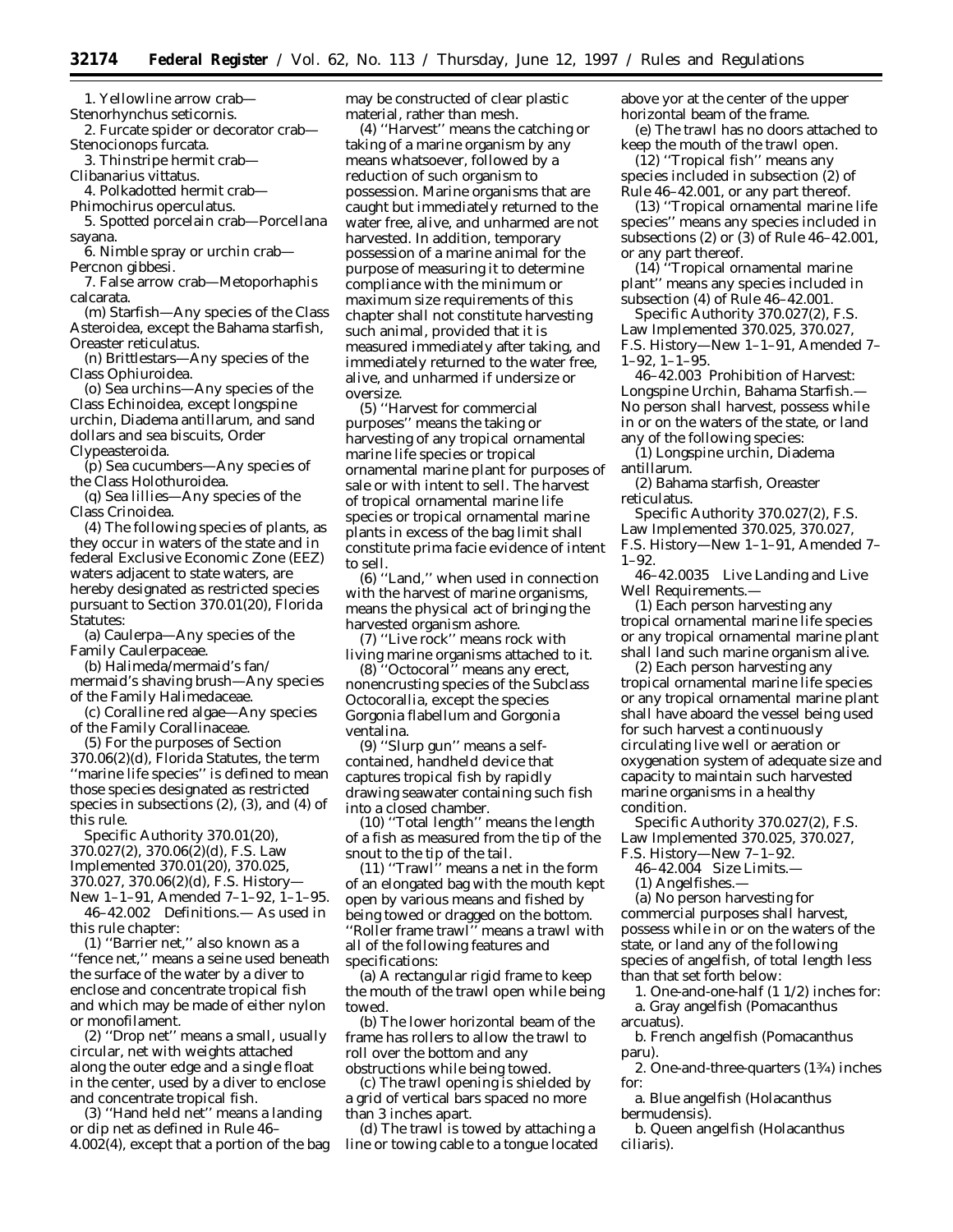3. Two (2) inches for rock beauty (Holacanthus tricolor).

(b) No person shall harvest, possess while in or on the waters of the state, or land any angelfish (Family Pomacanthidae), of total length greater than that specified below:

1. Eight (8) inches for angelfish, except rock beauty (Holacanthus tricolor).

2. Five (5) inches for rock beauty.

(c) Except as provided herein, no person shall purchase, sell, or exchange any angelfish smaller than the limits specified in paragraph (a) or larger than the limits specified in paragraph (b). This prohibition shall not apply to angelfish legally harvested outside of state waters or federal Exclusive Economic Zone (EEZ) waters adjacent to state waters, which angelfish are entering Florida in interstate or international commerce. The burden shall be upon any person possessing such angelfish for sale or exchange to establish the chain of possession from the initial transaction after harvest, by appropriate receipt(s), bill(s) of sale, or bill(s) of lading, and any customs receipts, and to show that such angelfish originated from a point outside the waters of the State of Florida or federal Exclusive Economic Zone (EEZ) waters adjacent to Florida waters and entered the state in interstate or international commerce. Failure to maintain such documentation or to promptly produce same at the request of any duly authorized law enforcement officer shall constitute prima facie evidence that such angelfish were harvested from Florida waters or adjacent EEZ waters for purposes of this paragraph.

(2) Butterflyfishes.—

(a) No person harvesting for commercial purposes shall harvest, possess while in or on the waters of the state, or land any butterflyfish (Family Chaetodontidae) of total length less than one (1) inch.

(b) No person shall harvest, possess while in or on the waters of the state, or land any butterflyfish of total length greater than 4 inches.

(3) Gobies—No person shall harvest, possess while in or on the waters of the state, or land any gobie (Family Gobiidae) of total length greater than 2 inches.

(4) Jawfishes—No person shall harvest, possess while in or on the waters of the state, or land any jawfish (Family Opistognathidae) of total length greater than 4 inches.

(5) Spotfin and Spanish hogfish—

(a) No person shall harvest, possess while in or on the waters of this state,

or land any Spanish hogfish (Bodianus rufus) of total length less than 2 inches.

(b) No person shall harvest, possess while in or on the waters of this state, or land any Spanish hogfish (Bodianus rufus) or spotfin hogfish (Bodianus pulchellus) of total length greater than 8 inches.

Specific Authority 370.027(2), F.S. Law Implemented 370.025, 370.027, F.S. History—New 1–1–91, Amended 7– 1–92, 1–1–95.

46–42.005 Bag limit.—

(1) Except as provided in Rule 46– 42.006 or subsections (3) or (4) of this rule, no person shall harvest, possess while in or on the waters of the state, or land more than 20 individuals per day of tropical ornamental marine life species, in any combination.

(2) Except as provided in Rule 46– 42.006, no person shall harvest, possess while in or on the waters of the state, or land more than one (1) gallon per day of tropical ornamental marine plants, in any combination of species.

(3) Except as provided in Rule 46– 42.006, no person shall harvest, possess while in or on the waters of the state, or land more than 5 angelfishes (Family Pomacanthidae) per day. Each angelfish shall be counted for purposes of the 20 individual bag limit specified in subsection (1) of this rule.

(4)(a) Unless the season is closed pursuant to paragraph (b), no person shall harvest, possess while in or on the waters of the state, or land more than 6 colonies per day of octocorals. Each colony of octocoral or part thereof shall be considered an individual of the species for purposes of subsection (1) of this rule and shall be counted for purposes of the 20 individual bag limit specified therein. Each person harvesting any octocoral as authorized by this rule may also harvest substrate within 1 inch of the perimeter of the holdfast at the base of the octocoral, provided that such substrate remains attached to the octocoral.

(b) If the harvest of octocorals in federal Exclusive Economic Zone (EEZ) waters adjacent to state waters is closed to all harvesters prior to September 30 of any year, the season for harvest of octocorals in state waters shall also close until the following October 1, upon notice given by the Secretary of the Department of Environmental Protection, in the manner provided in s.120.52(16)(d), Florida Statutes.

Specific Authority 370.027(2), F.S. Law Implemented 370.025, 370.027, F.S. History—New 1–1–91, Amended 1– 1–95.

46–42.006 Commercial Season, Harvest Limits.—

(1) Except as provided in Rule 46– 42.008(7), no person shall harvest, possess while in or on the waters of the state, or land quantities of tropical ornamental marine life species or tropical ornamental marine plants in excess of the bag limits established in Rule 46–42.005 unless such person possesses a valid saltwater products license with both a marine life fishery endorsement and a restricted species endorsement issued by the Department of Environmental Protection.

(2) Persons harvesting tropical ornamental marine life species or tropical ornamental marine plants for commercial purposes shall have a season that begins on October 1 of each year and continues through September 30 of the following year. These persons shall not harvest, possess while in or on the waters of the state, or land tropical ornamental marine life species in excess of the following limits:

(a) A limit of 75 angelfish (Family Pomacanthidae) per person per day or 150 angelfish per vessel per day, whichever is less.

(b) A limit of 75 butterflyfishes (Family Chaetodontidae) per vessel per day.

(c) There shall be no limits on the harvest for commercial purposes of octocorals unless and until the season for all harvest of octocorals in federal Exclusive Economic Zone (EEZ) waters adjacent to state waters is closed. At such time, the season for harvest of octocorals in state waters shall also close until the following October 1, upon notice given by the Secretary of the Department of Environmental Protection, in the manner provided in Section 120.52(16)(d), Florida Statutes. Each person harvesting any octocoral as authorized by this rule may also harvest substrate within 1 inch of the perimeter of the holdfast at the base of the octocoral, provided that such substrate remains attached to the octocoral.

(d) A limit of 400 giant Caribbean or 'pink-tipped'' anemones (Genus Condylactus) per vessel per day.

Specific Authority 370.027(2), F.S. Law Implemented 370.025, 370.027, F.S. History—New 1–1–91, Amended 7– 1–92, 1–1–95.

46–42.007 Gear Specifications and Prohibited Gear.—

(1) The following types of gear shall be the only types allowed for the harvest of any tropical fish, whether from state waters or from federal Exclusive Economic Zone (EEZ) waters adjacent to state waters:

(a) Hand held net.

(b) Barrier net, with a mesh size not exceeding 3⁄4 inch stretched mesh.